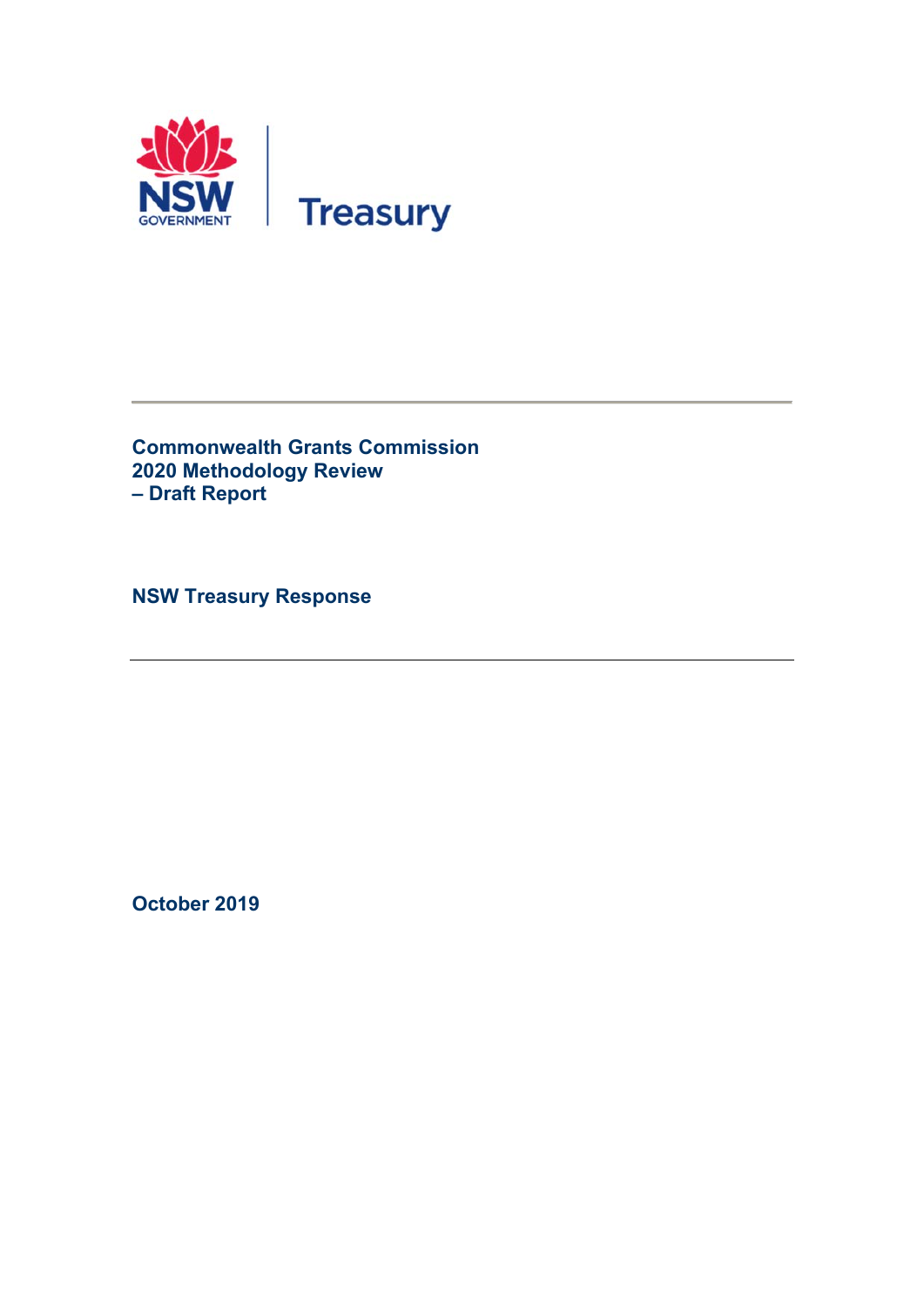# **Table of Contents**

| $\mathbf{1}$ |                                                                  |  |
|--------------|------------------------------------------------------------------|--|
|              |                                                                  |  |
|              |                                                                  |  |
| 2            |                                                                  |  |
| 3            |                                                                  |  |
|              |                                                                  |  |
|              |                                                                  |  |
|              |                                                                  |  |
|              |                                                                  |  |
|              |                                                                  |  |
|              |                                                                  |  |
|              |                                                                  |  |
|              |                                                                  |  |
| 4            |                                                                  |  |
|              |                                                                  |  |
|              |                                                                  |  |
|              |                                                                  |  |
|              |                                                                  |  |
|              |                                                                  |  |
|              |                                                                  |  |
|              |                                                                  |  |
|              |                                                                  |  |
|              |                                                                  |  |
|              |                                                                  |  |
|              |                                                                  |  |
|              |                                                                  |  |
|              |                                                                  |  |
|              |                                                                  |  |
|              |                                                                  |  |
|              |                                                                  |  |
|              |                                                                  |  |
|              |                                                                  |  |
|              |                                                                  |  |
|              | ATTACHMENT A - Fastest mode to Sydney CBD and Parramatta CBD  40 |  |
|              |                                                                  |  |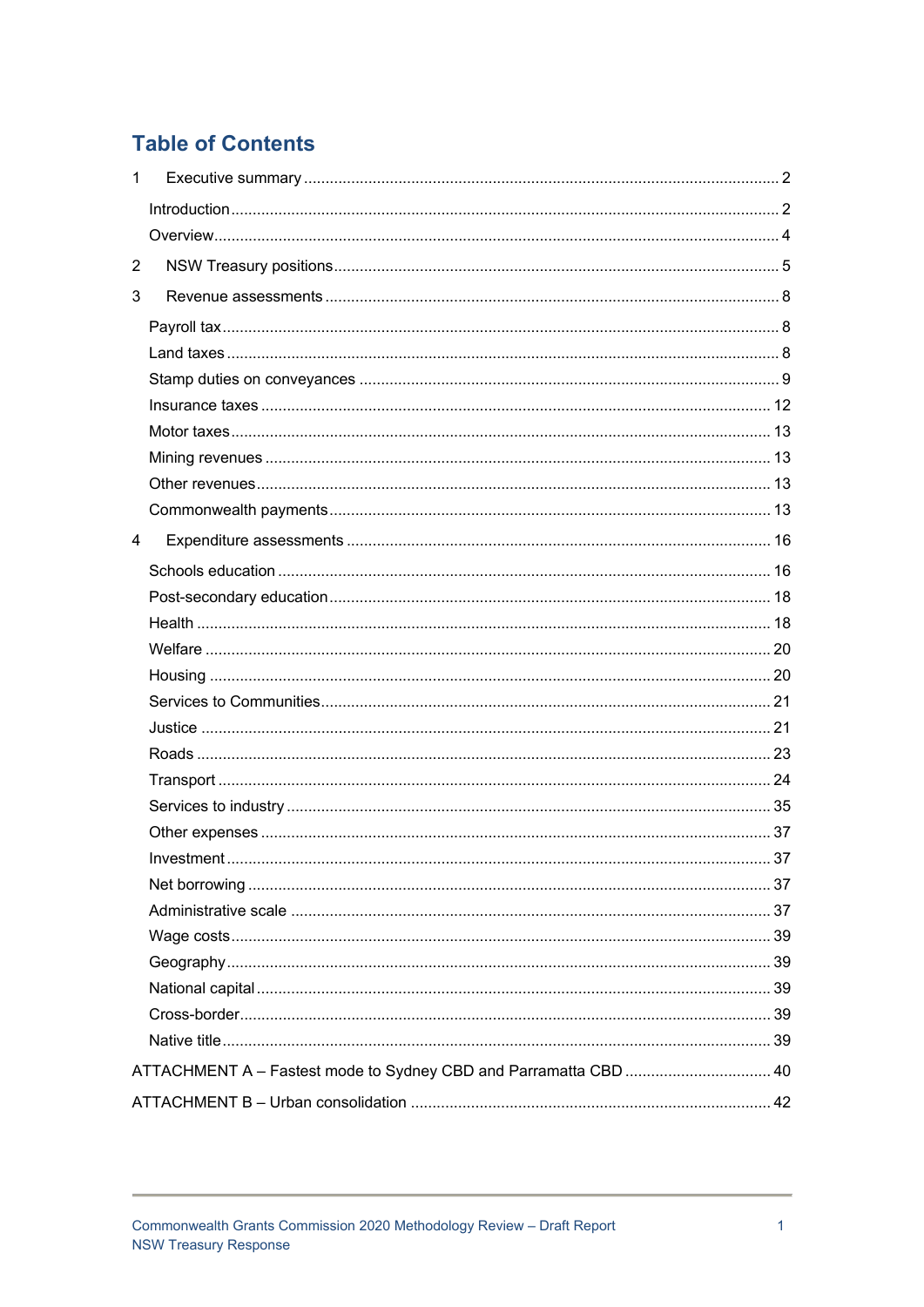# **1 Executive summary**

# **Introduction**

- 1.1 NSW Treasury welcomes the opportunity to respond to the Commonwealth Grants Commission (CGC) 2020 Review, *Report on GST Sharing Relativities* (the Draft Report).
- 1.2 The NSW Government believes Australia's system of horizontal fiscal equalisation (HFE) penalises states and territories (states) that are fiscally responsible and pursue reform to increase productivity and economic growth. Australia's system is also one of the most complex systems of equalisation in the world. The issue of complexity is exacerbated by arrangements that are neither transparent nor accountable.
- 1.3 Accordingly, the NSW Government continues to support the distribution of GST revenues between states, untied, in full, and on an equal per capita (EPC) basis. An EPC distribution is consistent with the objective of horizontal fiscal equalisation (HFE) as GST revenues are transferred from fiscally stronger to weaker states. It is administratively simple, transparent and more predictable. It is more contemporaneous and stable over time. An EPC distribution has minimal data requirements and avoids potential inconsistency associated with the application of judgment and discounting.
- 1.4 Importantly, an EPC distribution of GST revenues between states is policy neutral and disincentives for economic reform are removed. Fairness is enhanced as it means those states that undertake challenging economic reform retain a greater share of these benefits.
- 1.5 Notwithstanding the NSW Government's position, methodological changes proposed by the CGC in the Draft Report, on balance, appear to better capture and account for differences in revenue raising capacities and underlying drivers of cost in the provision of public services by state governments. Further, proposed methodological changes across a range of expenditure assessments appear to better reflect 'what states do' and average policy.
- 1.6 NSW Treasury welcomes and supports the adoption of a new methodological approach to assess urban transport costs. This approach better reflects what states do and the underlying cost drivers relating to the provision of urban transport services, including population density, passenger numbers by transport mode, and topography.
- 1.7 Continued use of urban centre populations as the basis for assessing 25 per cent of the cost of each state's urban transport task is flawed and unjustified. The CGC should wholly (100 per cent) rely on the new urban transport assessment methodology developed as part of the 2020 Review. This is the only approach open to the CGC to give effect to its principle of assessing what states actually do.
- 1.8 The CGC must adopt a consistent approach to urban density in relation to its expenditure and revenue assessments, otherwise perverse, contradictory and extremely unfair outcomes will result. If the CGC were to determine that urban density is a policy choice, it would need to re-evaluate its entire approach to the effect of this policy on key revenue assessments relating to land taxes, stamp duties on conveyances, and payroll taxes.
- 1.9 NSW Treasury supports the CGC's decision to offset the Fire and Emergency Services Levies (FESL) against Other expenses. The FESL is, in all important respects, a user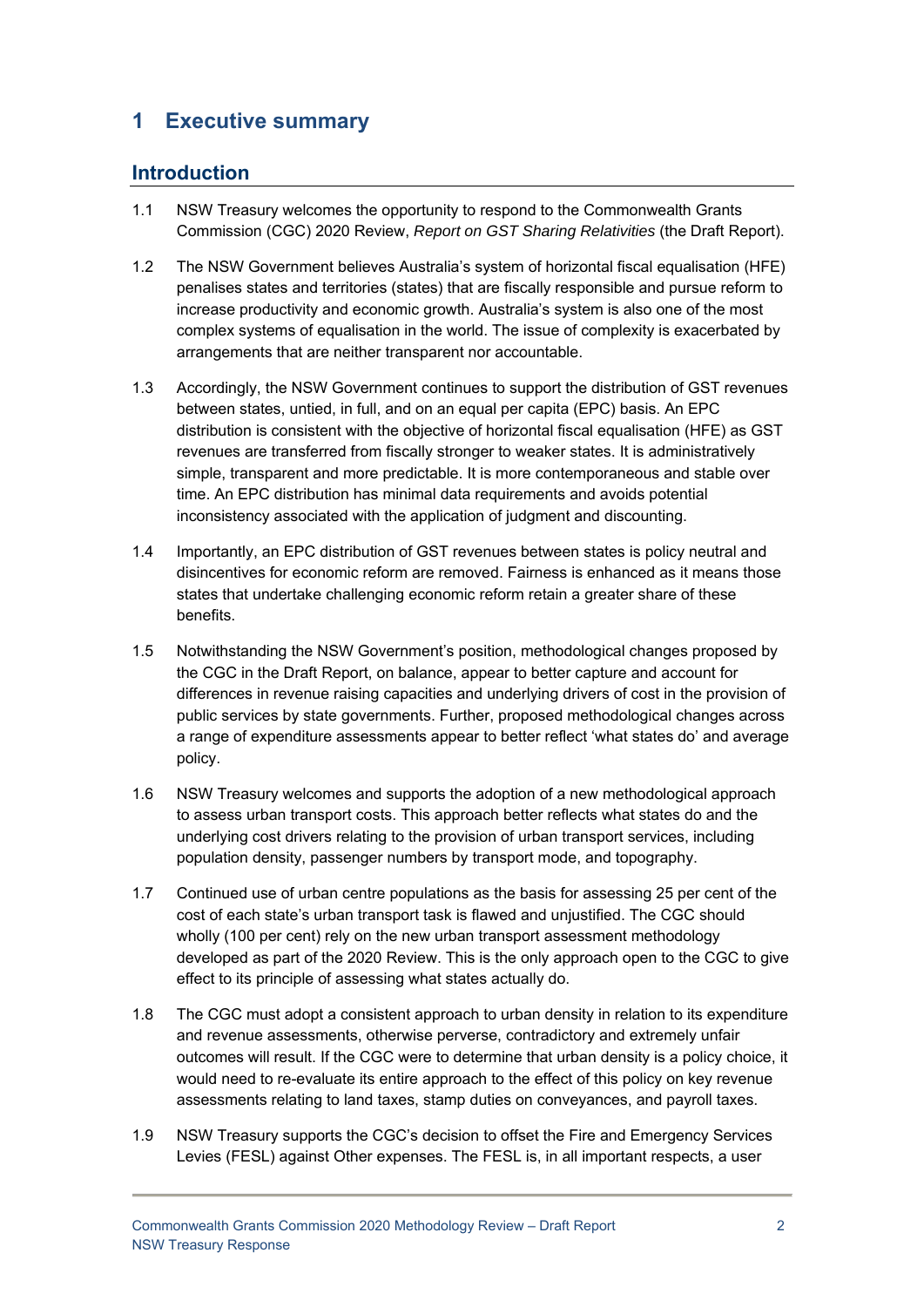charge designed to cover the cost of a specific government service, rather than a tax linked to the value of land, insurance or motor vehicles. In particular, the revenue raised by the FESL is hypothecated to the provision of the service and the rate is determined each year so as to raise sufficient revenue to meet funding needs.

- 1.10 The proposed reduction in the discount applied to the Land tax assessment is not appropriate or justified. The existing discount of 25 per cent should be continued.
- 1.11 The CGC must include backdated royalty recovery revenue as part of each state's royalty tax base. This is because enforcement activity is average state policy and can be material. It is inconsistent with the HFE principle that such revenues should be excluded from assessment and materially benefit the affected state.
- 1.12 Non-royalty based mining revenue should be assessed as part of states' royalty tax base. This approach is essential to avoid adverse impacts.
- 1.13 In general, the CGC assesses regional costs directly as part of a broad range of categories. However, the reliance on a mixed approach using an average of the regional cost gradients for Admitted Patients and Schools education appears to rely on judgment. The use of these two cost measures appears to be based on the availability of data, rather than on an assessment of the appropriateness of applying these cost gradients for other expenditure assessments.
	- The general regional cost gradient is used for child protection and family services, Services to Communities (excluding water and electricity subsidies), rural roads, Services to industry (relating to regulation), and Other Expenses.
- 1.14 Accordingly, where a general regional cost gradient is used, a discount of 12.5 per cent is warranted.
- 1.15 Changes to the structure of some assessments (such as Justice Police) help eliminate unnecessary complexity and, more importantly, ensure that these assessments better reflect key principles relating to what states do and average policy. However, there remain a number of assessments that are unnecessarily complex, fail to reflect what states do and, in some instances, do not accurately reflect underlying cost drivers of service provision. For example:
	- the structure of the health assessment, including the artificial division between Community Health and Non-Admitted Patients does not correspond with the delivery of public health services in New South Wales.
	- the omission of Students with a Disability from the Schools education assessment is inconsistent with the recognition of this same cost driver (and reliance on the same data) in the School Resourcing Standard which determines the allocation of public funding under the National Education Reform Agreement and the *Australian Education Act 2013* (Cth).
- 1.16 The Draft Report foreshadows a greater emphasis on more consistent, comparable and reliable data across individual assessments. Prima facie, this suggests that going forward the CGC will place less reliance on judgment. The use of discounting is also reduced. In general, these appear as welcome developments.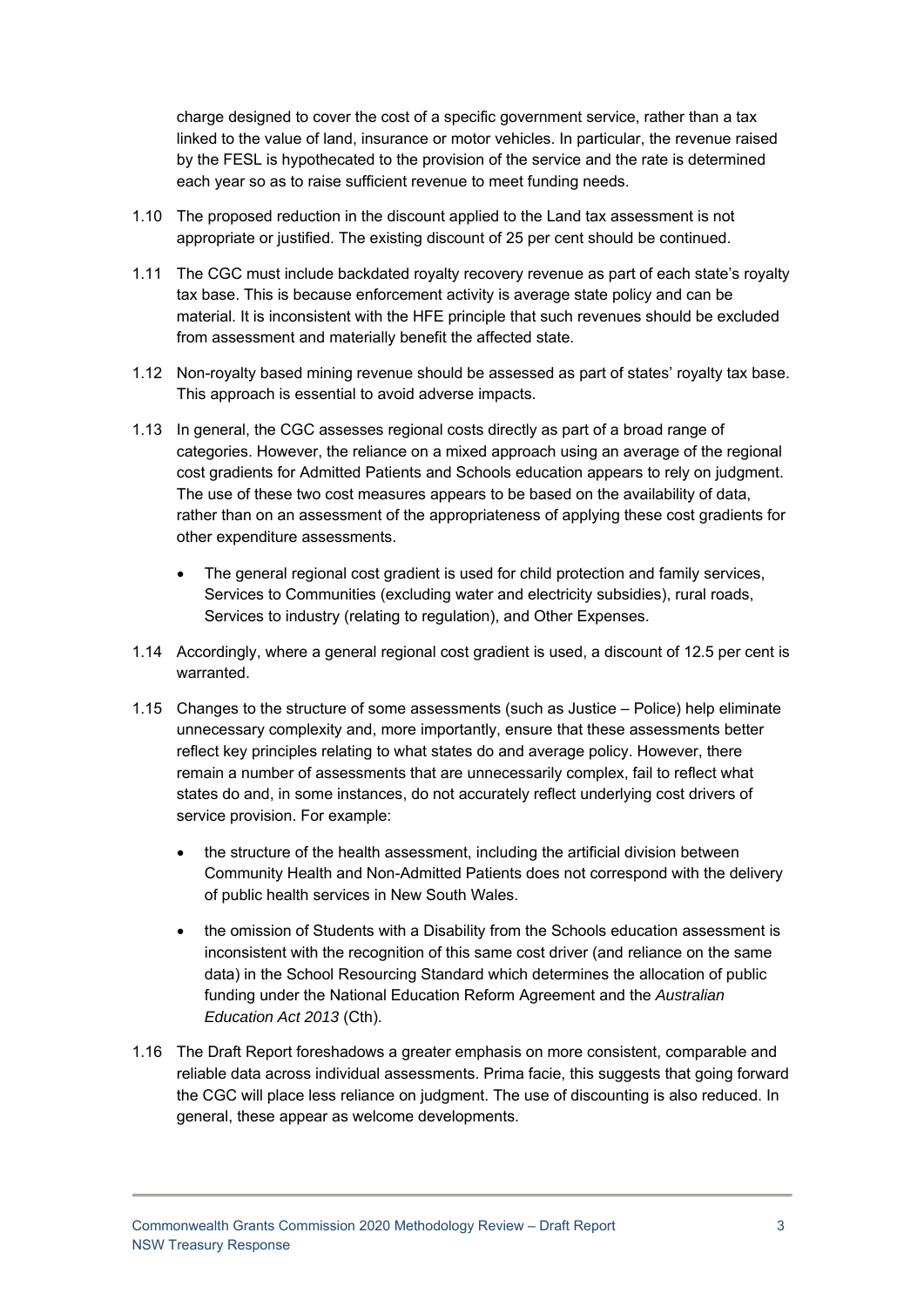- 1.17 However, the approach adopted by the CGC appears inconsistent in places, for example Transport and Land taxes. At the same time, the availability of more robust, consistent and reliable data sets is united with a greater use of econometrics which presents a new source of risk. Now, instead, judgment is being made with respect to the underlying assumptions made in the specification of econometric regressions and the robustness and reliability of some outcomes as a basis for determining drivers of cost. This appears questionable.
- 1.18 Administrative scale continues to present a real and significant concern to NSW Treasury. The conceptual case is not demonstrated, and the assessment is profoundly flawed.
- 1.19 The aggregate allowance for Administrative scale would increase to \$2.8 billion based on the 2017-18 indicative data and preliminary calculations. This appears to be a highly implausible outcome predicated upon judgment. The revised methodology continues to wholly ignore many of the opportunities presented by technology, including greater harmonisation and information sharing between and across states in areas such as education (for example, in curriculum development and teaching standards) and health for small states to reduce costs and achieve cost savings. The risk of double-counting costs linked to Service Delivery Scale, remoteness and Socio-Demographic Composition appears overwhelming and remains unaddressed by the CGC.

### **Overview**

- 1.20 This submission comprises four sections:
	- **Part one:** Executive summary and overview
	- **Part two:** NSW Treasury positions and recommendations
	- **Part three:** Revenue assessments
	- **Part four:** Expenditure assessments
- 1.21 In accordance with CGC guidance, this submission is narrowly targeted to specific issues and questions relating to individual revenue and expenditure assessments. Arguments and evidence provided by NSW Treasury in our previous Submission are not re-stated below but NSW Treasury continues to maintain these positions throughout the 2020 Methodology Review (unless otherwise raised).
- 1.22 This submission to the 2020 Review sets out the views of NSW Treasury and not the NSW Government.
- 1.23 NSW Treasury reserves an ongoing right to raise additional issues, new arguments or new data as the 2020 Review progresses and new or changed methodological approaches, data and other issues are raised by the CGC or other states.
- 1.24 Further information and questions regarding any aspect of this submission may be directed to: Ms Andrée Wheeler, Director, Federal Financial Relations, NSW Treasury (e. ffr@treasury.nsw.gov.au).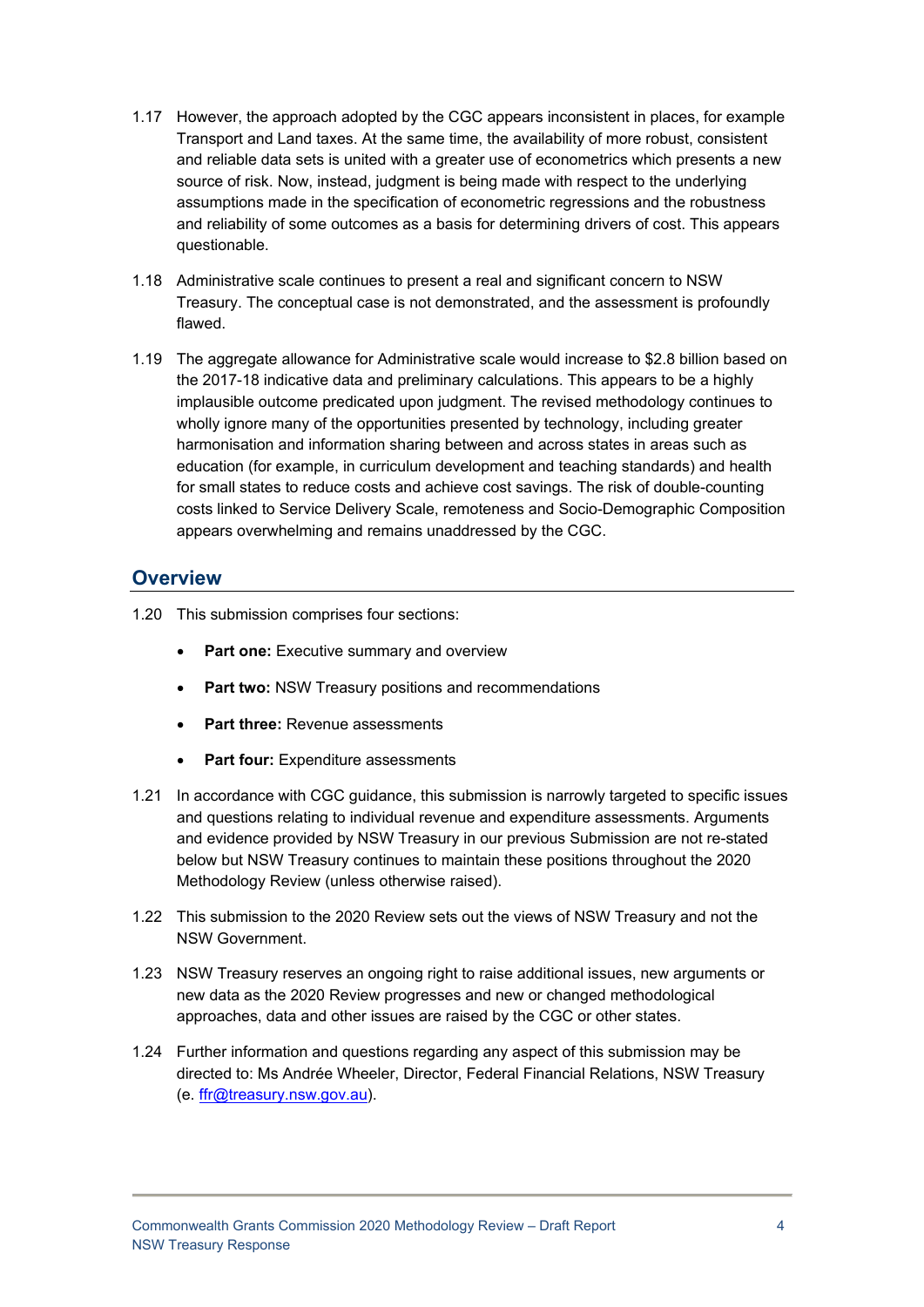# **2 NSW Treasury positions**

2.1 The following is a summary table of NSW Treasury recommendations and positions in response to the Draft Report.

| Payroll tax                    |                             | Noted.                                                                                                                                                                                                                                                                                                                                                                                                                                                                                                                                                                                                                                                                                                                                                        |
|--------------------------------|-----------------------------|---------------------------------------------------------------------------------------------------------------------------------------------------------------------------------------------------------------------------------------------------------------------------------------------------------------------------------------------------------------------------------------------------------------------------------------------------------------------------------------------------------------------------------------------------------------------------------------------------------------------------------------------------------------------------------------------------------------------------------------------------------------|
| Land taxes                     | ٠<br>$\bullet$<br>$\bullet$ | The proposed reduction in the discount level from 25 to 12.5 per<br>cent is not appropriate or justified<br>The proposed treatment of the Fire and Emergency Service Levy<br>as a user charge is supported.<br>Other land-based tax base revenues should be moved from the<br>Land tax assessment to Other Revenues to improve clarity.                                                                                                                                                                                                                                                                                                                                                                                                                       |
| Stamp duties on<br>conveyances | $\bullet$                   | The proposed treatment of concessional rates of duty for first<br>home owners as a reduction in states' effective tax rates is<br>supported.<br>The continued adjustment to the transfer duty tax base in relation<br>to trusts is unwarranted and should be removed through the 2020<br>Review.<br>Land rich transactions by listed companies should be treated as a<br>separate part of the tax base to better reflect average state<br>policy. Alternatively, the CGC should include only 10 per cent of<br>the transaction value in the stamp duty tax base.<br>Consistent with the CGC's own principle of policy neutrality the<br>CGC should apply an elasticity adjustment to stamp duty on<br>conveyances, as well as those other revenue assessments |
|                                |                             | where elasticity effects are found to be statistically significant<br>(including Insurance taxes) and the effect of the adjustment is<br>material.                                                                                                                                                                                                                                                                                                                                                                                                                                                                                                                                                                                                            |
| Insurance taxes                |                             | The proposed treatment of the Fire and Emergency Service<br>Levies as a user charge is supported.<br>An elasticity adjustment should be applied to the assessment of<br>Insurance taxes as the measured elasticity is statistically<br>significant and the effect of the adjustment is material. This<br>revenue base should be divided into two (or more) components<br>where the elasticity effects are more uniform to improve the<br>robustness of assessment outcomes.                                                                                                                                                                                                                                                                                   |
| Motor taxes                    |                             | Noted.                                                                                                                                                                                                                                                                                                                                                                                                                                                                                                                                                                                                                                                                                                                                                        |
| Mining revenues                |                             | Backdated royalty recovery revenues should be assessed as part<br>of each state's royalty tax base.                                                                                                                                                                                                                                                                                                                                                                                                                                                                                                                                                                                                                                                           |
| Other revenues                 | $\bullet$                   | Noted.                                                                                                                                                                                                                                                                                                                                                                                                                                                                                                                                                                                                                                                                                                                                                        |
| Commonwealth payments          | $\bullet$                   | An improved and better guided process is needed to improve<br>clarity and consistency of treatment of sign-on, reward and<br>facilitation payments as having an 'impact' or 'no impact', and the<br>exercise of CGC discretion.                                                                                                                                                                                                                                                                                                                                                                                                                                                                                                                               |
|                                |                             | The sign-on bonus payment of \$36.6 million under the National<br>Partnership on the Skilling Australians Fund should have 'no                                                                                                                                                                                                                                                                                                                                                                                                                                                                                                                                                                                                                                |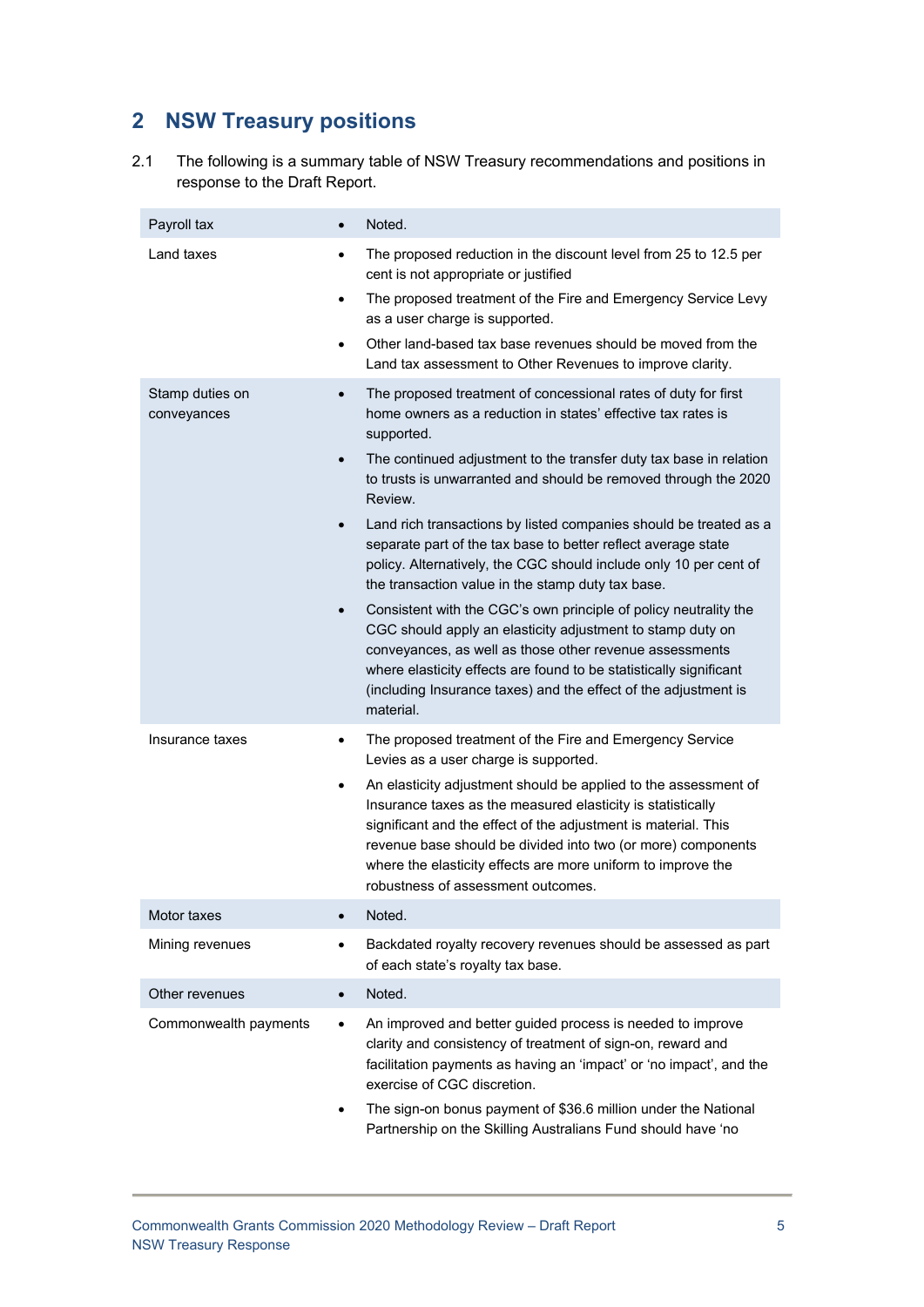|                          | impact' on the assessment of NSW' GST requirement going<br>forward.                                                                                                                                                                                                                                                                                  |
|--------------------------|------------------------------------------------------------------------------------------------------------------------------------------------------------------------------------------------------------------------------------------------------------------------------------------------------------------------------------------------------|
|                          | A 'no impact' treatment is appropriate for the following:                                                                                                                                                                                                                                                                                            |
|                          | Western Sydney City Deal Project Agreement -<br>$\circ$<br>Western Parkland City Liveability Program component                                                                                                                                                                                                                                       |
|                          | the World Heritage Management Project Agreement.<br>$\circ$                                                                                                                                                                                                                                                                                          |
| Schools education        | A cost weight for Students with a Disability should be assessed<br>by the CGC, consistent with the Commonwealth's reliance on the<br>Nationally Consistent Collection of Data on School Students with<br>a Disability, to determine the Schools Resourcing Standard.<br>The regression analysis of Service Delivery Scale overestimates<br>$\bullet$ |
|                          | the cost per student of smaller schools and should be revised.                                                                                                                                                                                                                                                                                       |
| Post-secondary education | Noted.<br>٠                                                                                                                                                                                                                                                                                                                                          |
| Health                   | The Community Health (CH) and Non-Admitted Patients (NAP)<br>$\bullet$<br>assessment should be combined.                                                                                                                                                                                                                                             |
|                          | An additional adjustment for Block Funded hospitals for Service<br>$\bullet$<br>Delivery Scale is unsupported. It risks overstating remoteness<br>costs and risks double-counting.                                                                                                                                                                   |
|                          | NSW Treasury notes further analysis on NAP will be undertaken<br>$\bullet$<br>as new data is received in advance of the Final Report and<br>requests to be kept updated on progress.                                                                                                                                                                 |
|                          | The 25 per cent discount should be maintained for CH due to the<br>$\bullet$<br>lack of a reliable and robust data set.                                                                                                                                                                                                                              |
|                          | A reduction in substitutability from 70 to 60 per cent for CH is<br>supported but does not go far enough or adequately reflect what<br>states do.                                                                                                                                                                                                    |
|                          | A lower level of substitutability (currently 15 per cent) should be<br>$\bullet$<br>adopted for emergency departments to better reflect what states<br>do.                                                                                                                                                                                           |
| Welfare                  | Noted.<br>٠                                                                                                                                                                                                                                                                                                                                          |
| Housing                  | The development of a national cost gradient for social housing<br>maintenance expenses is supported as these costs are currently<br>overstated.                                                                                                                                                                                                      |
| Services to community    | Changes to the assessment of electricity and water subsidies,<br>including the definition of remote communities and cost weights<br>for the regional cost assessment, are supported.                                                                                                                                                                 |
| Justice                  | The removal of the split between community and specialised<br>$\bullet$<br>policing expenses is supported.                                                                                                                                                                                                                                           |
|                          | The CGC should re-specify the cost weightings for very remote<br>$\bullet$<br>offenders to more accurately reflect the cost of providing policing<br>services in very remote areas.                                                                                                                                                                  |
|                          | In future this assessment must adapt to better reflect the<br>$\bullet$<br>evolution of policing which is increasingly focused on prevention,<br>disruption and community engagement.                                                                                                                                                                |
|                          | No conceptual or empirical case exists for the inclusion of<br>remoteness or Service Delivery Scale to assess prison costs.                                                                                                                                                                                                                          |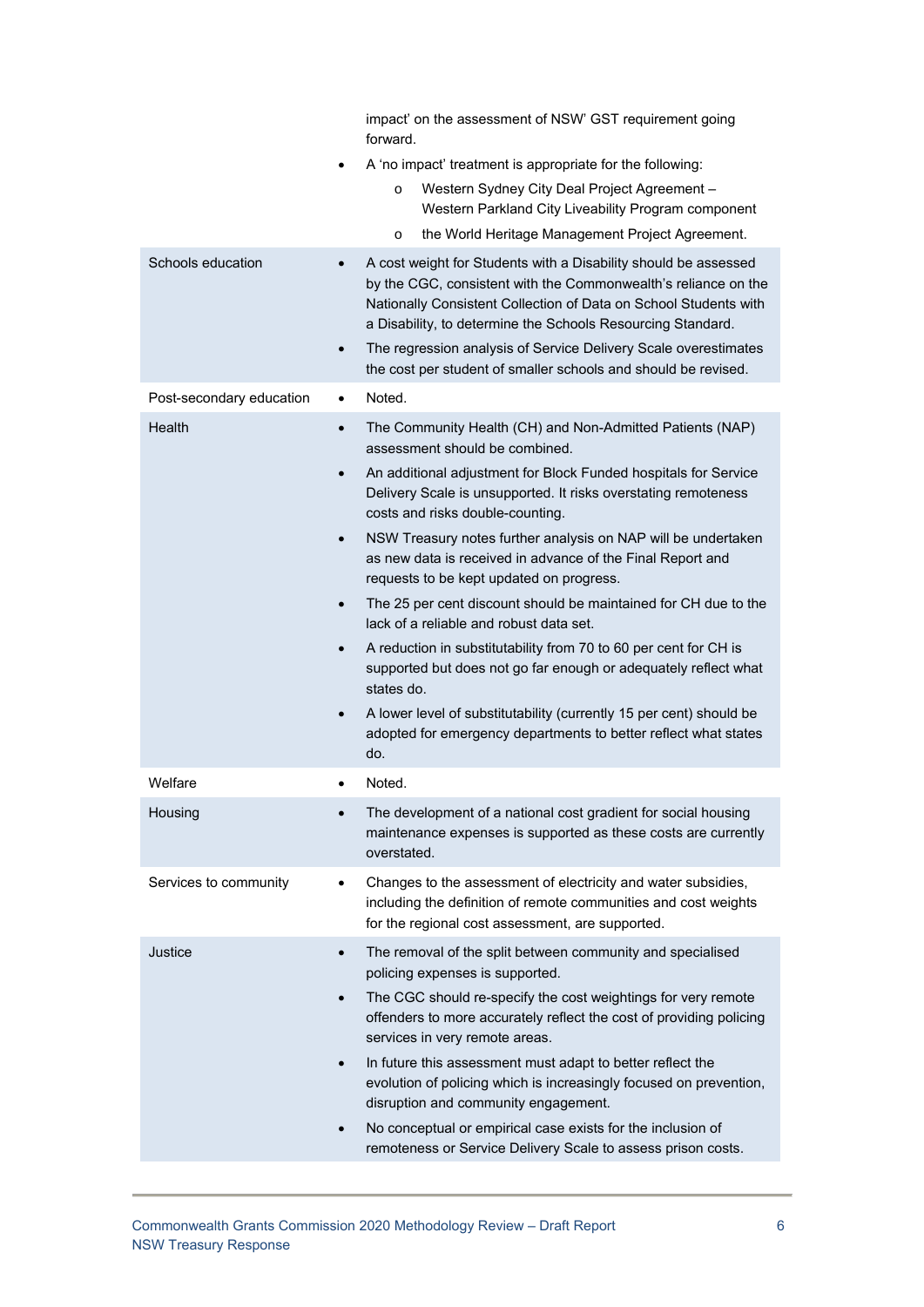| Roads                |           | Overall, changes proposed will improve the reliability of this<br>assessment.                                                                                                                      |
|----------------------|-----------|----------------------------------------------------------------------------------------------------------------------------------------------------------------------------------------------------|
|                      |           | The use of a regional cost weight as a proxy for rural roads is<br>poor and overstates disabilities in this area.                                                                                  |
|                      | $\bullet$ | The CGC should rely wholly upon National Transport<br>Commission (NTC) data as the basis for the allocation of<br>investment between urban and rural roads.                                        |
|                      |           | An adjustment should made to road length for mining road<br>connections to reflect the financial contribution provided by<br>mining companies.                                                     |
| Transport            | $\bullet$ | The formulation of a new approach to assess urban transport<br>costs is supported. This better reflects what states do and the<br>underlying cost drivers of urban transport provision for states. |
|                      | $\bullet$ | Continued reliance on urban centre populations to assess 25 per<br>cent of urban transport costs is flawed and unjustified.                                                                        |
| Services to industry | $\bullet$ | The CGC should take into account the number of firms in each<br>sector to determine regulatory costs.                                                                                              |
| Other expenses       | $\bullet$ | Noted.                                                                                                                                                                                             |
| Investment           | $\bullet$ | Noted.                                                                                                                                                                                             |
| Net borrowing        | $\bullet$ | Noted.                                                                                                                                                                                             |
| Administrative scale | $\bullet$ | The conceptual and empirical case for Administrative scale is not<br>demonstrated and is profoundly flawed.                                                                                        |
| Wage costs           | $\bullet$ | The 12.5 per cent discount should be removed.                                                                                                                                                      |
| Geography            |           | A 12.5 per cent discount should apply where the general regional<br>cost gradient is applied.                                                                                                      |
| National capital     | $\bullet$ | Noted.                                                                                                                                                                                             |
| Cross-border         |           | Proposed changes are noted and supported.                                                                                                                                                          |
| Native title         |           | The use of actual per capita is the appropriate method to assess<br>land rights expenses for all states.                                                                                           |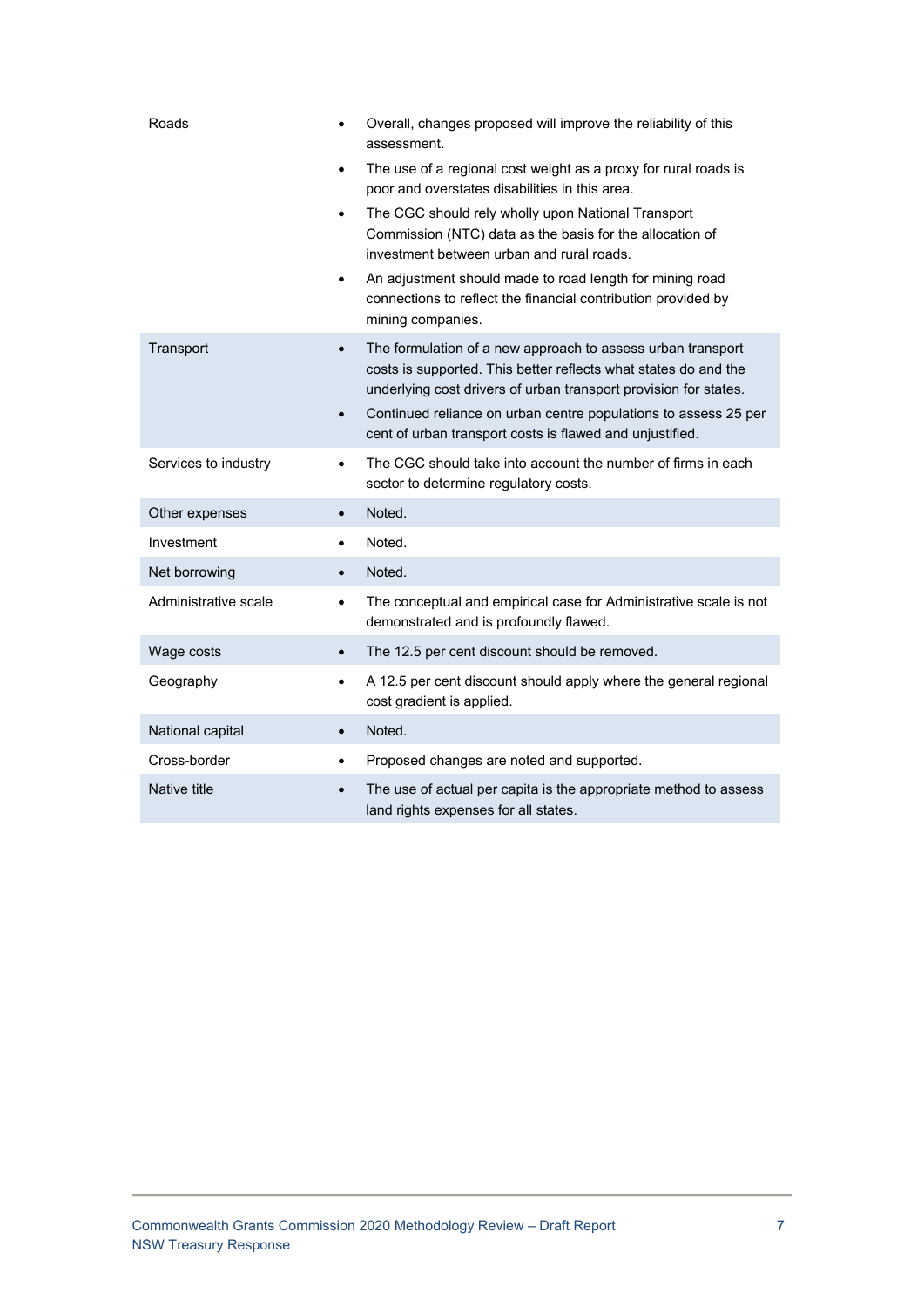# **3 Revenue assessments**

# **Payroll tax**

3.1 Noted.

### **Land taxes**

#### *Discounting*

- 3.2 The proposed reduction in the discount applied to the Land tax assessment is not appropriate or justified. The existing discount of 25 per cent should be continued.
- 3.3 The CGC contemplates no changes of sufficient materiality to Land tax assessment to improve the reliability of this assessment since the 2015 Methodology Review.
- 3.4 Major difficulties remain in relation to the policy stance of individual states. Notably:
	- the Northern Territory continues to impose no land tax.
	- the Australian Capital Territory (ACT) imposes land tax based on an individual property basis.
	- Queensland does not assess land tax on jointly-owned land but splits the value of jointly owned land between the individual owners. It also provides an exemption for properties held in trust that are used as a principal place of residence by all beneficiaries of the trust.
	- Western Australia, South Australia and Tasmania tax joint owners of land and separately tax individual landowners on the aggregate value of their landholdings, excluding any interest in jointly owned land.
	- New South Wales and Victoria tax joint owners of land and tax individuals on the aggregate value of their land, including their interest in jointly owned land. Tax paid by the joint ownership provides a tax credit for the individual interests to prevent double taxation.
- 3.5 Furthermore, the lack of comparability between states is compounded by complexities associated with the differences in the value of land for land tax purposes.
	- New South Wales, Queensland and the ACT base their taxable values on a rolling average of the unimproved land value as at 1 July in each of the three years preceding the tax year.
	- In Queensland, where the value in the previous year is less than the three-year average, the lower value is instead used.
	- Victoria bases its taxable value on the unimproved land value as at 1 January of the previous calendar year.
	- Western Australia, South Australia and Tasmania base the taxable value of land on the unimproved value as at the commencement of the land tax year.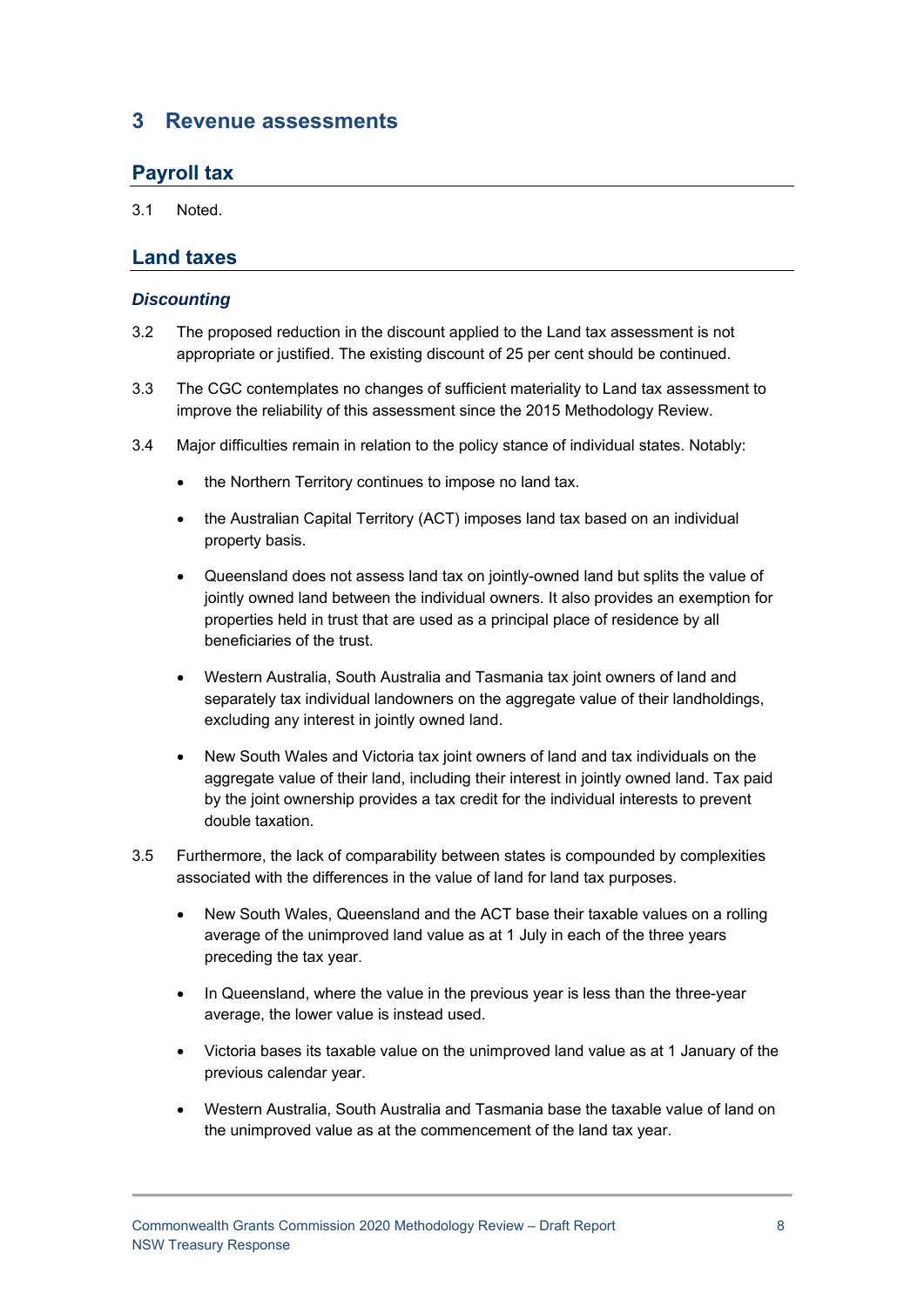- 3.6 These differences create practical difficulties in determining what states do and what represents average policy.
- 3.7 The CGC proposes to use the approach adopted by Western Australia, South Australia and Tasmania as the basis for the Land tax assessment. New South Wales, Victoria and Queensland are requested to make adjustments to their data. This requires the latter three states to estimate the proportions of their revenue that would be generated in each tax value band if they applied a different tax policy – estimates which are necessarily based on assumptions.
- 3.8 At the same time, adjustments to ACT data is also required to provide a comparable land tax base that removes some allowance for municipal rates while the CGC must calculate an estimated land tax base value for the Northern Territory.
- 3.9 The CGC applied a 25 per cent discount to the Land tax assessment in the 2015 Methodology Review due to real concerns relating to the extensive data adjustments made with respect to New South Wales, Victoria and Queensland, and the likelihood that state revenue office data is affected by state policy.
- 3.10 There have been no material or significant changes since 2015. This means changes to the discount applied to the land tax assessment are unwarranted and the 25 per cent level discount should continue to apply through the 2020 Methodology Review.

#### *Fire and Emergency Services Levies*

- 3.11 The proposed treatment of Fire and Emergency Services Levies (FESL) as an offset against Other expenses will ensure these user charges are correctly assessed in a manner consistent with their defining features or characteristics.
- 3.12 FESL are, in all important respects, a user charge designed to cover the cost of a specific government service, rather than a tax linked to the value of land. In particular, the funds raised by FESL are hypothecated to the provision of the service and the rate is determined each year so as to raise sufficient revenue to meet funding needs.

#### *Other land-based taxes revenue*

3.13 The CGC's proposed approach to include revenue from other land-based taxes in the Other Revenue assessment rather than in the Land tax assessment is supported. This change will aid clarity.

#### **Stamp duties on conveyances**

#### *First home owners*

- 3.14 The CGC's proposal to treat concessional rates of duty for first home owners as a reduction in states' effective tax rates is supported.
- 3.15 This change will remove an anomaly and is preferable to treating such assistance as a 'grant equivalent' expense.
- 3.16 The CGC proposes that those states providing both concessional rates of duty and grants to first homebuyers consider these as different forms of assistance. This approach is consistent with that adopted by New South Wales.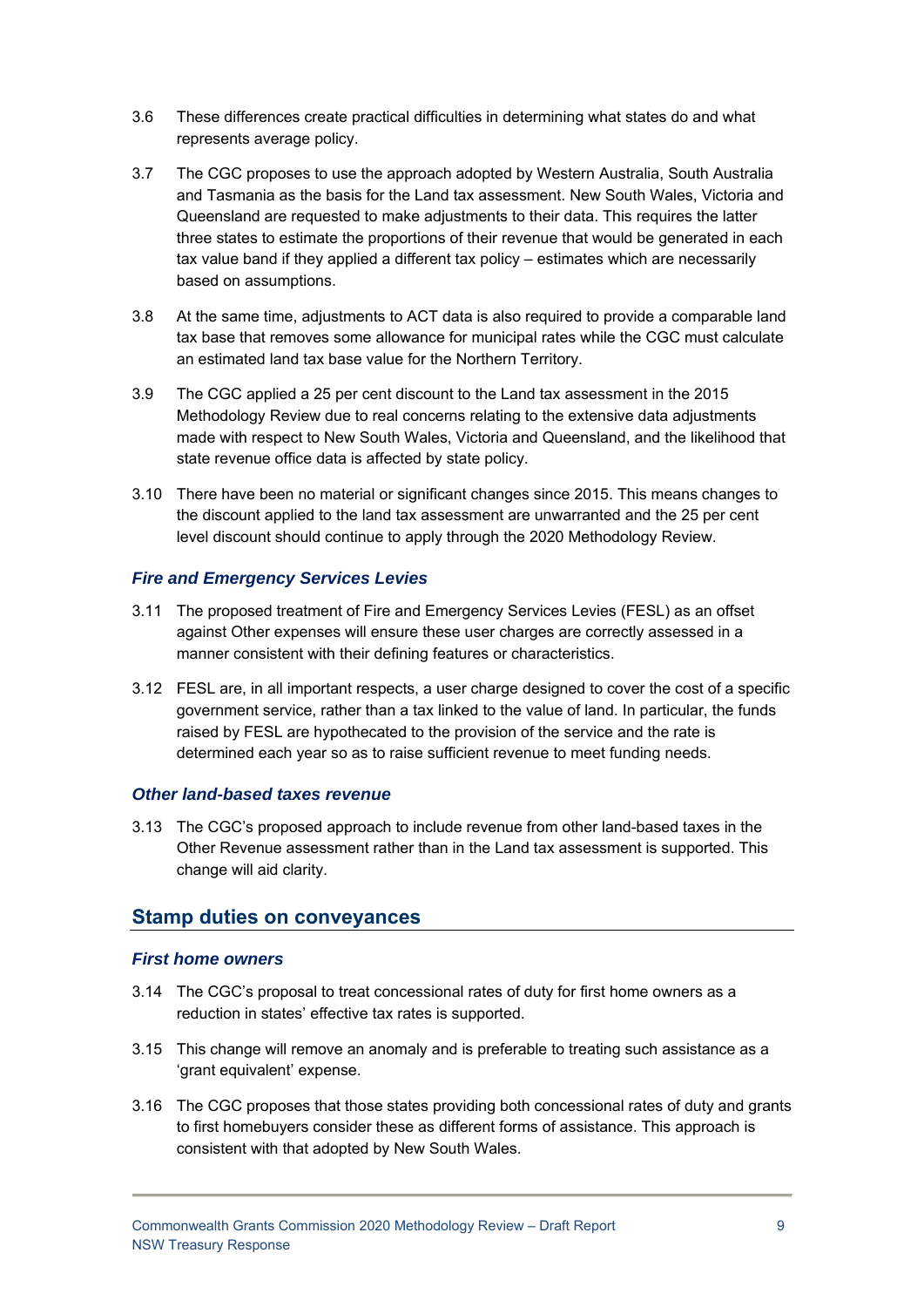• In New South Wales, a duty reduction is provided for first homebuyers purchasing land or a new or established dwelling as a first home (subject to restrictions on the value of the property) while First Home Owner Grants are provided for new dwellings only. This includes new dwellings purchased or built by the owner.

#### *Unit trust adjustment*

- 3.17 The assessment for stamp duty removes transactions caught by Queensland, Western Australia and South Australia's provisions covering unit trusts. This is in accordance with the findings of a report prepared for the CGC over a decade ago by Blake Dawson*<sup>1</sup>*.
- 3.18 This methodological adjustment is inappropriate as significant legislative changes have occurred since the Blake Dawson report was prepared. This is demonstrated in the following comparison of current unit trust and landholder duty legislation in New South Wales, Queensland, Western Australia and South Australia.

#### **Private trusts**

- 3.19 Only Queensland continues to impose transfer duty on the transfer of units in private unit trusts. In comparison, other states impose landholder duty<sup>2</sup> (at the normal transfer duty rate<sup>3</sup>) on the transfer of units in a private trust, but only where the purchaser has, or obtains with the purchase, a significant interest in the trust (50 per cent or more).
- 3.20 A key reason for the imposition of landholder duty on private trusts is to discourage tax avoidance. This is coupled (except in Queensland) with other anti-avoidance measures such as the disallowance of a principal place of residence (PPR) exemption from land tax for land owned by a trust. However, Queensland has chosen to allow a PPR exemption for land held by trusts and to impose duty on the transfer of units in private trusts as if the unitholders owned the land directly.
- 3.21 The policy choices of the Queensland Government directly influence the form of land ownership across that state (through trusts rather than direct ownership) without any material impact on the total value of property transferred (that is, on the aggregate tax base for conveyance duty). This means there is no justification or basis for an adjustment to Queensland's assessment with respect to private trusts.

#### **Public trusts**

1

3.22 All four states impose landholder duty on the transfer of units in publicly listed and widelyheld unit trusts (collectively known as public trusts) where the purchaser has or acquires

<sup>&</sup>lt;sup>1</sup> Blake Dawson, Commonwealth Grants Commission: Conveyance duty differences between States and Territories, September 2008.

 $^2$  A trust is classified as a 'landholder' if it owns land within the relevant state, and that land: in New South Wales, has an unimproved value of \$2 million or more; in Queensland or Western Australia, has an unencumbered value of \$2 million or more; and, in South Australia, is residential land of any value.

*<sup>3</sup>* The duty is calculated on the value of the interest in the land and certain goods, held by the trust, that is transferred in the transaction (amalgamated, where appropriate, with previous transactions below the significant interest threshold). There are some minor differences between the states in the goods included.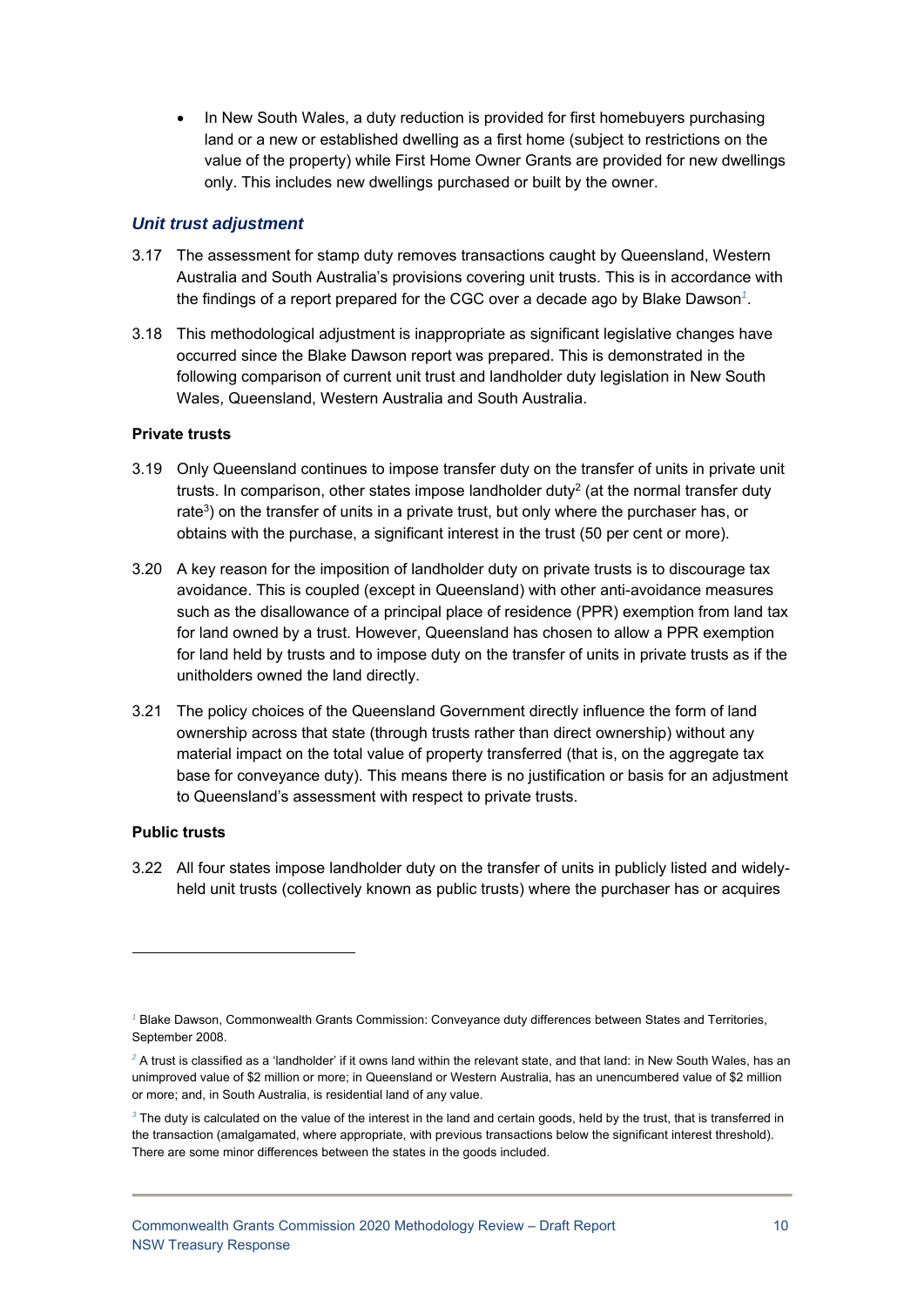a significant interest. This means no case exists for an adjustment to the tax base for public trusts.

- A significant interest for a public trust is defined in all states as 90 per cent or more.
- 3.23 There have been material and significant changes to state policy in the taxation of unit trust transfers since the Blake Dawson report. This means the continued adjustment to the transfer duty tax base in relation to trusts is unwarranted and should be removed through the 2020 Methodology Review.

#### *Transactions in listed companies*

- 3.24 The CGC proposes to differentially assess duty on in transactions in land rich listed companies. The CGC should assess transactions in land rich listed entities (companies and trusts) as a separate part of the tax base to ensure this assessment reflects average state policy. This is because New South Wales, Victoria, Queensland, South Australia and Tasmania now apply 'landholder duty' to significant acquisitions of an interest in listed entities at a rate which is 10 per cent of the general transfer duty rate.
- 3.25 Alternatively, only 10 per cent of the transaction value could be included in the transfer duty base if the CGC is unwilling to apply a separate assessment for duty on transactions in land rich listed entities. This approach would be relatively straightforward to apply and does not add significant complexity to the assessment methodology. It also would minimise potential distortions to the average rate of duty applicable to each tax band.
- 3.26 Further, it would reflect the policy of a majority of the states, while allowing states like Western Australia, which charges the full transfer duty rate on these transactions, to be captured as applying a higher taxing effort.

#### *Elasticity effects*

1

3.27 The CGC engaged the Tax and Transfer Policy Institution in the Crawford School of Public Policy to provide estimates of the size of elasticity effects for each revenue base*<sup>4</sup>*. Significant effects were found in insurance tax, motor vehicle taxes, stamp duty and land tax. However, the CGC does not propose to implement elasticity adjustments in the 2020 Review because:

*'it is not clear that equalisation is improved by applying single adjustments to often significantly divergent tax rates, in some parts of assessments but not others'.*<sup>5</sup>

3.28 The CGC also considered that the policy of one state, the ACT, to progressively replace stamp duty with higher municipal rates could not be easily accommodated.

*<sup>4</sup>* Steinhauser, Sinning and Sobeck, State tax elasticities of revenue bases, Tax and Transfer Policy Institute, Crawford School of Public Policy, Australian National University, 2019.

*<sup>5</sup>* CGC 2020 Review, *Report on GST Sharing Relativities*, Draft Main Report, paragraph 3.8.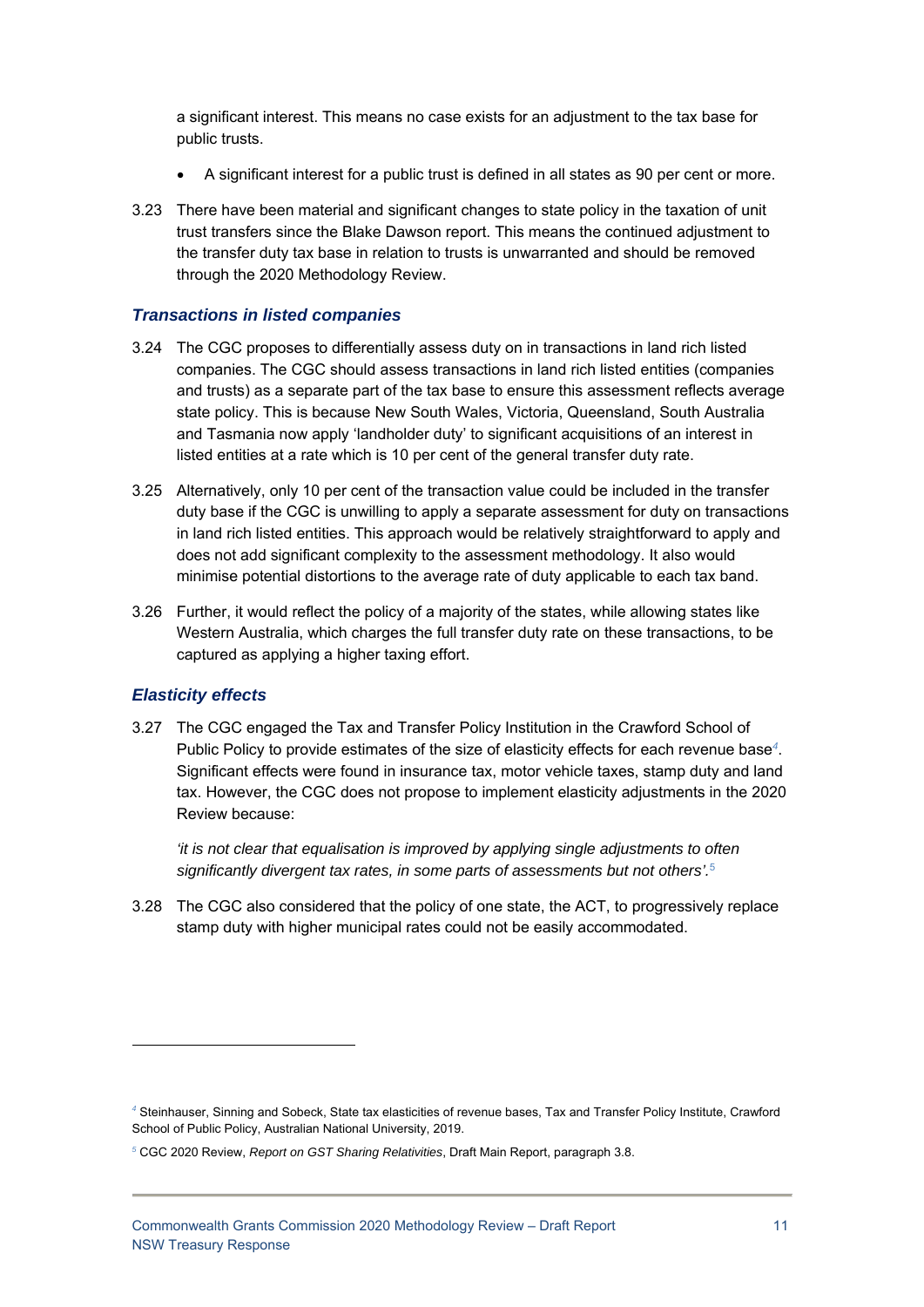- 3.29 NSW Treasury disagrees strongly with this conclusion. Failing to apply an elasticity adjustment where elasticity effects are found to be significant violates the CGC's own principal of policy neutrality.
- 3.30 Where material and practically feasible, the CGC removes differences in scope and policy-induced differences in states' revenue bases before determining a (weighted) average policy on which its assessments of states' revenue capacities are based. However, applying a weighted average to observed revenue bases does not strip away the policy influence caused by states' application of different tax rates.
- 3.31 To illustrate, a state may increase a particular tax rate to generate additional revenue. This will generally have the effect of reducing its tax base, and hence its relative revenueraising capacity, as currently measured. This entitles the state to a higher share of GST revenue.
- 3.32 The CGC's approach violates its principle of policy neutrality and is also difficult to reconcile with any sense of fairness or principle of economic efficiency. Simply applying a weighted average tax rate to a state's observed tax base does not determine the revenue the state would raise if it applied average policy. This is because it ignores the effect of the state's own tax rate policies on the size of its tax base. An elasticity adjustment overcomes this problem by adjusting the size of the tax base to reflect what it would be if the state did apply average policy.
- 3.33 In the case of stamp duty, the Tax and Transfer Policy Institute found that a 10 per cent increase in the tax rate reduces the overall value of sold properties by three per cent to four percent. Given its size and possible impact on the assessment, and the ease of making the adjustment, this elasticity effect should be included in the assessment.

#### *Elasticity effects and other revenue assessments*

- 3.34 The CGC should closely consider applying elasticity adjustments to other revenue categories where the measured elasticity is found to be statistically significant and the effect of the adjustment is material.
- 3.35 In some cases, materiality may be improved by subdividing the revenue category into components where the elasticity effects are more uniform. For example, in the case of insurance duties, the measured elasticity of the tax base varies widely according to the type of insurance, with compulsory insurances showing very low elasticity (as would be expected) but other discretionary insurance types exhibiting high elasticities. Division of the insurance into two (or more) types could reasonably be considered to provide improved outcomes.

#### **Insurance taxes**

3.36 The CGC's decision in the Draft Report to treat FESL as user charges and offset these against emergence services expenses in Other expenses is supported. The level of FESL revenues is dependent on the costs borne by states to provide emergency services. FESL are user charges and are not linked to taxable insurance tax capacities. This is demonstrated by the methodological approach adopted by states to set FESL rates based on a pre-determined level of revenue.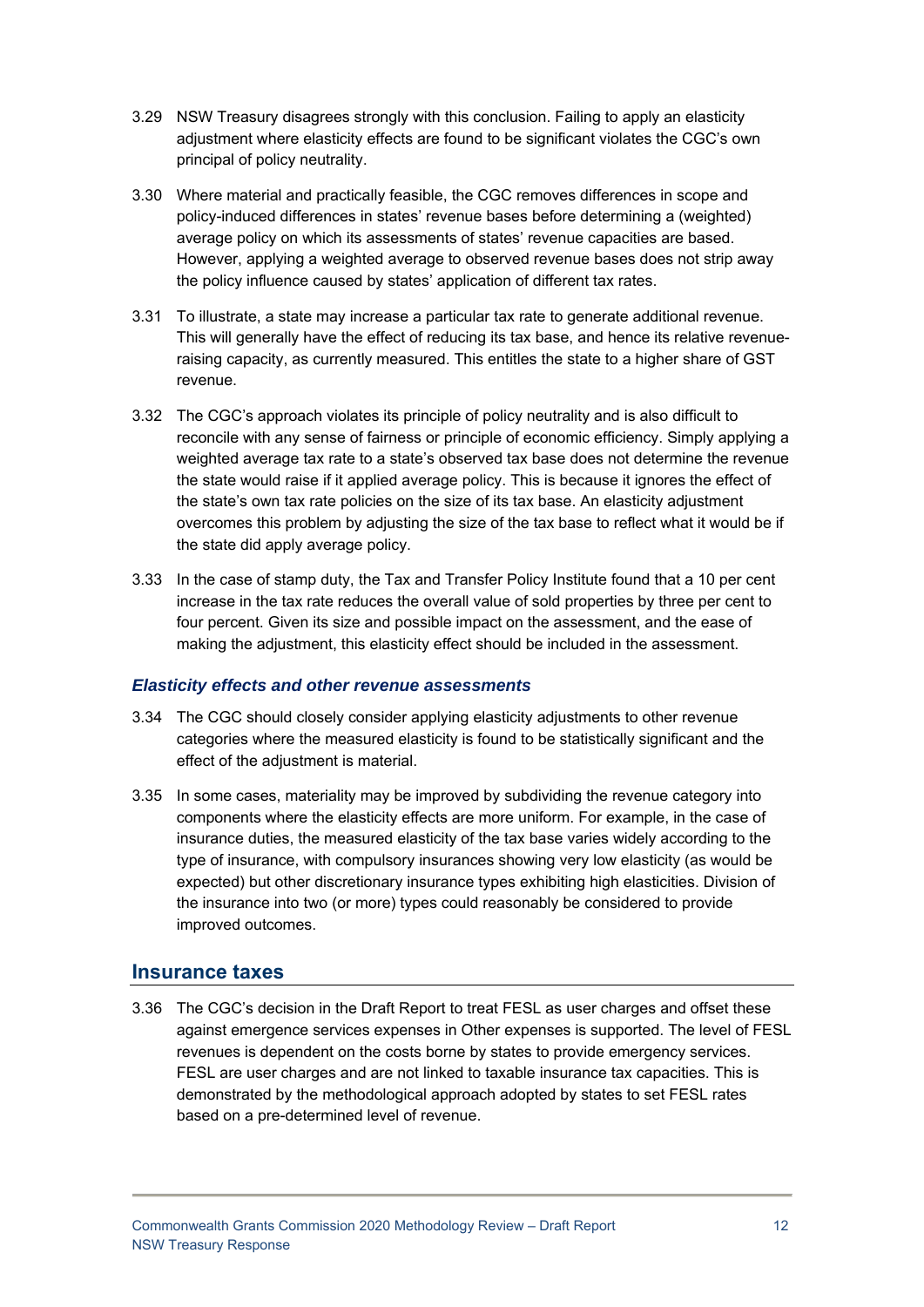- 3.37 The exclusion of Workers' Compensation, Third Party, and Home Warranty Insurance from the premium tax base is supported. However, revenue from these individual components should be assessed EPC in the Other revenue assessment.
- 3.38 See paragraphs 3.34 and 3.35 above regarding elasticity adjustment and the Insurance tax revenue assessment.

### **Motor taxes**

3.39 Noted.

### **Mining revenues**

- 3.40 The CGC must include backdated royalty recovery revenue as part of each state's royalty tax base. This is because enforcement activity is average state policy and can be material. It is also inconsistent with the HFE principle that such revenues should be excluded from assessment and materially benefit the affected state.
- 3.41 The settlement of \$250 million between BHP and Western Australia for the back payment of royalty revenues falls within the assessment period for the 2020 Review and must be assessed to ensure consistent treatment of royalty revenues, as well as to ensure such states do not derive an unfair windfall.*<sup>6</sup>*
- 3.42 The amount to be assessed is material. The sum involved is approximately \$40 million per annum based on media reports. If included, this would lead to a redistribution of approximately \$30 million per annum, or \$12 per capita for Western Australia based on 2017-18 population figures. This is above the CGC's own materiality threshold for data changes. The payment of this settlement is the result of regular enforcement activity by the WA Department of Mines, Industry, Regulation and Safety.
- 3.43 Non-royalty based mining revenue should be assessed as part of states' royalty tax base. This approach is essential to avoid adverse impacts on mining revenue arrangements.

#### **Other revenues**

3.44 Noted.

1

#### **Commonwealth payments**

3.45 The CGC relies upon guidelines and its Terms of Reference*<sup>7</sup>* as the basis for determining whether various Commonwealth payments are assessed as having an 'impact' or 'no impact' on each state's fiscal capacities.

*<sup>6</sup>* ABC News, *Disputed BHP royalties to help fund new King Edward Memorial Hospital in Perth*, 28 June 2019: https://www.abc.net.au/news/2019-06-28/bhp-royalties-to-fund-king-edwards-memorial-hospital-replacement/11259878 (accessed on 30 September 2019).

*<sup>7</sup>* CGC 2020 Review, *Report on GST Sharing Relativities,* Draft Main Report, 2019, p. vi.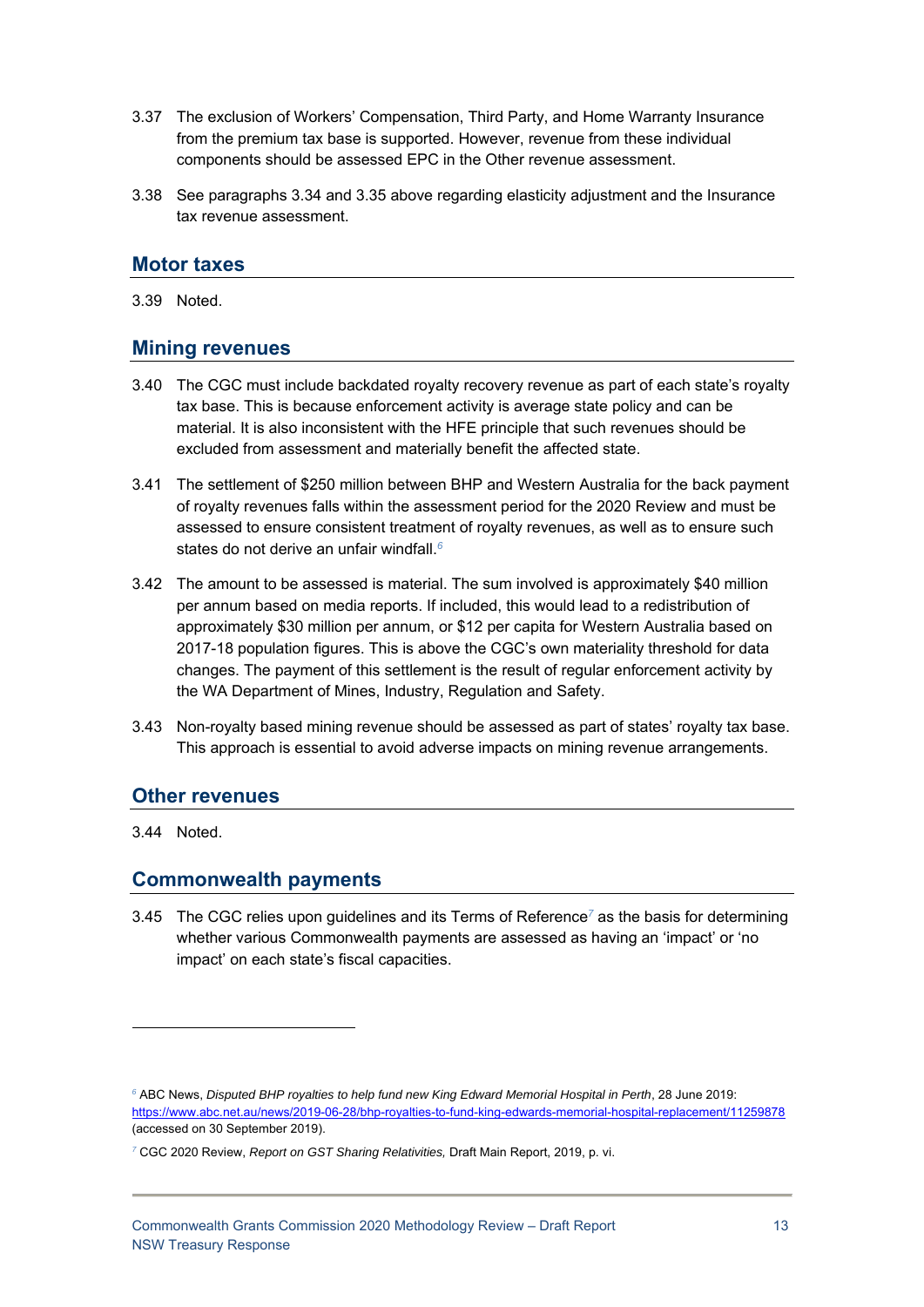- 3.46 NSW Treasury supports those principles set out in the guidelines. However, there is scope to improve them. Clarifying the CGC's discretion and how it is exercised, and how that interacts with the CGC's approach to relying solely on Commonwealth Treasury's advice for certain payments, is required. Current practices are characterised by a lack of consistency and transparency, which is an area of deep concern for NSW Treasury.
- 3.47 For example, under the Terms of Reference providing guidance to the CGC on the treatment of certain Commonwealth payments, clauses 8 (a to c) outline that specific payments, including reward and facilitation payments, are to be treated as not affecting state fiscal capacities. At the same time, clause 8 (d) gives the CGC some discretion regarding treatment based on the nature of the specific payment and the role of state governments in providing a particular service.

#### *Sign-on bonuses, reward and facilitation payments*

- 3.48 NSW Treasury has previously made representations regarding the treatment of the National Partnership on the Skilling Australians Fund (SAF).
- 3.49 The 2017-18 sign-on bonus should be treated as a reward payment and be treated as 'no impact' on state fiscal capacities going forward.
- 3.50 NSW Treasury continues to dispute advice provided by the Commonwealth Treasury that there are no reward payments under the SAF agreement.
- 3.51 The SAF 2017-18 advance payment is in the nature of a reward payment. Under the SAF, signatory states received an in-advance payment where the agreement was signed on or before 7 June 2018. In the case of New South Wales, this payment amounted to \$36.567 million in 2017-18. This amount was calculated on a per capita basis allocated between the two/three signatories to the agreement.
- 3.52 The payment also has some features consistent with a facilitation payment. Schedule E of *Intergovernmental Agreement on Federal Financial Relations 2008* (IGA FFR) indicates that facilitation payments may be paid in advance of the states implementing a reform.
- 3.53 Classifying these payments as 'impact' negates the intent of the IGA FFR to facilitate and/or reward states entering into the agreement in advance of a specified date.
- 3.54 Other payments provided to New South Wales through the Health Innovation Fund associated with signing the National Health Reform Agreement Heads of Agreement were treated as 'no impact' and not affecting states fiscal capacities.
- 3.55 The CGC's discretion as per clause 8(d) of the ToR should allow this treatment to be extended to the SAF payment due to the nature of the payment being consistent with the intent and scope of reward and facilitation payments as described in the IGA FFR.

#### *Commonwealth funding agreements – no impact assessment*

3.56 The following project agreements should be assessed as having no impact. These agreements commenced in 2018-19 and are set out in the Commonwealth's 2018-19 Final Budget Outcome.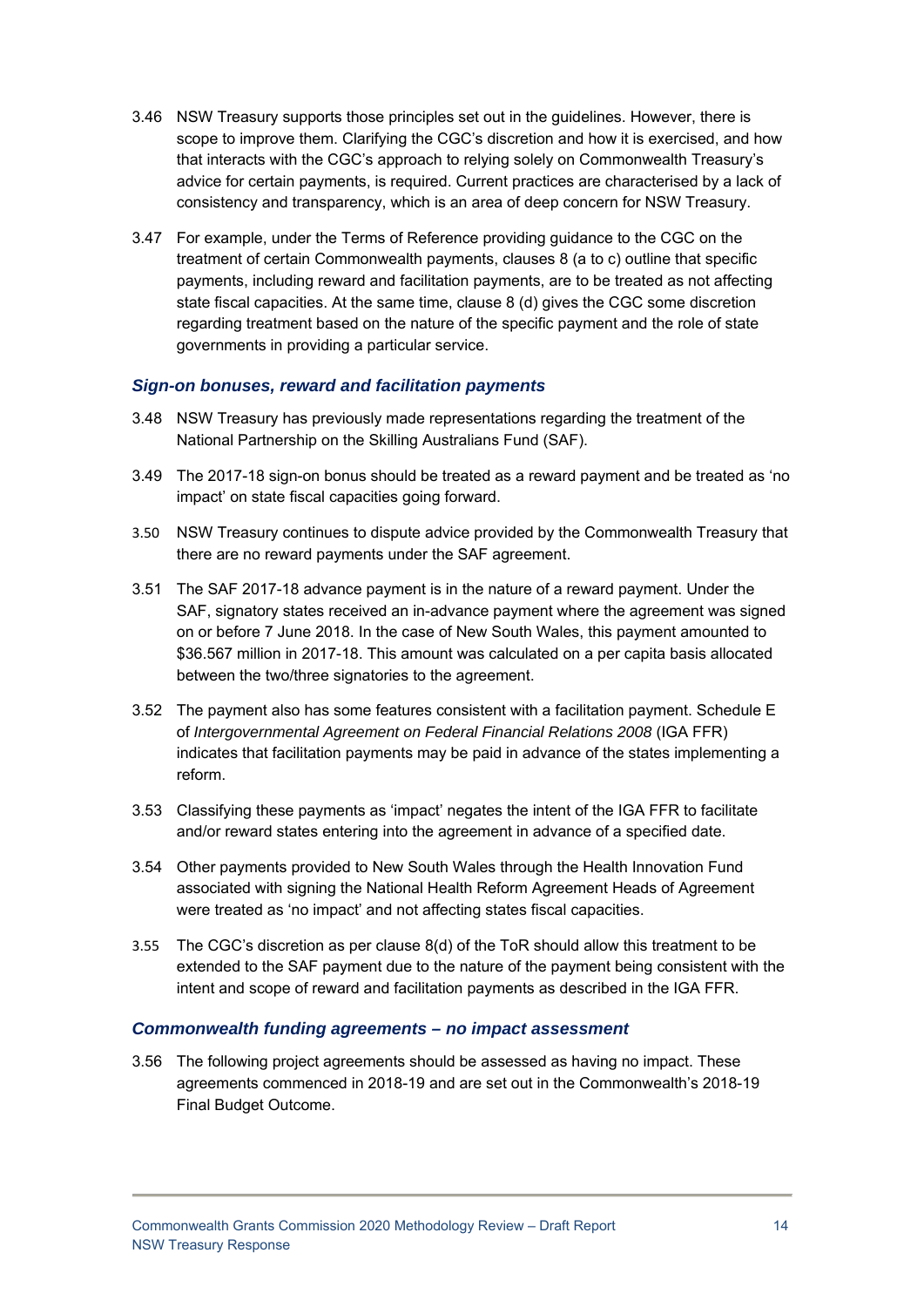#### **Project Agreement for Western Sydney City Deal Project (WSCD)**

- 3.57 The Western Parkland City Liveability Program component of the WSCD comprises payments for local governments that are party to the City Deal to deliver improved community facilities, urban amenity, and to enable and complement new housing supply in that area.
- 3.58 The Commonwealth and NSW Government each provide \$60 million under the WSCD with \$30 million provided through matched contributions to projects by local governments.
- 3.59 Grants of over \$50 million will be passed on to selected local governments from a total of \$60 million contributed by the Commonwealth to New South Wales. These payments should be assessed as per other local government grants where the needs for local government are not assessed. Similarly, payments to New South Wales which are passed on as grants to local government should be assessed as 'no impact'.

#### **World Heritage Management Project Agreement**

3.60 The output of this project is to ensure Australia continues to meet its obligations under the World Heritage Convention to protect, conserve and present our World Heritage properties. This payment should be treated as 'no impact' as needs regarding heritage are not assessed.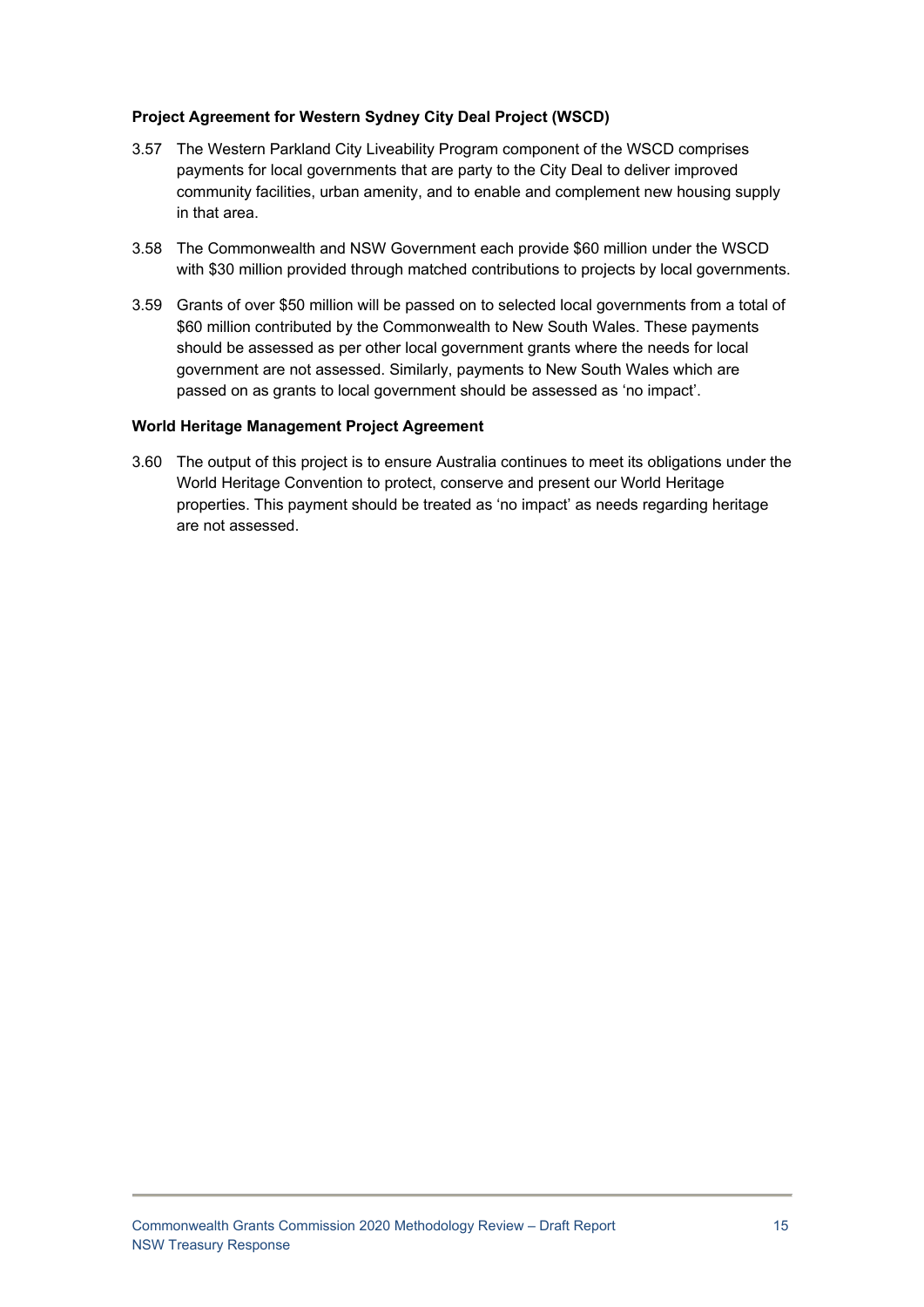# **4 Expenditure assessments**

# **Schools education**

- 4.1 The CGC proposes significant revisions to the regression model underpinning the Schools education assessment. Under this revised approach:
	- separate indices for Indigenous and non-Indigenous low Socio-Economic Status (SES) are replaced by one index for SES.
	- Indigeneity is separately assessed rather than combined with SES.
	- remoteness categories have been consolidated and reduced to outer regional and remote (including very remote).
- 4.2 The above changes are a meaningful improvement to this assessment. However, there is still scope for improvement and refinement to better account for actual costs associated with the provision of Schools education services, exists.

### *Students with a disability*

- 4.3 NSW Treasury and NSW Department of Education have jointly presented detailed data demonstrating how the presence and prevalence of Students with a Disability drives the allocation of funding based on student age and degree of support required.
- 4.4 The Commonwealth relies upon the Nationally Consistent Collection of Data on School Students with a Disability (NCCD) as the basis for determining funding needs under its School Resourcing Standard (SRS). Under the SRS those students with a disability who are counted in the top three levels of the NCCD receive additional funding linked to age and need.
- 4.5 The Commonwealth estimates that loadings for Students with a Disability will account for 9.3 per cent of Commonwealth recurrent school funding nationally in 2019.*<sup>8</sup>* It is anomalous that the CGC elects to exclude these loadings from its specification of the Schools education regression based on its own assessment that NCCD lacks sufficient reliability to be used for this purpose.
- 4.6 Moreover, the CGC's approach contradicts the 2015 Methodology Review Terms of Reference directing the CGC not to unwind the measures of educational disadvantage embedded in the National Education Reform Agreement (NERA) payments to states.
- 4.7 Consistent with the NERA, the CGC must take into account cost weights associated with Students with a disability in its Schools education assessment to ensure underlying cost drivers are taken into account in determining each state's relative GST requirement.

*<sup>8</sup>* https://www.education.gov.au/what-schooling-resource-standard-and-how-does-it-work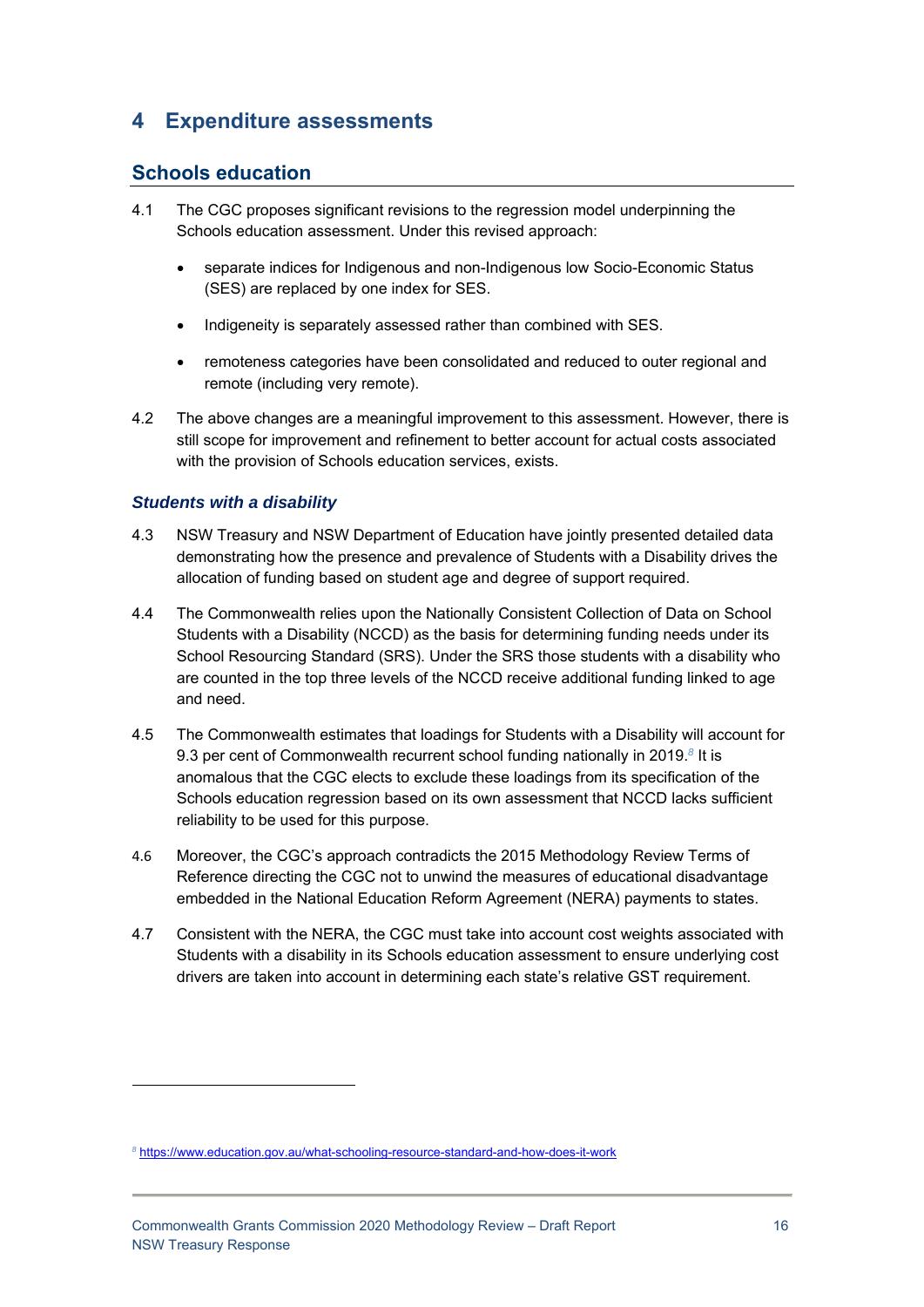#### *Service Delivery Scale*

- 4.8 The CGC has developed a new regression to determine the impact of Service Delivery Scale on the cost of delivering Schools education. The results from this equation are used by the CGC in its Draft Report to determine the additional costs associated with delivering Schools education services in regional areas and Service Delivery Scale.
- 4.9 Reliance on this equation means the cost of Service Delivery Scale in small schools is overstated. The CGC's preferred regression has an adjusted R-squared of 0.4778. Of itself, this relatively low level of explanatory power need not negate the estimated average relationship. However, examination of residuals between the estimated and actual costs of individual schools indicates that the results are biased in the case of small schools.
- 4.10 The following chart is a scatter plot developed by the CGC and provided to NSW Treasury which shows actual less estimated costs for individual schools.



*Chart 1: Actual less estimated school costs9*

4.11 Errors in the equation for school costs and school size are heteroscedastic, (that is, costs of smaller schools are subject to greater variability than larger schools). This implies potentially biased standard errors. In order to resolve this issue, the CGC could respecify

*<sup>9</sup>* CGC, September 2019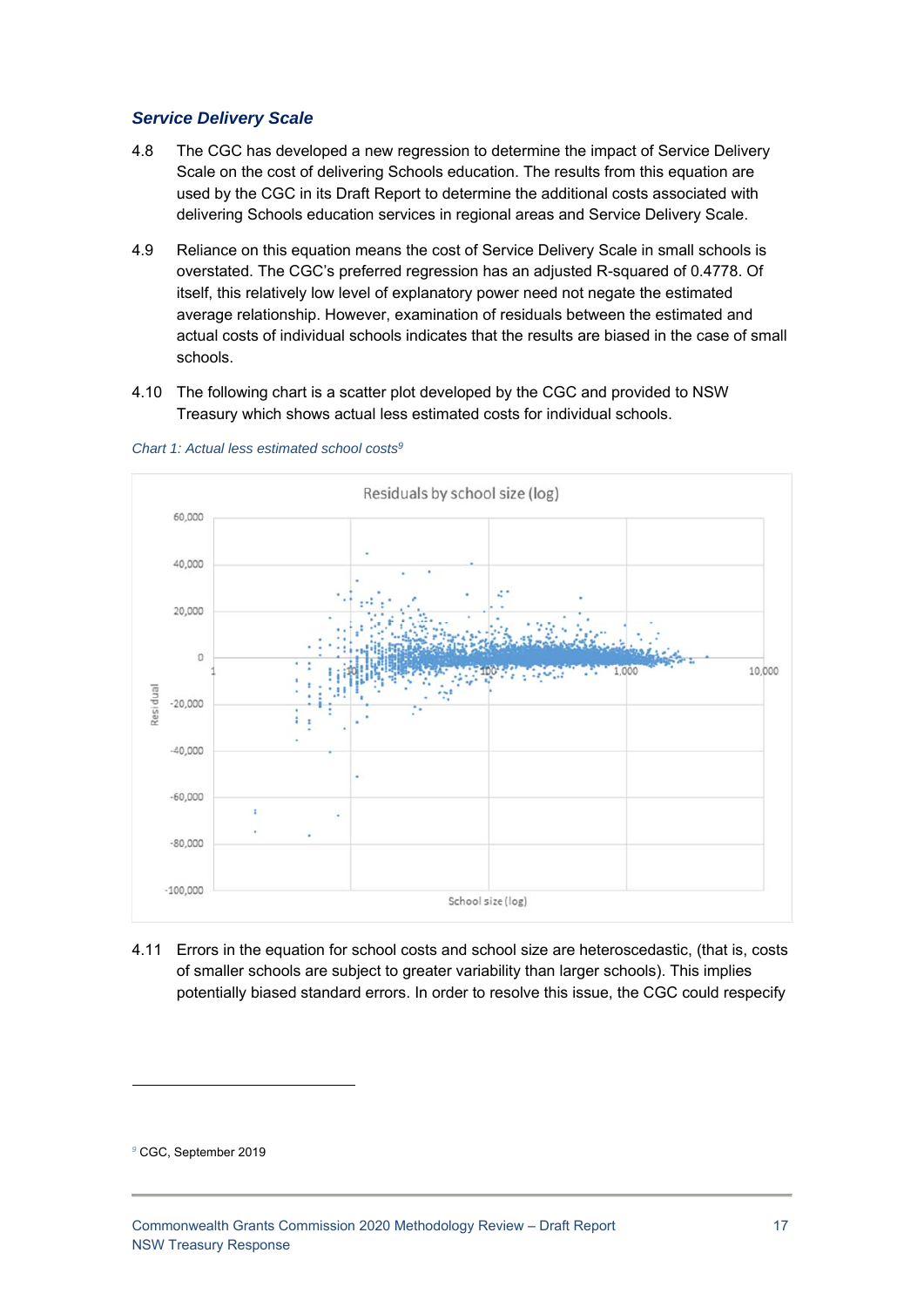the equation to include a variable that accounts for this problem in order to resolve this issue

- 4.12 Further, the residuals are negatively skewed for small schools. This suggests that the fixed cost component is overstated for smaller schools. That is, the model developed by the CGC over-estimates the cost per student for smaller schools.
- 4.13 To illustrate, the estimated equation indicates the fixed cost per school is \$192,901, and that the annual recurrent cost for a school located in an inner regional area with five students (non-Indigenous and higher SES) would be \$231,096. This is clearly an overestimate of the operating costs of a one-teacher school. To the extent that some states have higher than average shares of small schools, the estimated equation will overestimate the costs of schools in these states.
- 4.14 It is also unclear from this analysis to what extent the prevalence of small schools in some states may be a policy choice.
- 4.15 The CGC should revise its regression model to include variables that properly capture these impacts and thus improve the robustness of this assessment. Alternatively, the CGC could use a weighted least squares approach in the absence of an appropriate variable.
- 4.16 Less desirably, the CGC should otherwise discount the results of this regression and the treatment of regional and Service Delivery Scale costs therein.

# **Post-secondary education**

4.17 Noted.

# **Health**

#### *Disaggregation of the assessment*

- 4.18 The CGC continues to disaggregate Health into Admitted Patients (AP), Non-Admitted Patients (NAP), Emergency Departments (ED), and Community Health (CH). This is an arbitrary and artificial categorisation that is inconsistent with what states do.
- 4.19 The CGC should combine CH and NAP to:
	- improve the degree of consistency with available Health data
	- more accurately reflect what states do and improve the conceptual basis for this assessment.

#### *Admitted Patients*

- 4.20 Proposed changes to the treatment of block funded (BF) hospitals, including an additional adjustment for Service Delivery Scale for smaller BF hospitals, overstates these costs and risks double-counting. Evidence to justify this treatment is not provided by the CGC.
- 4.21 Under this category, the costs of delivering health services to admitted patients in public hospitals is assessed. This includes large, activity-base funded (ABF) hospitals, along with smaller, BF hospitals primarily located in regional and remote areas.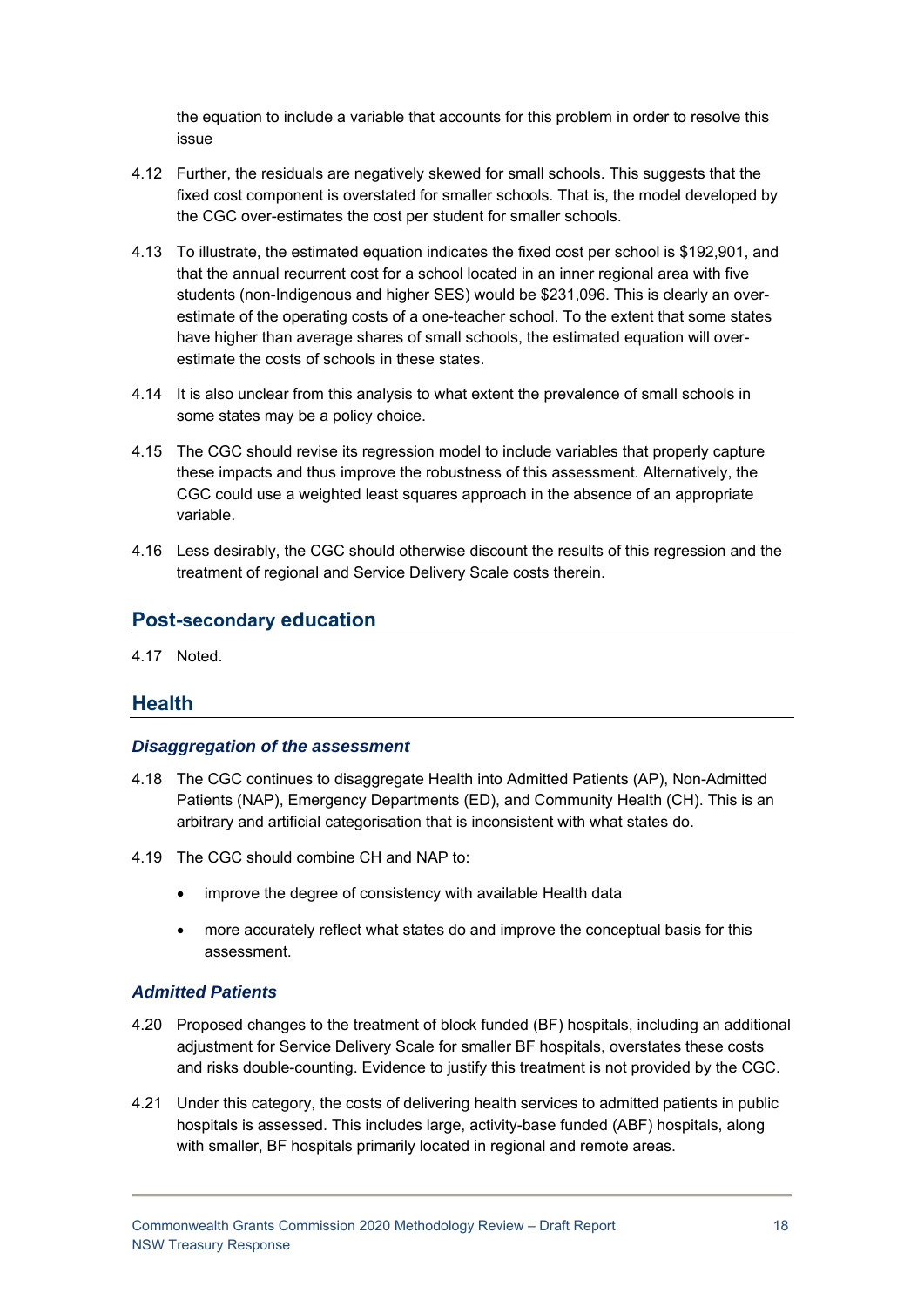- 4.22 The CGC uses revised National Weighted Average Unit (NWAU) data provided by the Independent Health Pricing Authority (IHPA) to capture cost drivers associated with remoteness for ABF hospitals. This includes two separate remoteness loadings for the location of the patient as well as the location of the hospital.
- 4.23 In comparison, the CGC applies an additional Service Delivery Scale adjustment for smaller BF hospitals because it considers that BF hospital NWAU data does not adequately capture the effects of regional and Service Delivery Scale for these hospitals.
- 4.24 Further, the CGC calculates an estimate of additional costs it claims would be borne by BF hospitals if they were funded on an ABF basis. The CGC then applies this ratio to all BF hospital NWAU data used in the health assessments, affecting AP, ED and CH components.
- 4.25 BF hospital funding is based on the national efficient cost (NEC). These funding levels are not related to activity levels and the national efficient price. Additional costs for regional and remote hospitals are captured within the NEC.
- 4.26 This is a significant assumption with distributional impacts across each category AP, ED and CH. This assumption is not supported by available evidence, leads to double counting of costs, and should be removed from the assessment.
- 4.27 Prima facie, the risk of double counting appears compounded taking into account the interaction between the Health assessment and Administrative scale.

### *Non-Admitted Patients*

- 4.28 The CGC continues to significantly overstate the level of substitutability between the provision of public and private NAP services although the reduction in substitutability between these services from 40 to 35 per cent is welcomed.
- 4.29 It appears that the proposed revision would lead to a further move away from an EPC distribution for New South Wales. Given NSW has higher than average levels of nonstate sector provision of health services, and the level of substitutability has been reduced, this appears a non-intuitive and somewhat surprising result.
- 4.30 NSW Treasury understands that outcomes contained in the Draft Report are preliminary and subject to change as new data is provided from Medicare and other sources. This calculation, and its outcomes, should be reviewed when new data is received. NSW Treasury requests to be kept updated on the progress of this assessment in advance of the CGC's Final Report.

#### *Community Health*

- 4.31 Community Health remains a highly disparate category with a broad range of health services captured. NSW Treasury continues to have deep concerns about this category, including continued reliance on ED Triage Categories 4 and 5. The health services included within these two NWAU categories have no relationship to the type of health services provided through different delivery channels and formats (including both CH and NAP).
- 4.32 The CGC continues to acknowledge that in the absence of a comprehensive national dataset on the use and cost of community and public health services, costs associated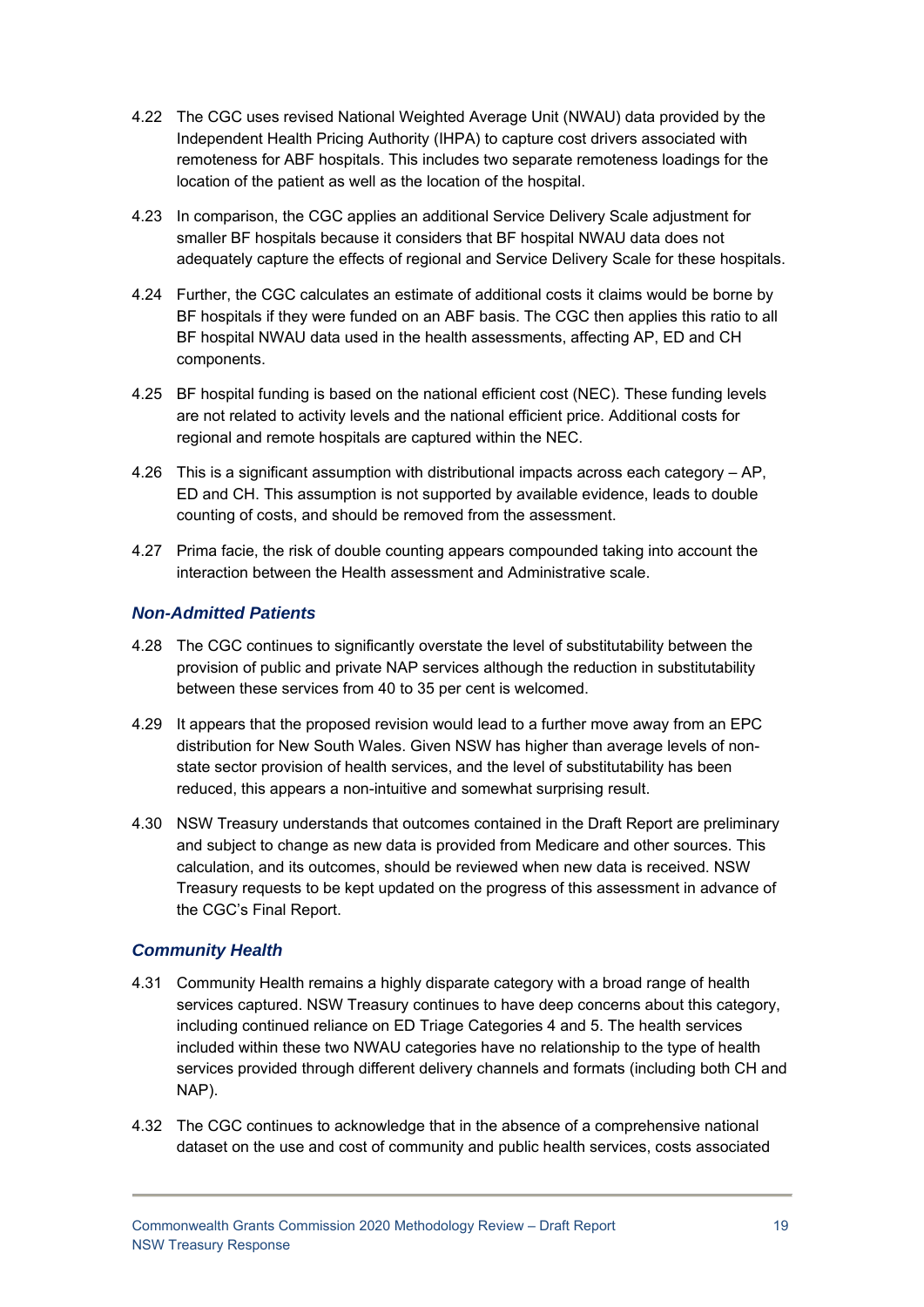with Socio-Demographic Composition within this category need to rely on an imperfect dataset that poorly reflects the type and nature of services delivered or costs imposed. Previously, the CGC has implicitly recognised the inadequate nature of this data through the use of a 25 per cent discount.

- 4.33 The CGC proposes removing the discount. However, no rationale or justification is provided. The CGC should continue to apply the discount given the lack of a reliable and robust data set that better reflects the type of services provided and actual service delivery costs.
- 4.34 NSW Treasury and NSW Ministry of Health have provided detailed evidence challenging the level of substitutability between public and private CH services. A reduction in the level of substitutability from 70 to 60 per cent represents a welcome adjustment but fails to accurately reflect the imperfect nature of substitutability between public and private health services, and therefore fails to reflect what states do.

#### *Emergency Departments*

4.35 The current level of substitutability for the provision of ED services continues to be overstated, especially when time of presentation is taken into account. A lower level of substitutability (currently set at 15 per cent) should be adopted to better reflect what states do.

### **Welfare**

Noted.

### **Housing**

- 4.36 The development of a national cost gradient specifically for social housing maintenance expenses will result in a more robust and accurate assessment of the costs associated with the provision of social housing services in remote regions. As demonstrated by NSW Stronger Communities data, the CGC's existing cost gradient overstates these costs. NSW Treasury anticipates that a re-estimation of this cost gradient will flatten the slope for these costs.
- 4.37 The CGC proposes to use state-provided data for public housing and State Owned and Managed Indigenous Housing, by remoteness. NSW Treasury understands that a reestimated cost gradient relying on this data will better reflect the actual costs associated with delivering other social housing services in remote regions and better reflect what states do.
- 4.38 The CGC should continue to reject arguments put forward by Queensland and the Northern Territory that rent collection levels amongst Indigenous households are lower than non-Indigenous households. This is not supported over the long-run, as demonstrated by Productivity Commission analysis of social housing. Moreover, Queensland's data shows this is immaterial. Similarly, Indigenous cost weights for social housing appear consistent with what states do and the costs incurred therein.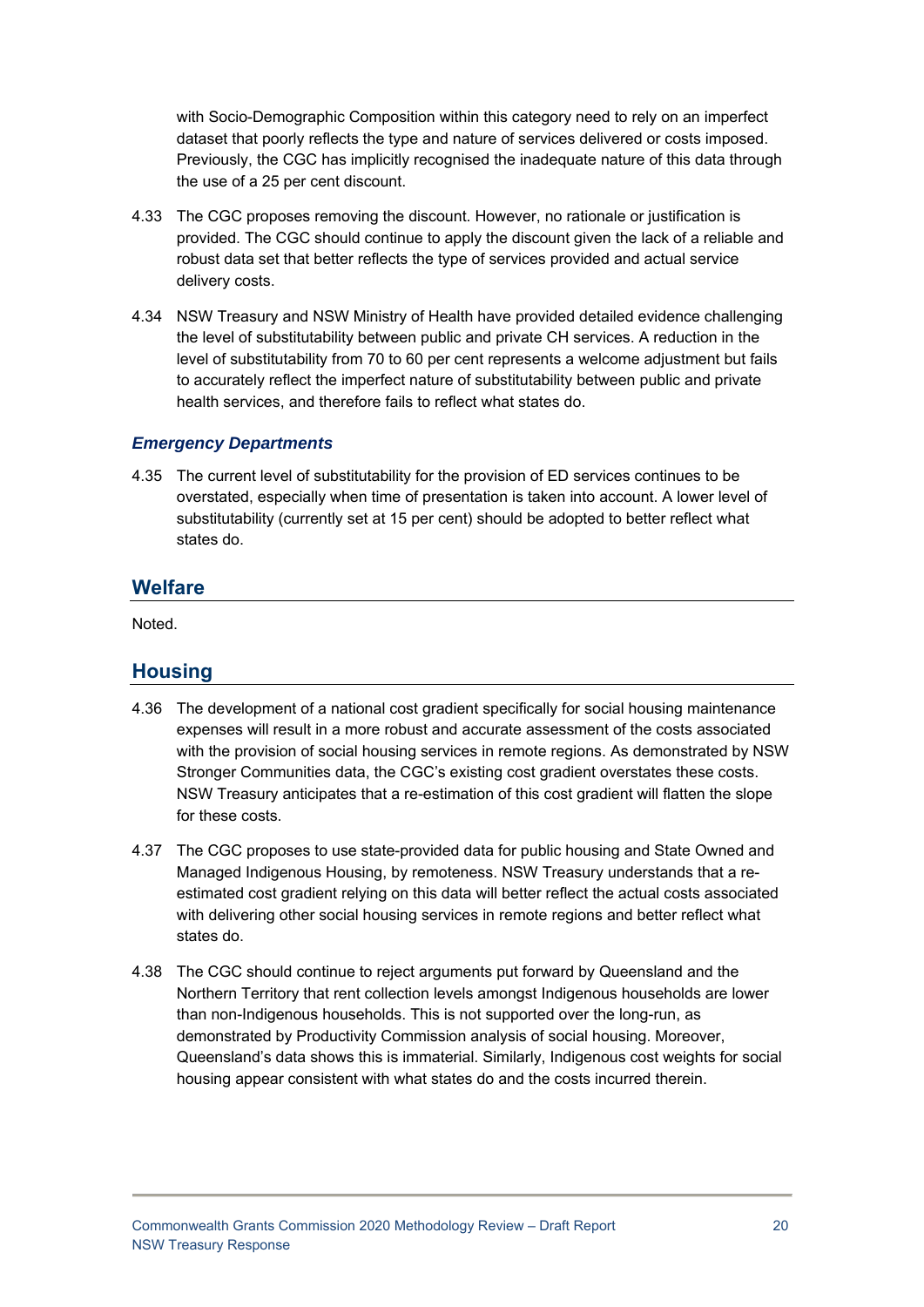# **Services to Communities**

4.39 Changes to the assessment of electricity and water subsidies, including the definition of remote communities and cost weights for the regional cost assessment, are supported.

### **Justice**

#### *Police services – community and specialised*

- 4.40 The removal of the split between community and specialised policing expenses is supported as it removes an arbitrary and artificial distinction that does not reflect the nature of the policing task. Changes proposed to Police services will mean the assessment will, at least broadly, better approximate what states do.
- 4.41 However, the nature of the police category within the Justice assessment fails to account for rapid changes in the nature of policing, which are increasingly focused on prevention, disruption and community engagement. The costs associated with these activities, as well as changing patterns of criminal behaviour and increased complexity, are poorly reflected in offender numbers and the SES of these offenders.
- 4.42 Looking forward, the nature of this assessment must change to ensure that this assessment continues to align with, and reflect, what states do and represent average policy as these shifts in policing trends become more prevalent.

#### *Police services – regional cost weights*

4.43 Cost weightings developed by the CGC heavily overstate the cost of remote offenders. The following table compares CGC cost weights with population weights developed by NSW Police.

| <b>Region</b>  | <b>CGC cost index</b><br>(at national<br>offender rate) | NSW Police - per<br>capita cost <sup>10</sup> | <b>NSW Police -</b><br>cost per offence <sup>11</sup> | Overtime cost per<br>offence |
|----------------|---------------------------------------------------------|-----------------------------------------------|-------------------------------------------------------|------------------------------|
| Metropolitan   | 1.0                                                     | 1.0                                           | 1.0                                                   | 2.03                         |
| Inner regional | 1.32                                                    | 1.19                                          | 1.11                                                  | 3.9                          |
| Outer regional | 1.35                                                    | 1.19                                          | 1.11                                                  | 3.9                          |
| Remote         | 2.29                                                    | 2.02                                          | 1.08                                                  | 3.15                         |
| Very remote    | 6.13                                                    | 4.70                                          | 1.21                                                  | 3.54                         |

#### *Table 1: Comparison of CGC and NSW Police cost weights*

4.44 The CGC should re-specify the cost weightings for very remote offenders to more accurately reflect the cost of providing policing services in very remote areas.

*<sup>10</sup>* NSW Police, August 2019

*<sup>11</sup>* NSW Police, August 2019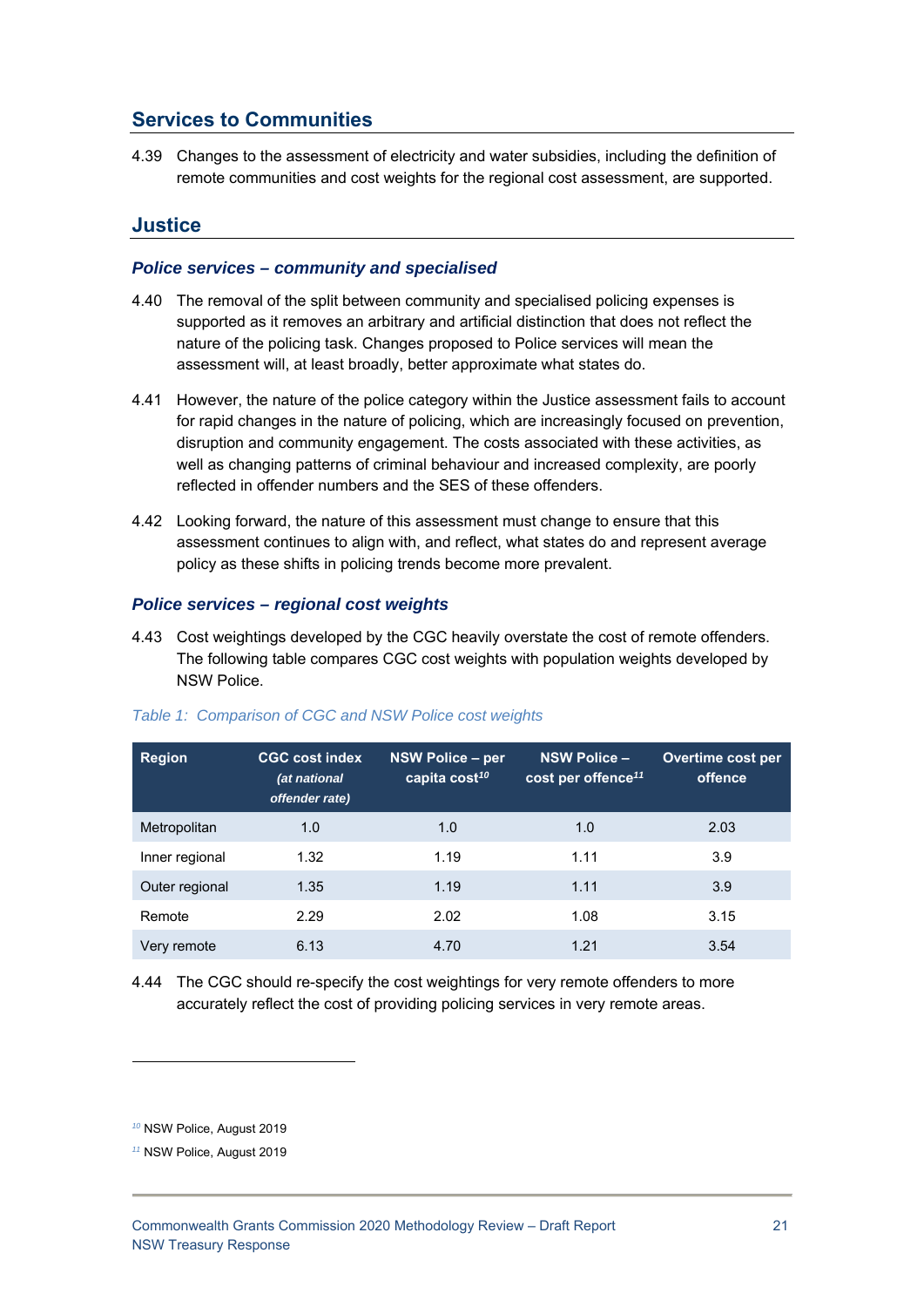#### *Prisons – Remoteness and Service Delivery Scale*

- 4.45 There is no conceptual or empirical case for including remoteness or Service Delivery Scale in the assessment of prison costs.
- 4.46 Regional location is not a strong determinant of cost variation. Prison costs relate more to – and are more influenced by – size, design and function.
- 4.47 While it is arguable that some extra travel costs are associated with remotely located prisons, such facilities tend to be small in size, with limited accommodation capacity and a small contingent of staff.
- 4.48 The cost differential specific to regional and remote locations would include extra travel costs when travel is required (noting increased reliance on technology in prisons to lower the cost and avoid security risks associated with prison transport), increased supply costs and some additional award allowances. However, on balance these are not a strong determinant of overall cost differentials between metropolitan, regional and remotely located prisons.
- 4.49 In the Draft Report, the CGC calculates regional cost and Service Delivery Scale by estimating an econometric equation that separates prisoners into normal (the intercept) and maximum-security prisoners, remoteness and the inverse of prison size to represent the fixed costs of running a prison facility.
- 4.50 There are a number of problems with this equation:
	- The equation specification assumes the ratio of maximum security to total prisoner numbers is the same in all locations (that is, remote and non-remote). This assumption is not supported by available data. Maximum security prisoners are more likely held in regional and metropolitan prison facilities and should not be included in assessing regional costs.
	- The equation assumes that the fixed costs of operating a prison are invariant with prison size. This is not supported by available evidence. While there may be a fixed cost attributed to the operation of a prison facility that is independent of the number of inmates at the facility, these costs vary according to the size, design, function and security level of the prison.
- 4.51 It is because of these problems that the estimated equation has very low explanatory power – an adjusted R-squared of 0.1451. Further, the coefficients for remoteness and inverse size are insignificant.
- 4.52 Nonetheless the CGC relies on this regression analysis to take into account a number of costs based on these variables.
- 4.53 It is not open to the CGC to conclude on the basis of the estimated equation that prisoners in remotely located prisons are more expensive than prisoners resident in regional and metropolitan prisons.
- 4.54 If the CGC can identify reliable data demonstrating additional costs directly linked to remoteness, these should only apply to the prison location. The resident location of a prisoner is irrelevant to assessing prison costs borne by states. On this basis, the CGC should not rely on this analysis as part of the Justice assessment.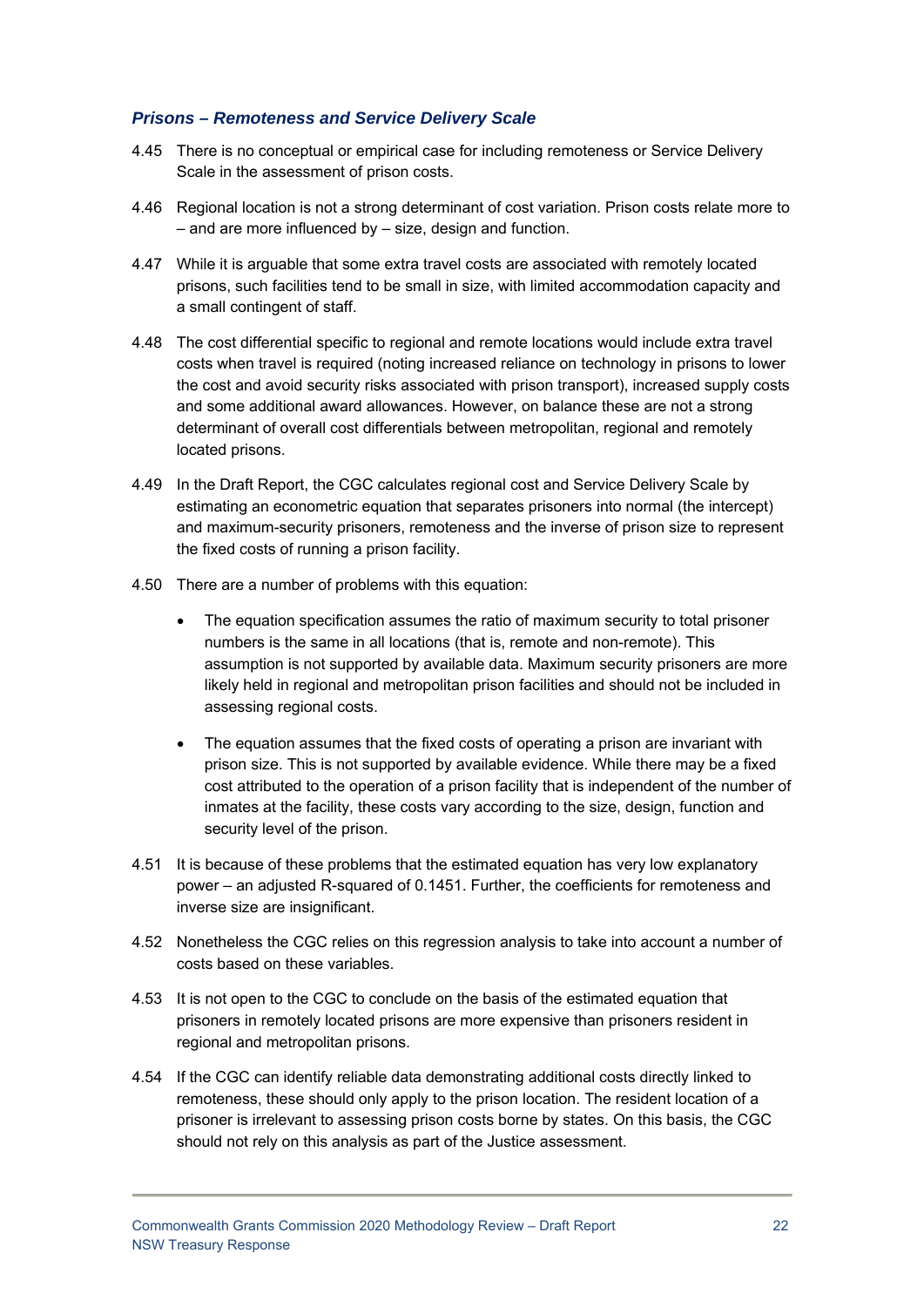# **Roads**

1

- 4.55 The re-estimation of rural road length, the inclusion of bridges and tunnels based on the actual length of bridge and tunnel infrastructure under state management, and removal of an adjustment for unsealed roads will together improve the reliability of this assessment.
- 4.56 However, there remain a number of areas where scope for further adjustment exists. These changes are needed to ensure that the costs incurred by states in maintaining their road networks are better, more accurately, reflected and the robustness of this assessment improved.

#### *Regional cost gradient – rural roads*

- 4.57 The CGC proposes to apply the general regional cost gradient to rural road length. The reliance on a proxy cost weight that averages the costs for admitted patients and schools is unmerited and unjustified. This is a poor proxy that significantly overstates any disabilities in this area.
- 4.58 Normal business practice by NSW Roads and Maritime Services (RMS) is to base much of the everyday road maintenance equipment (such as graders, compactors and road sealers) in maintenance depots (including road authority and council depots) regionally distributed across the state. It is only more specialised, costly, equipment that is deployed from metropolitan and regional centres.
- 4.59 RMS also advise that the cost of deploying this equipment in regional and rural areas is similar to that of urban areas where additional costs are incurred due to congestion.

#### *Regional cost gradient – bridges and tunnels*

4.60 A revision of the regional cost gradient for bridges and tunnels will mean that the actual location of this infrastructure is better captured in this assessment.

#### *Estimated investment in rural and urban roads*

- 4.61 The CGC should rely wholly upon National Transport Commission (NTC) data as the basis for allocation of investment between urban and rural roads.
- 4.62 At present the CGC estimates the relative shares of urban and rural road investment costs by applying a 33 per cent weight to NTC-provided data (rural roads account for 43 per cent of costs) and a 67 per cent weight to state-provided data (rural roads account for 54 per cent of costs).*<sup>12</sup>* The outcome is anomalous and represents a departure from what states do.
- 4.63 This approach should be revisited. In addition, any departure from the urban and rural road investment allocation shown in NTC data requires clearer, and more persuasive evidence-based justification.

*<sup>12</sup>* CGC 2020 Review, *Report on GST Sharing Relativities,* Draft Main Report, Attachment 17, Table 6 and Table 20.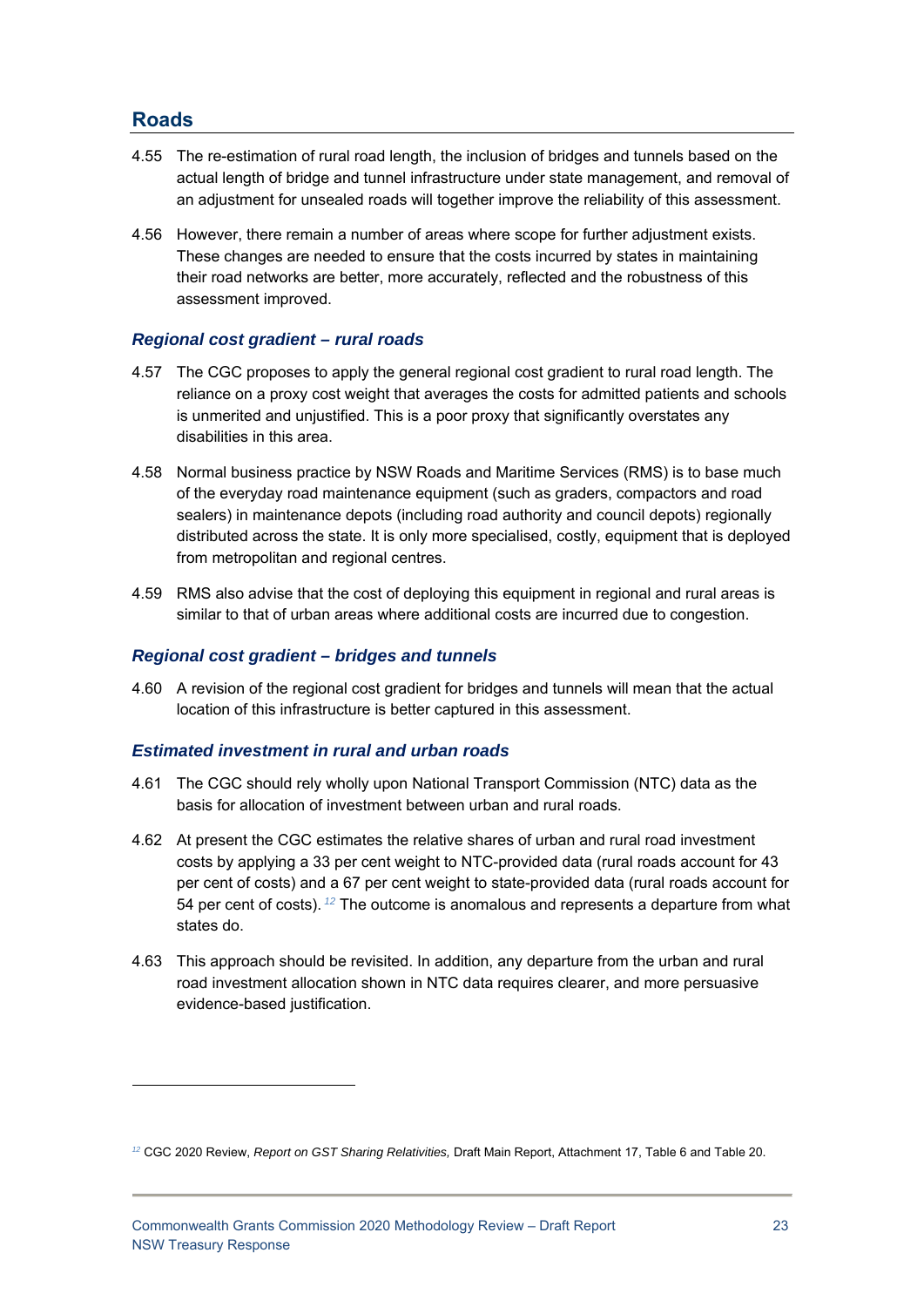#### *Rural road length*

- 4.64 The CGC has adjusted its estimate of rural road length to take into account road connections to mines, ports and national parks. However, the role of user pays (especially with respect to the mining sector) is not reflected in this assessment, although the CGC acknowledges that the private sector contributes to the cost of maintaining a number of mining roads (whether in kind or through direct payment).
- 4.65 The CGC should make an adjustment to road length for those mining road connections to reflect the financial contribution provided by these mining companies.
- 4.66 Alternatively, and to ensure a consistent approach across all CGC assessments, the CGC should take into account contributions from the mining sector in the mining revenue assessment.

# **Transport**

- 4.67 NSW Treasury welcomes and supports the adoption of a new methodological approach to assess urban transport costs. This approach better reflects what states do and the underlying cost drivers relating to the provision of urban transport services, including population density, passenger numbers by transport mode, and topography.
- 4.68 The new methodological approach is robust and highly reliable. It is supported by extensive econometric analysis and different methodological approaches separately and independently developed by Jacobs on behalf of the CGC, and Veitch Lister Consulting on behalf of NSW Treasury in consultation with Transport for NSW.
- 4.69 In comparison, the urban centre population-based methodological approach adopted by the CGC in the 2015 Review has much less explanatory power and is not supported by a comparable level and quality of analysis or related data. The outcomes of the Transport assessment over the last five years remains highly problematic. It resulted in counterintuitive outcomes that overstated the perceived policy choice in public transport provision. The approach ignored compelling evidence that urban population density and terrain increase the intrinsic level of congestion within a city, which results in the need for higher per capita levels of public transport provision to enable a city to function.
- 4.70 Continued use of urban centre populations as the basis for assessing 25 per cent of the cost of each state's urban transport task is flawed and unjustified. The CGC should wholly (100 per cent) rely on the new urban transport assessment methodology developed as part of the 2020 Review. This is the only approach open to the CGC to give effect to its principle of assessing what states actually do.
- 4.71 The new methodological approach, like in other areas of CGC endeavour, adopts an econometric approach to determine assessed urban transport net expenditure by state. This approach reflects what states do by modelling 70 Significant Urban Areas (SUAs) across Australia to establish what is average policy. By implication, this helps the CGC to look past policy-contaminated cost drivers.
- 4.72 The CGC proposes to rely on modelled passenger numbers rather than actual patronage to derive assessed expenditure. This helps further reduce the risk of policy contamination for this assessment.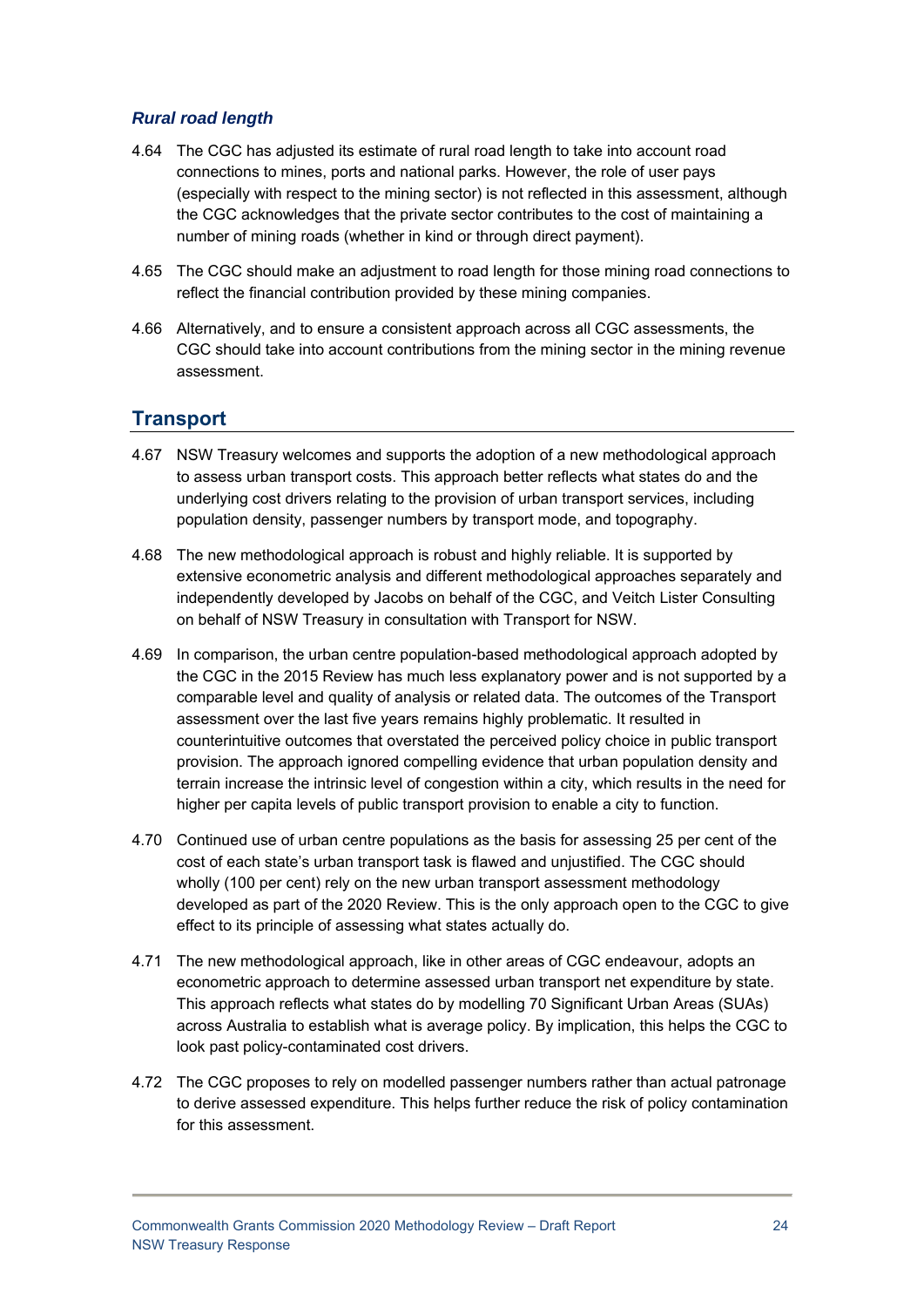- 4.73 The results of the modified Jacobs model produce the most accurate assessment of the need for state government-level expenditure on urban transport since the CGC began conducting the all-states review in the late 1970s. This outcome and proposed approach recognises in a more robust and reliable way, the expenditure needs for New South Wales' urban transport task. This has been greatly underestimated for many years, meaning New South Wales has foregone a significant proportion of its GST revenue share.
- 4.74 The mixed assessment approach proposed by the CGC in its Draft Report is highly problematic. In effect, it works as a 25 per cent discount to the new urban transport disability assessment. It is very concerning that the CGC has discounted a methodology that has a greater empirical foundation than some other areas of its analysis.
- 4.75 Formerly, the CGC used assessed (or 'standardised') expenditure derived using a modified budget approach. Under this methodology, states' actual expenditures were modified for policy differences to derive assessed expenditure.
- 4.76 The CGC should closely consider the differences between actual and assessed expenditure under both undiscounted and discounted urban transport methodologies as set out in the following table.

|              |                               | $\overline{A}$                                  |                                        |                                               | B                                      |
|--------------|-------------------------------|-------------------------------------------------|----------------------------------------|-----------------------------------------------|----------------------------------------|
|              | <b>Actual net</b><br>expenses | <b>Undiscounted</b><br>assessed net<br>expenses | <b>Variation to actual</b><br>expenses | <b>Discounted</b><br>assessed net<br>expenses | <b>Variation to actual</b><br>expenses |
|              | \$m\$                         | \$m\$                                           | \$m\$                                  | \$m\$                                         | \$m\$                                  |
| <b>NSW</b>   | 6,757                         | 6,361                                           | 396                                    | 6,052                                         | 705                                    |
| <b>VIC</b>   | 4,745                         | 4,549                                           | 196                                    | 4,462                                         | 283                                    |
| QLD          | 2,525                         | 2,457                                           | 68                                     | 2,611                                         | -86                                    |
| <b>WA</b>    | 1,094                         | 1,447                                           | $-353$                                 | 1,508                                         | $-414$                                 |
| <b>SA</b>    | 552                           | 844                                             | $-292$                                 | 896                                           | $-344$                                 |
| <b>TAS</b>   | 92                            | 82                                              | 10                                     | 126                                           | $-34$                                  |
| <b>ACT</b>   | 91                            | 145                                             | $-54$                                  | 190                                           | -99                                    |
| <b>NT</b>    | 56                            | 49                                              | $\overline{7}$                         | 68                                            | $-12$                                  |
| <b>Total</b> | <u>15,911</u>                 | 15,911                                          | $\underline{0}$                        | 15,911                                        | $\overline{\mathbf{0}}$                |

*Table 2: Comparison of actual, undiscounted and discounted assessed expenses* 

- 4.77 Even under an undiscounted methodology (column A in above table), there is a clear pattern in the variances between actual and assessed expenditure by city size. Melbourne and Sydney's city influences stand out consistent with their greater than average urban transport needs.
- 4.78 The above analysis presents significant questions whether sufficient policy differences exist between states which explain these results. A clear answer to this question, and a persuasive explanation of the reasons for this pattern is needed before the CGC can reasonably contemplate an effective discount on its new methodology.
- 4.79 The CGC justifies a 25 per cent discount to the modified Jacobs methodology based on its use of proxy variables. However, the Jacobs report provides no evidence of bias that would support the use of these proxy variables for determining urban transport need.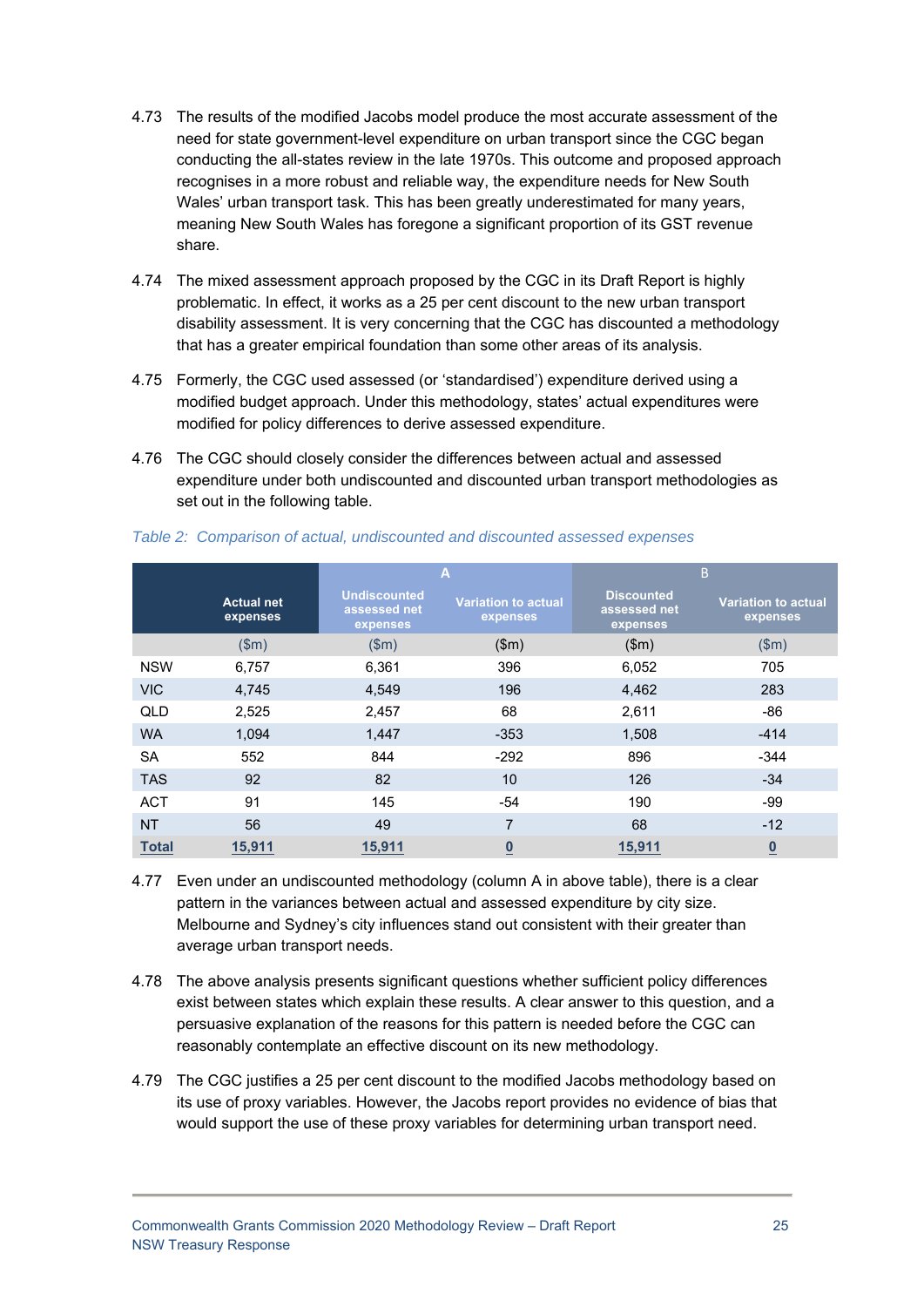Accordingly, there is no statistical or analytical basis upon which to apply a de facto discount to Jacobs' modified methodology.

- 4.80 The application of an effective discount of 25 per cent leads to problematic outcomes that need to be addressed by the CGC before it can reasonably adopt its mixed assessment approach to urban transport. As per column B of Table 2 above, with the CGC applying the proposed, de facto discount, the differences between actual and net assessed expenses widens even further. The CGC needs to justify how this outcome is caused by significant policy differences between states.
- 4.81 The following sections (4.82 to 4.117) demonstrates how public transport systems have developed across Australia's capital cities in very similar ways due to key demand drivers (population growth and economic centres) and constraints (topography and other geographic features), rather than a policy choice. This includes consideration of:
	- the historical development of Sydney's heavy rail network.
	- the existence of heavy rail networks in global cities and relationship with economic activity and higher land values.
	- the impact of road congestion on modal choice, including a comparison of the role of buses and heavy rail.
	- how Sydney's unique topographic features drive population density.
	- the prevalence of heavy rail as the most efficient means of mass distance transport in densely populated urban areas.

#### *Modal share and policy choice – rail*

- 4.82 The CGC's new approach to assessing an urban transport disability has been subject to some criticism that it is not policy neutral and, further, that Sydney's rail modal share is a policy choice of the NSW Government that results in higher costs that should be discounted by the CGC.
- 4.83 Reliance on heavy rail represents average policy across states and is what states do. Accordingly, this argument is invalid. Further, it is impossible to ignore or discount the effect of the historical development of metropolitan rail services in Australia. It is also naïve to impose a greenfield approach to the provision of an urban transport system in a long-settled, and highly developed, capital city such as Sydney.
- 4.84 Rail and tram mass transit systems predate the emergence of motorised transport as the basis for moving large numbers of people across a city. These systems provided the only means of facilitating travel within and across cities and to support urban growth in the surrounding suburbs.
- 4.85 The emergence of private motorised transport modes and widespread uptake led to a temporary hiatus in the development and expansion of rail passenger services. However, this changed with rising congestion costs associated with population densification and increased travel distances across major metropolitan areas.
- 4.86 The following table shows the breadth and reach of Sydney's heavy rail network and its progressive expansion resulting from growing and expanding population and settlement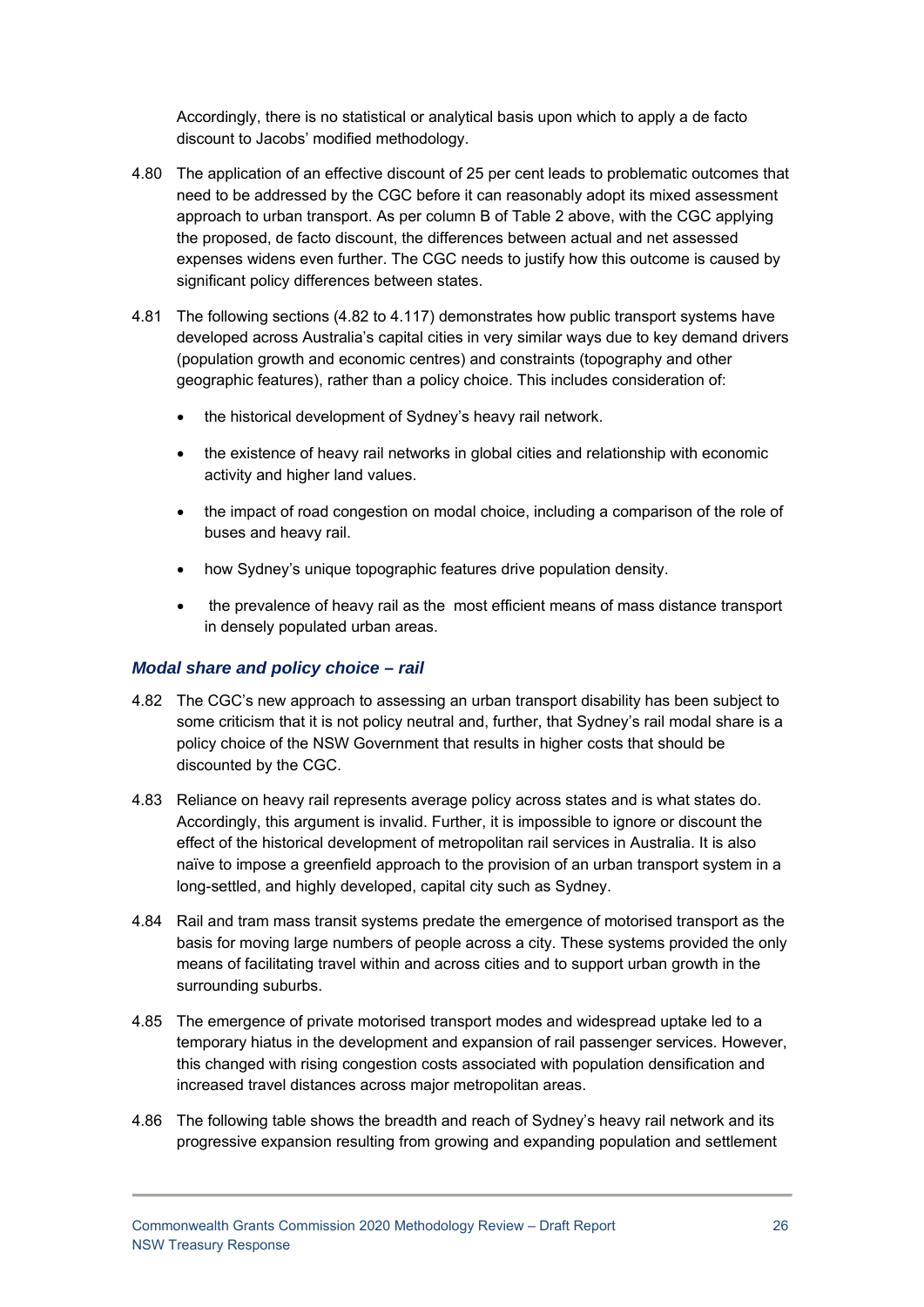patterns and trends over time. It also shows the vast bulk of the network was established prior to the Second World War. The network, and its consequences for urban development, can in no way be considered a policy choice of current or recent governments.



#### *Figure 1: Sydney historical rail network map, 1855 – 201913*

- 4.87 Over time, other Australian capital cities have invested in the development and expansion of their rail networks in direct response to population growth, including Brisbane, Perth and Adelaide. Reliance on heavy rail is average state policy.
- 4.88 Similarly, a greater reliance, in relative terms, on the use of rail networks and services in Sydney and Melbourne is directly attributable to the level of population growth that has occurred in these cities. Over time, the same pressures will likely emerge in other Australian capital cities that will, in future, make the same investments in rail as the New South Wales and Victorian governments.

*<sup>13</sup>* Train Statistics 2014: Everything you need to know about Sydney Trains and NSW TrainLink, Figure 5, Page 13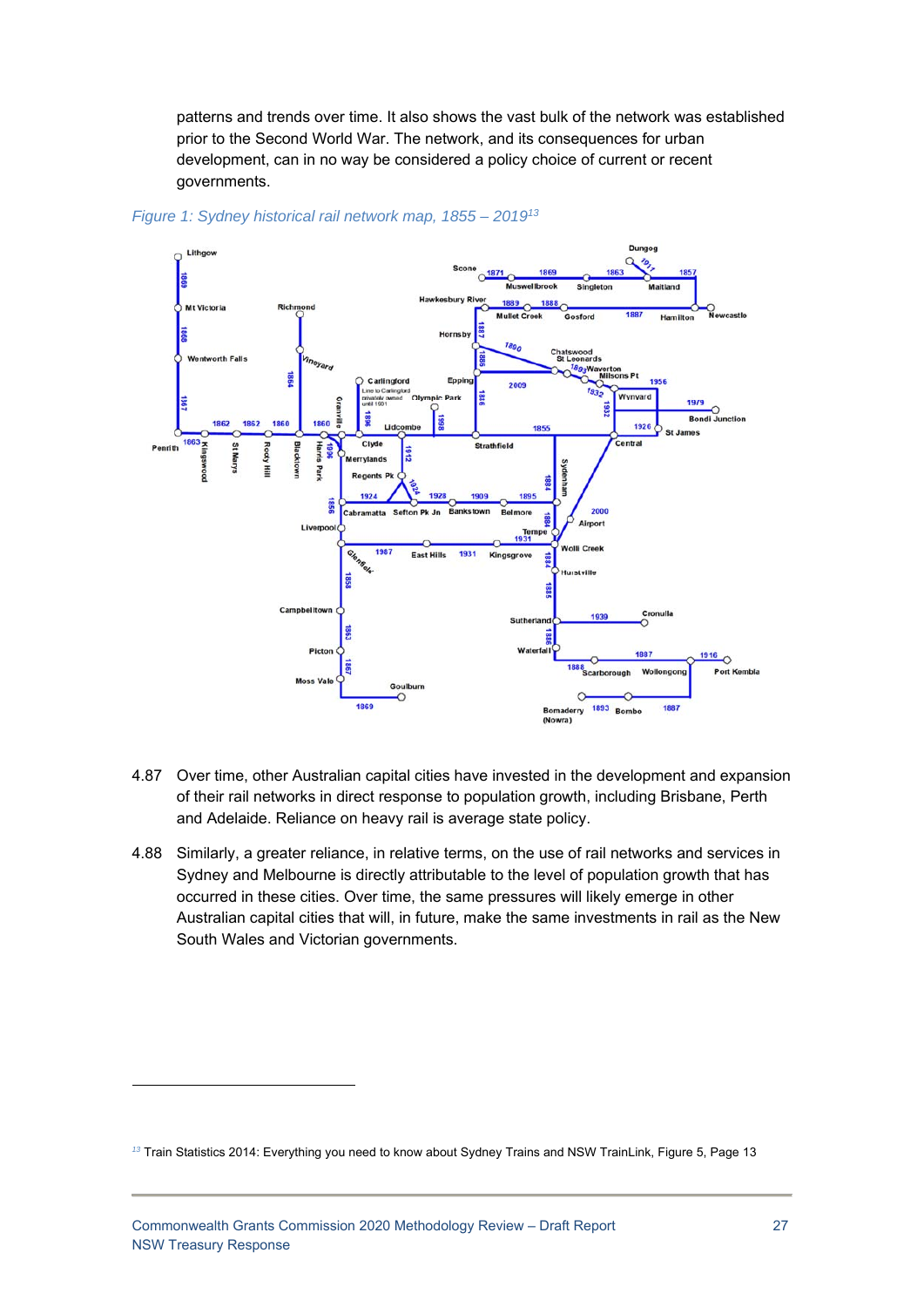

*Chart 2: Population for major capital cities – 1911 to 201614*

#### *Modal share and policy choice – rail and global cities*

- 4.89 Rail systems are the favoured public transport solution for many global cities, such as New York, London and Tokyo. Sydney is not unique. The systems found in these cities are long established and successful, carrying millions of passengers every day. These cities could not exist in their current form without an extensive rail network.
- 4.90 Once urban land costs are considered, heavy rail is the most cost-effective form of mass transport, shifting vastly more passengers per square metre of occupied land than other mass transport modes.
- 4.91 The following chart shows how efficient heavy rail is compared to other forms of mass transit regarding its theoretical capacity of a protected 3.5 metre lane. Heavy rail has more than twice the capacity of light rail and bus rapid transit systems and over five times the capacity of standard bus systems for the same corridor.

*<sup>14</sup>* ABS Cat. No. 3105.0.65.001 - Australian Historical Population Statistics, 2016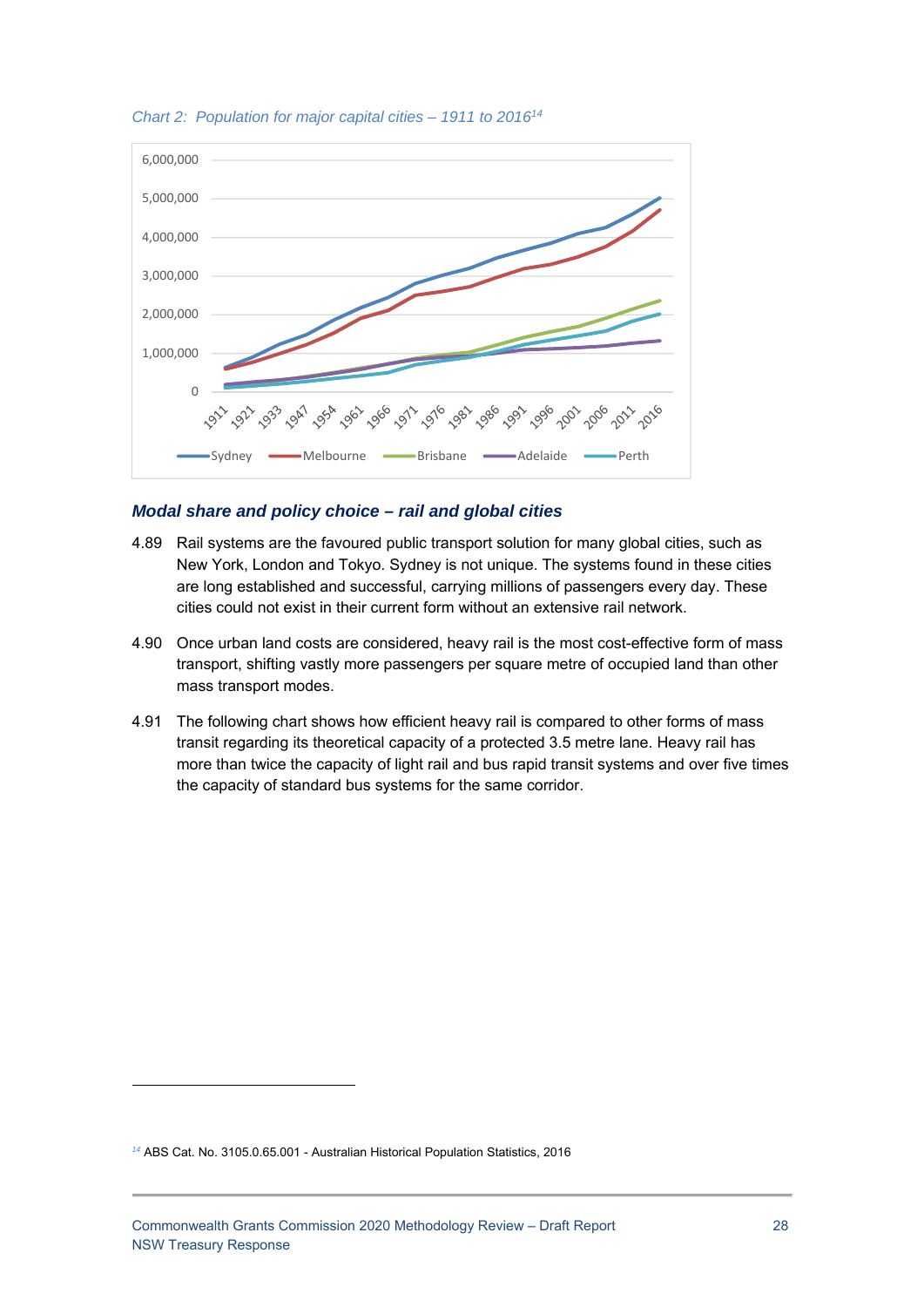

*Chart 3: Capacity by mode of a protected 3.5 metre lane, thousands of people per hour15*

4.92 A 2008 study by the Curtin University Sustainability Policy Institute classified 60 international cities into 24 stronger rail cities, 28 weaker rail cities and eight no rail cities. Stronger rail cities use rail for more than 50 per cent of their overall public transport passenger kilometres travelled. Conversely, weaker or negligible rail cities use rail for less than 50 per cent of the overall public transport task.

| Stronger rail mode share cities | Weaker rail mode share cities | Cities with no (negligible) rail<br>modal share |  |
|---------------------------------|-------------------------------|-------------------------------------------------|--|
| New York                        | Toronto                       | Los Angeles                                     |  |
| London                          | San Francisco                 | Houston                                         |  |
| Sydney                          | Perth                         | Ottawa                                          |  |

-

*<sup>15</sup>* Bus rapid transit and light rail figures from Hickman et al (2011, p. 55). Driverless car figures from Shladover et al (2012. Private car figures from NACTO (2019). Bus and heavy rail figures from Transportation Research Board (2013, pp. 3-8 and 6-21).

*<sup>16</sup>* Kenworthy, J., An International Review of the Significance of Rail in Developing More Sustainable Urban Transport Systems in Higher Income Cities, 2008, Table 1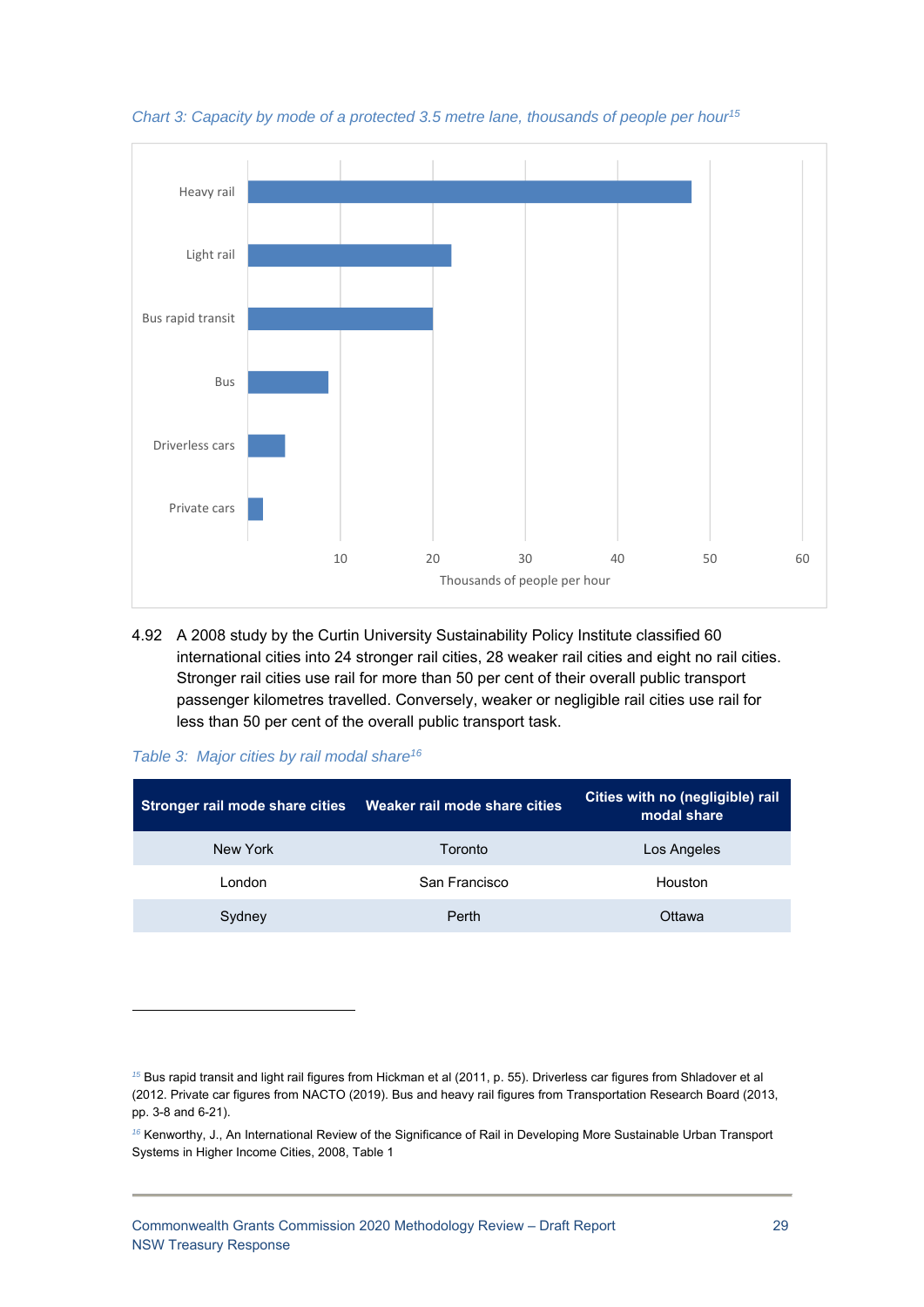4.93 These findings indicate there is a strong positive correlation between the strength of a city's passenger rail task, density levels and economic productivity, which result from agglomeration economies associated with population densification when combined with an efficient transport network.





*Chart 5: Relationship between rail mode share and metropolitan Gross Domestic Product –1995 – 9618*



*<sup>18</sup>* Kenworthy, J., An International Review of the Significance of Rail in Developing More Sustainable Urban Transport Systems in Higher Income Cities, 2008, Table 2.

*<sup>17</sup>* Kenworthy, J., An International Review of the Significance of Rail in Developing More Sustainable Urban Transport Systems in Higher Income Cities, 2008, Table 2.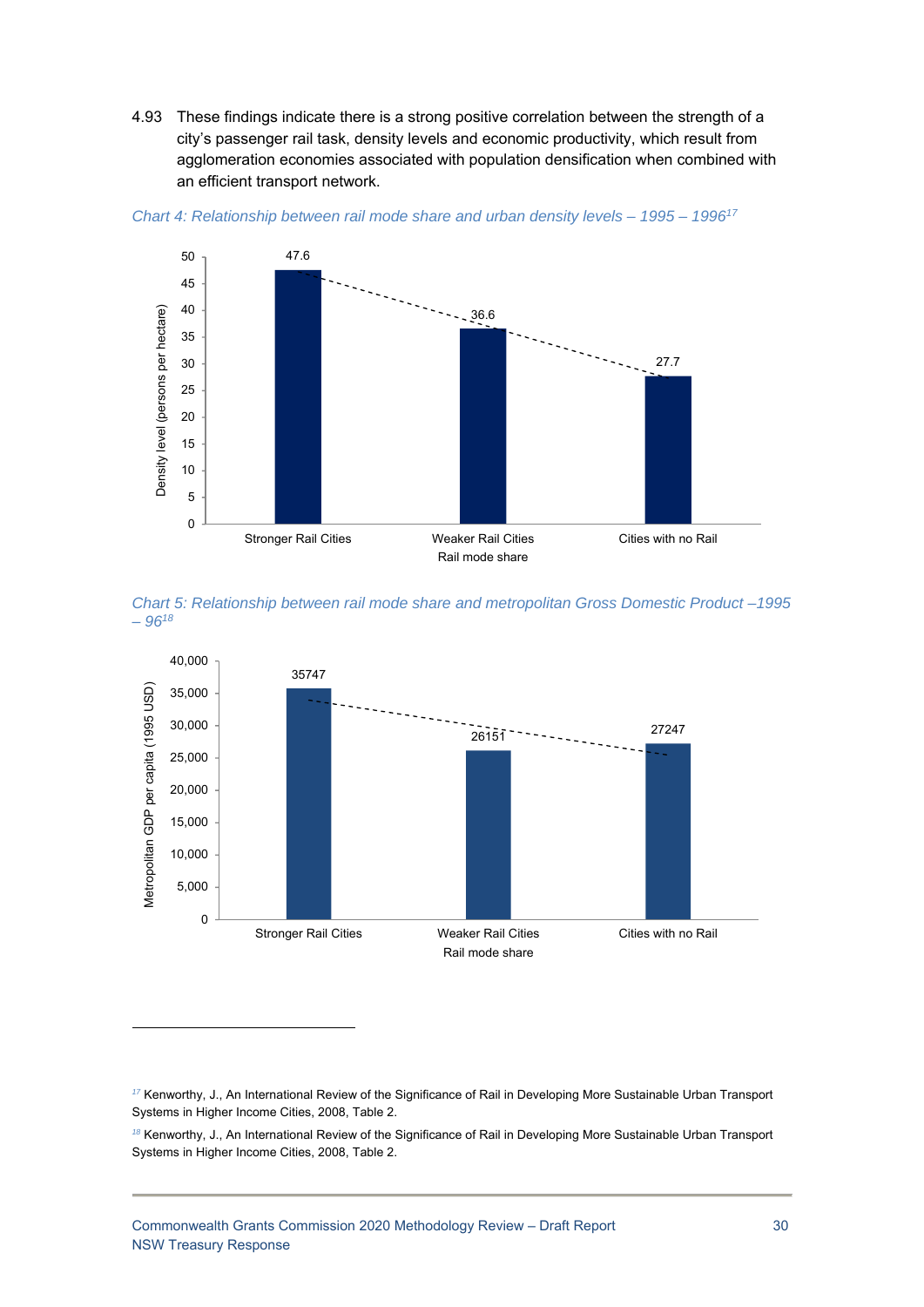#### *Modal share and policy choice – congestion*

- 4.94 Sydney has the greatest congestion costs of any Australian city. According to Infrastructure Australia, this trend looks set to worsen by 2031. At the same time, Sydney has eight of the 10 worst-performing roads nationally in terms of lost economic activity. Commute times in Sydney greatly exceed those of any other Australian city. This is largely due to increases in road congestion.
- 4.95 Together, these factors mean Sydney is the most rail-dependent city in Australia. It also means Sydney faces an unprecedented level of forecast growth in demand for rail services. Over the last five years, train patronage across the Sydney rail network has risen by 30 per cent. This is forecast to grow at record levels into the 2020s.

#### *Table 4: Australian road corridors by greatest congestion cost – 2016 and 203119*

| Rank | <b>Area</b>                                    | <b>State</b> | costs (2016)  | Road congestion Road congestion<br>costs (2031) |
|------|------------------------------------------------|--------------|---------------|-------------------------------------------------|
| 1    | Sydney, the Hunter and Illawarra               | <b>NSW</b>   | \$8.0 billion | \$15.7 billion                                  |
| 2    | Melbourne and Geelong                          | <b>VIC</b>   | \$5.4 billion | \$10.3 billion                                  |
| 3    | Brisbane, the Gold Coast and Sunshine<br>Coast | <b>QLD</b>   | \$2.0 billion | \$6.0 billion                                   |
| 4    | <b>Greater Perth</b>                           | <b>WA</b>    | \$1.5 billion | \$3.6 billion                                   |
| 5    | Greater Adelaide                               | SA           | \$1.4 billion | \$2.6 billion                                   |

*Chart 6: Sydney annual rail patronage, 1997-2018 and forecast to 203020*



*<sup>19</sup>* Infrastructure Australia, *Australian Infrastructure Audit*, 2019

*20* Transport for NSW, Rail Delivery, 2017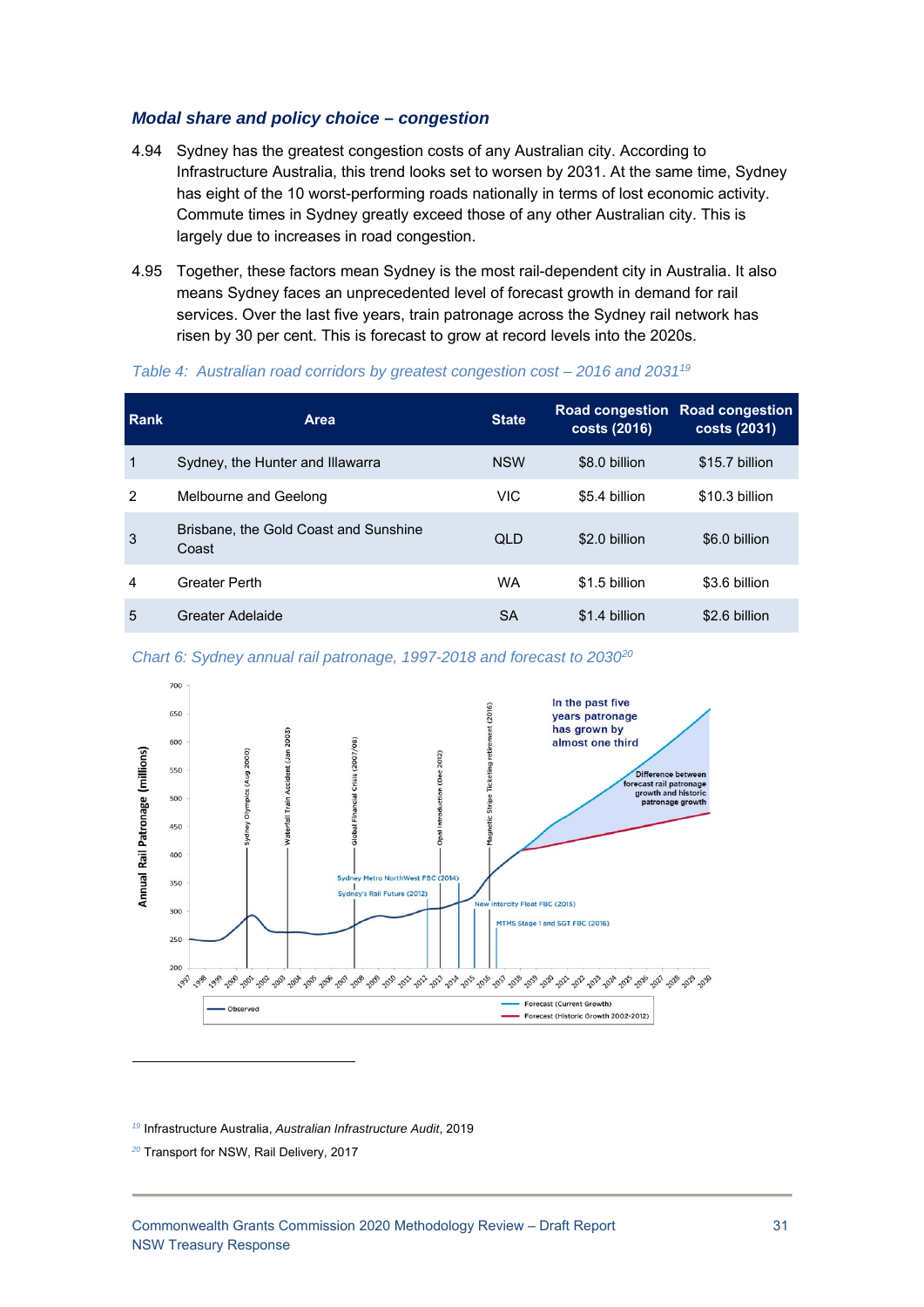4.96 The extent of road congestion across Sydney's road network, and the economic costs of delays in travel time, place practical limits on the capacity for public transport users to reach major metropolitan centres by bus. This means it is not feasible to shift future rail patronage onto a road-based bus network and severely limits the scope for policy choice between rail and bus networks as a means of mass transit



*Chart 7: Commuting times for all modes in Sydney exceed other cities in Australia – 2019<sup>21</sup>*

- 4.97 As a result, rail travel to Sydney's CBD and Parramatta CBD will overtake cars and buses combined as the fastest transport mode available during the weekday morning peak (see Attachment A).
- 4.98 As Sydney's population and density continue to rise, rail travel will become more attractive than any other mode during peak periods and will be essential for the city to function effectively as an economic centre.

#### *Modal share and policy choice – buses*

4.99 Buses serving CBD corridors are at most risk of decline in performance. The worst performing bus corridors in Sydney are those heading into Sydney CBD in the weekday morning peak.

*<sup>21</sup>* Infrastructure Australia, *Australian Infrastructure Audit*, 2019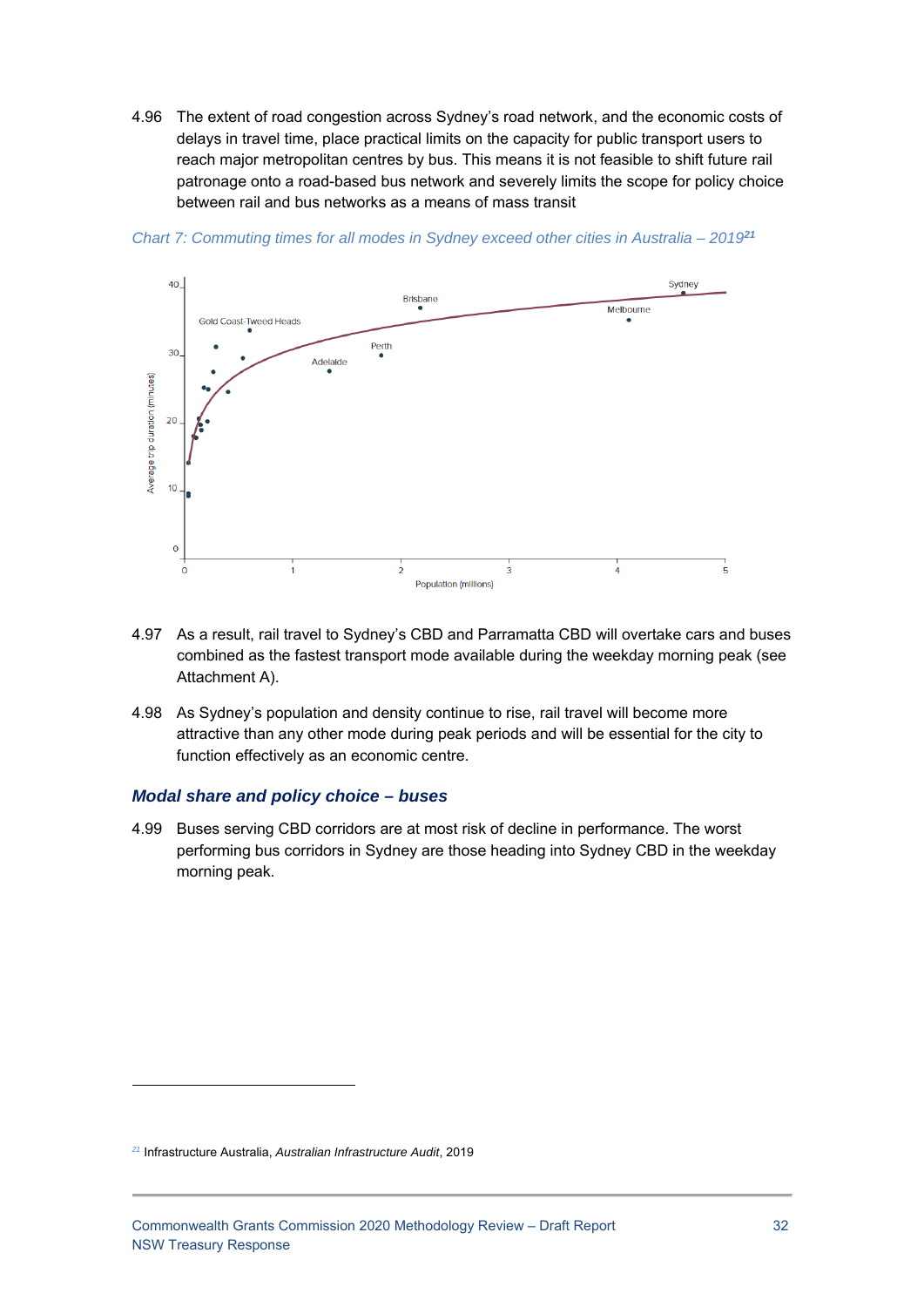*Table 5: Sydney bus corridors by slowest in-vehicle travel time – Inbound travel speed, weekdays from 7am to 9am<sup>22</sup>*

| <b>Rank</b> | <b>Bus corridor</b>                                                                          | Travel speed <sup>23</sup> |
|-------------|----------------------------------------------------------------------------------------------|----------------------------|
| 1           | New South Head Road – Craigend Street – William Street                                       | 14 km/h                    |
| 2           | Bondi Road - Sid Enfield Drive - Oxford Street                                               | $13 \text{ km/h}$          |
| 3           | Miller Street – Strathallan Avenue – Sailors Bay Road – Eastern Valley<br>Way - Clive Street | $17$ km/h                  |
| 4           | Pacific Highway                                                                              | $13 \text{ km/h}$          |
| 5           | Manly Road - Spit Road - Military Road                                                       | $15$ km/h                  |

- 4.100 More than 1,000 buses converge in the Sydney CBD in the morning peak (within an hour period). This creates an accumulation of negative impacts on bus punctuality and reliability. Sydney Metro is a partial response to this problem, removing some 160 buses out of the Sydney CBD in the morning peak to relieve congestion. Similarly, Sydney Light Rail is expected to take some 220 buses out of the Sydney CBD once fully operational by end-2019.
- 4.101 If buses were to replace trains, some extra 2,000 buses would converge on Sydney CBD in the weekday morning peak (within an hour period). This represents a tripling of Sydney CBD's current bus transport task, compounding the punctuality of bus services overall and reliability of the road network. The Sydney CBD road network does not have the capacity to support 2,000 additional buses in the weekday morning peak.
- 4.102 A large proportion of rail commuters travel more than 15 kilometres to the Sydney CBD. The current road network could not support the same number of additional commuters using buses. The structure and urban form of the Sydney CBD has evolved over decades reliant on the role of a large heavy rail network to sustain that level of density and economic activity.
- 4.103 Even adopting the same public transport modal shares as the Perth or Adelaide urban transport system would have significant implications.
- 4.104 Approximately 1.1 million passengers move around and use Sydney's metropolitan heavy rail network on a typical weekday. The same network has the highest mode share of journeys to work (JTW) by train in Australia, at 19 per cent*<sup>24</sup>*. By comparison, the number of people Sydney moves on its bus network is around 950,000 on a typical weekday.
- 4.105 If Sydney had a JTW rail mode share similar to that of Perth (7 per cent) or Adelaide (3 per cent), some 700,000 to 920,000 passengers would be displaced from the rail network on a typical weekday. These passengers would be shifted onto Sydney's road network, resulting in a much higher level of private vehicle use. This would result in further

-

*<sup>22</sup>* Transport for NSW, *PTIPS, 2019*

*<sup>23</sup>* Refers to in-vehicle normalised travel speed – weekdays, 7am to 9am, inbound

*<sup>24</sup>* ABS, Census of Population and Housing 2016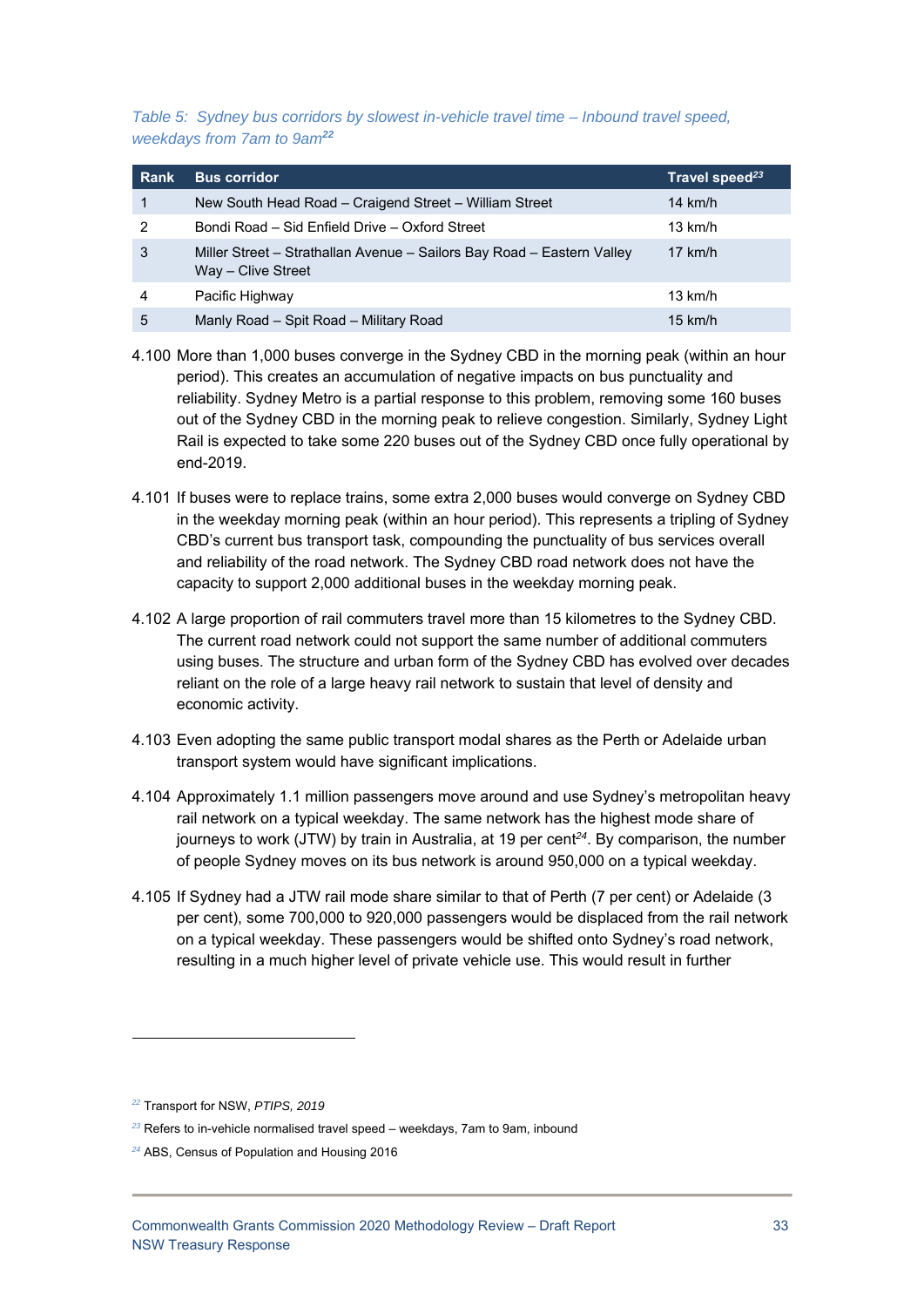deterioration in the performance of Sydney's road network, which already experiences the highest congestion levels and delay costs in Australia.

#### *Urban density, policy choice and topography*

- 4.106 The inclusion of a population density variable for urban transport is essential to ensure costs are fully captured and taken into account in determining each state's urban public transport task.
- 4.107 Population density is not policy affected. While some states argue that population density is a result of variation in policy between states, such arguments should not be accepted by the CGC. Governments across Australia have pursued a similar policy approach to urban consolidation when planning for the requirements of a growing population.
- 4.108 The topography (hills and enclaves) and natural geography of Sydney mountains to the west, harbour and coastline to the east, national parks to the north and south, and the Parramatta River through the west – naturally shoe-horns development into catchments and precincts formed by natural perimeters, creating barriers and restrictions on where transport corridors can locate or expand with most ease*<sup>25</sup>*.
- 4.109 These natural barriers also mean that, for Sydney, the driving forces of urban consolidation in the 1990s had to be balanced against the need to ensure the protection of the various water catchments. Furthermore, reducing air pollution and exposure to air pollution in the western suburbs of Sydney was a guiding principle for consolidation in alternate locations*<sup>26</sup>*.
- 4.110 This unique topography also adds an additional layer of complexity to the delivery of transport infrastructure across the city, as each hill or turn along a transport corridor creates a new connection node. The more complex the interconnections of a transport grid, the more expensive it can be to deliver each additional unit of transport infrastructure.
- 4.111 In summary, Sydney's topography is such that enclaves have and will continue to exist, which drive density predominantly around existing established corridors<sup>27</sup>.
- 4.112 Attachment B sets out a comparative analysis of planning documents across Sydney, Melbourne, Brisbane and Perth demonstrating a consistent planning approach to urban density and consolidation across cities.

City Futures Research Centre, University of New South Wales

*<sup>25</sup>* Price Waterhouse Cooper (2010) *Sydney: Australia's Global City* 

https://www.pwc.com.au/industry/government/assets/sydney-emerging-global-city-jun10.pdf

*<sup>26</sup>* Smith, NSW Parliament 'Urban Consolidation: Current developments', 1997

*<sup>27</sup>* The long-term average of density infill as a proportion of total development between 1981-2010 was 70 per cent.

Randolph, Barriers to Development in Sydney: A realistic role for infill, 2011

https://www.be.unsw.edu.au/sites/default/files/upload/research/centres/cf/seminarsandconferences/HIA\_Summit\_May\_2 011.pdf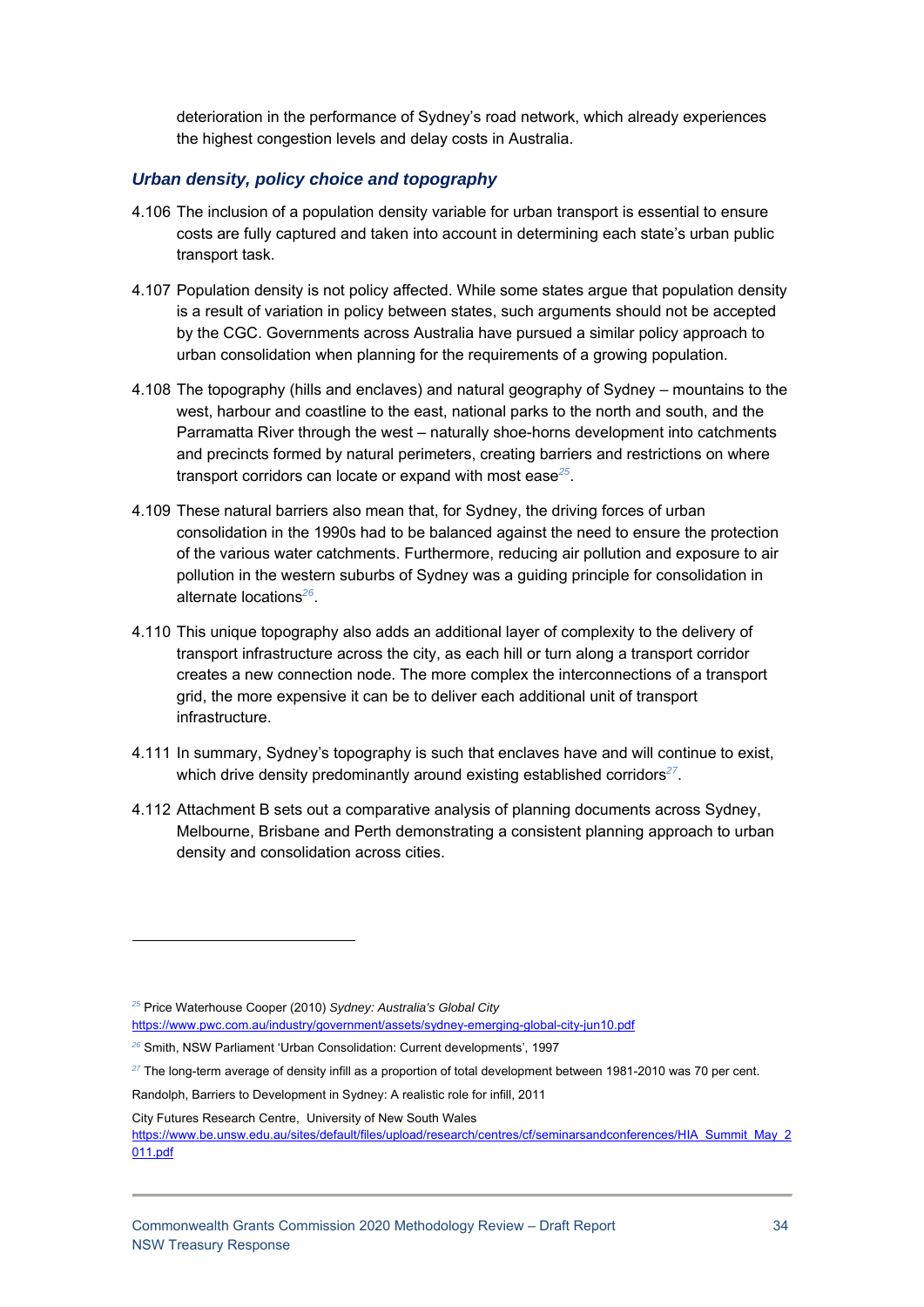#### *Urban density, policy choice and revenue assessments*

- 4.113 The CGC must adopt a consistent approach to urban density in relation to its expenditure and revenue assessments, otherwise perverse, contradictory and extremely unfair outcomes will result.
- 4.114 If the CGC were to determine that urban density is a policy choice, it would need to reevaluate its entire approach to key revenue assessments relating to land taxes, stamp duties on conveyances and payroll taxes.
- 4.115 This is because the CGC's approach to these revenue assessments is based on an assumption that population density (when united with an efficient public transport network) leads to agglomeration economies, resulting in higher incomes and higher land values, which currently work to lower New South Wales' GST requirement.

# **Services to industry**

- 4.116 Methodological changes that help simplify complex assessments are supported when consistent with what states do, and outcomes appear intuitively logical and consistent with reasonable expectations.
- 4.117 Changes proposed by the CGC to the assessment of an economic environment disability do not, however, appear to reflect underlying cost drivers for the regulatory burden faced by states under the Services to Industry assessment.
- 4.118 The CGC appears to have prioritised simplification over a more robust methodological approach that takes better account of the factors that determine the size of the regulatory task states undertake with respect to their respective agricultural and mining sectors.
- 4.119 In its 2015 Methodology Review, the CGC relied on a mix of factors value of production, number of businesses, private construction activity and population to assess an economic environment disability.
- 4.120 The CGC proposes a departure from this approach in the 2020 Methodology Review Draft Report. Accordingly, the CGC proposes to assess an economic environmental disability for regulation of:
	- the Agriculture and Mining sectors based solely on the value of production, and
	- for Other Industries based on the value of production (75 per cent) and population (25 per cent).
- 4.121 This approach is based on an assumption by the CGC that "business counts tend to be proportionate to the size of the economy". However, the CGC also observes: "Generally, the larger an economy, the greater the number of firms and the higher the proportion of larger firms."<sup>28</sup>

*<sup>28</sup>* CGC 2020 Review, *Report on GST Sharing Relativities*, Draft Main Report, Attachment 19, paragraph 79.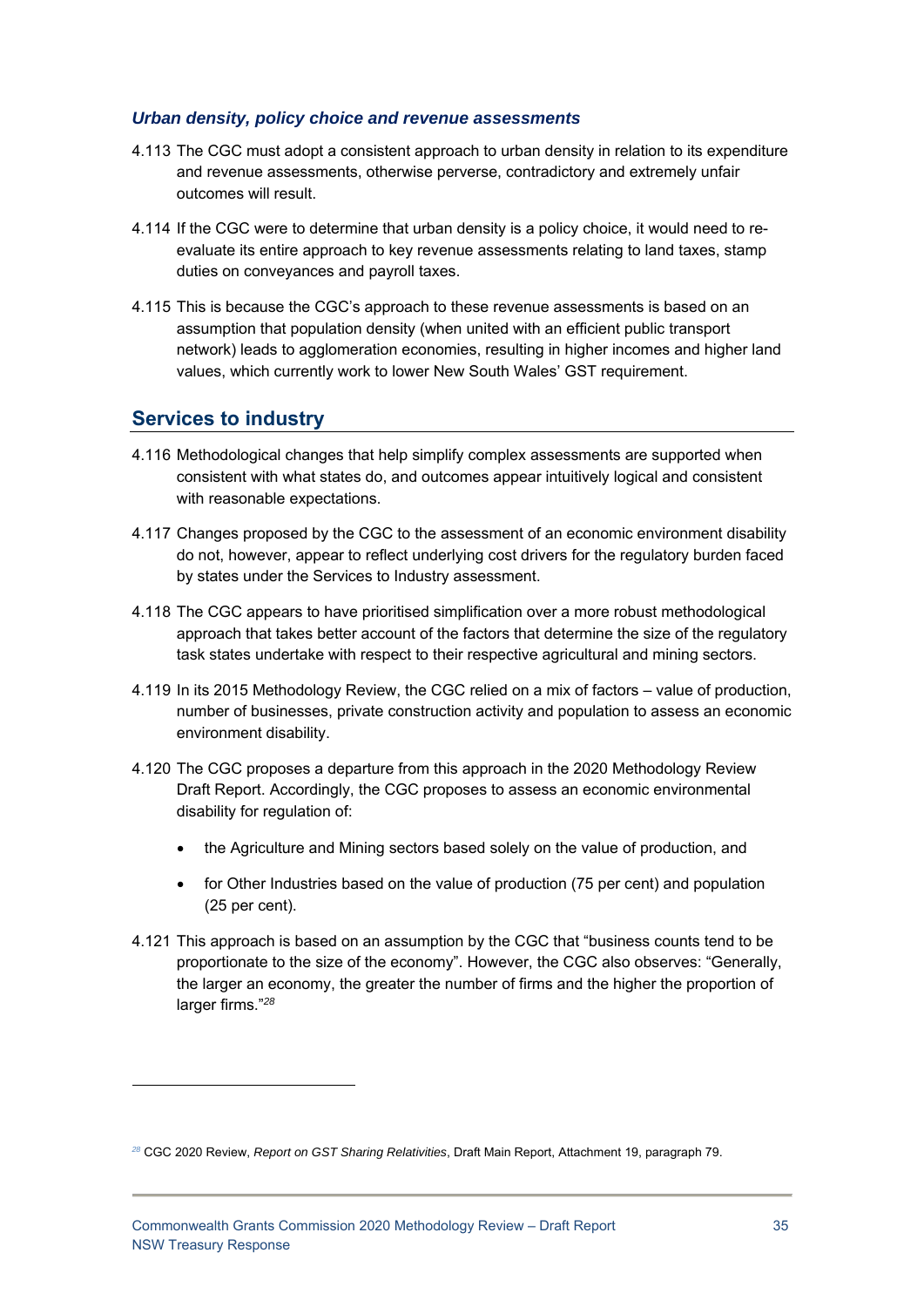- 4.122 The number of businesses in a state has a key bearing on the size and complexity, and therefore the cost, of the regulatory task for states. For example, the cost associated with regulating 100 firms each with an individual turnover of \$1 million is generally significantly higher than the cost of regulating one business with a turnover of \$100 million.
- 4.123 Available data indicates there are significant differences in the level of economic output per firm between states which, intuitively, suggests that the size and complexity of the regulatory task varies with it and will have a direct bearing on the costs incurred by states.
- 4.124 For example, in the mining sector, in 2017-18, 81 firms in the Northern Territory produced the same value of economic output as 862 firms in Victoria. Similarly, for the agriculture, forestry and fishing sector, the level of economic output in New South Wales in 2017-18 was lower than in Queensland, despite New South Wales having 30 per cent more firms.
- 4.125 In assessing an economic environment disability, the CGC should continue to take into account the number of firms in each sector to determine the regulatory costs borne by each state under the Services to industry assessment. The following table sets out the relevant data supporting this argument.

|              | <b>Agriculture, Forestry and Fishing</b> |                 |                    |                 | <b>Mining</b>    |                    |  |
|--------------|------------------------------------------|-----------------|--------------------|-----------------|------------------|--------------------|--|
|              | No. of<br>firms                          | Output<br>\$mil | Output<br>per firm | No. of<br>firms | Output<br>\$mill | Output<br>per firm |  |
| <b>NSW</b>   | 53,286                                   | 10,816          | 0.20               | 1,534           | 20,487           | 13.4               |  |
| <b>VIC</b>   | 39,484                                   | 10,256          | 0.26               | 862             | 4,140            | 4.8                |  |
| QLD          | 41,137                                   | 11,078          | 0.27               | 1,841           | 37,494           | 20.4               |  |
| <b>WA</b>    | 16,488                                   | 6,244           | 0.38               | 2,875           | 78,451           | 27.3               |  |
| <b>SA</b>    | 17,435                                   | 5,019           | 0.29               | 501             | 3,853            | 7.7                |  |
| <b>TAS</b>   | 5,583                                    | 2,673           | 0.48               | 124             | 1,333            | 10.8               |  |
| <b>ACT</b>   | 361                                      | 19              | 0.05               | 27              | 48               | 1.8                |  |
| <b>NT</b>    | 923                                      | 741             | 0.80               | 81              | 4,125            | 50.9               |  |
| <b>Total</b> | 174,697                                  | 46,846          | 0.27               | 7,845           | 149,9311         | 19.1               |  |

*Table 6: Interstate comparison of average firm size for selected industries29*

-

*<sup>29</sup>* Office of the Chief Economist, Department of Industry, Innovation and Science, *The Business Size Distribution in Australia*, Research Paper 5/2015, September 2015, p. 2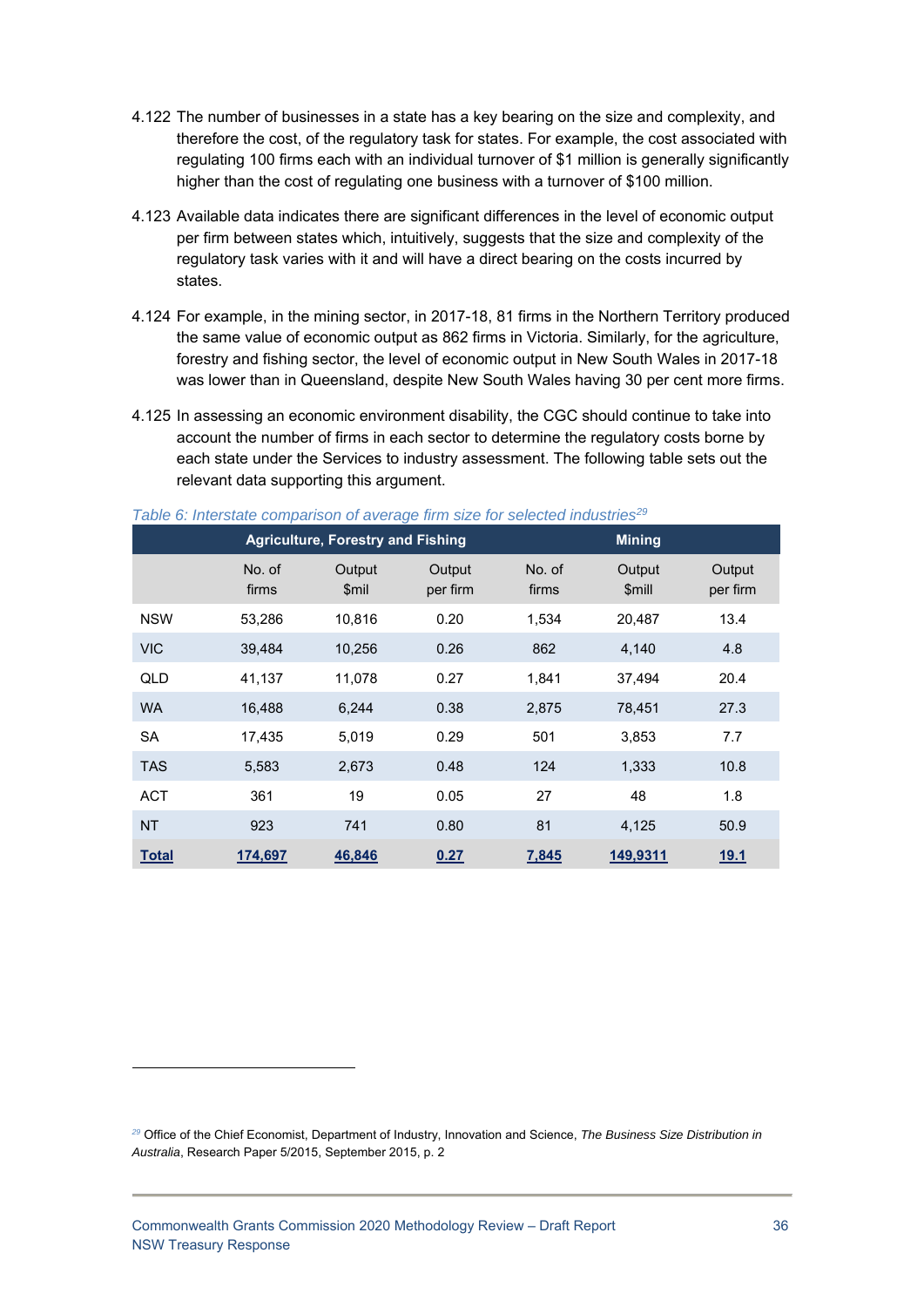#### *Business development expenses*

4.126 The CGC is requested to review the proportion and allocation of expenses for business development. Information provided in the Draft Report*<sup>30</sup>* indicates that some data outliers are included, and further, appears inconsistent with the stated claims made by some states of the extensive efforts and costs borne by their states to develop the level of economic output within their states. This is most notable with respect to the mining sector.

#### **Other expenses**

4.127 Noted.

#### **Investment**

4.128 Noted.

#### **Net borrowing**

4.129 Noted.

1

### **Administrative scale**

- 4.130 The assessment of Administrative scale by the CGC continues to present a real and significant concern to NSW Treasury. The conceptual case is not demonstrated and the assessment is profoundly flawed.
- 4.131 The aggregate allowance for Administrative scale would increase to \$2.8 billion based on the 2017-18 indicative data and preliminary calculations. This appears a highly implausible outcome evidenced by the estimated allowances for various functions.
- 4.132 Accordingly, NSW Treasury has estimated the expense share of Administrative scale for each governmental function based on gross, rather than net-expenses (that is, after deducting revenues assessed within each relevant expense category). This approach is consistent with the methodology adopted by the CGC to derive Administrative scale estimates using a bottom-up approach.
- 4.133 The results of this analysis are shown in the following table which sets out, for Tasmania, the ACT and the Northern Territory, the share of expenses for each function attributed to Administrative scale.

*<sup>30</sup>* CGC 2020 Review, *Report on GST Sharing Relativities,* Draft Main Report, Attachment 19, Table 11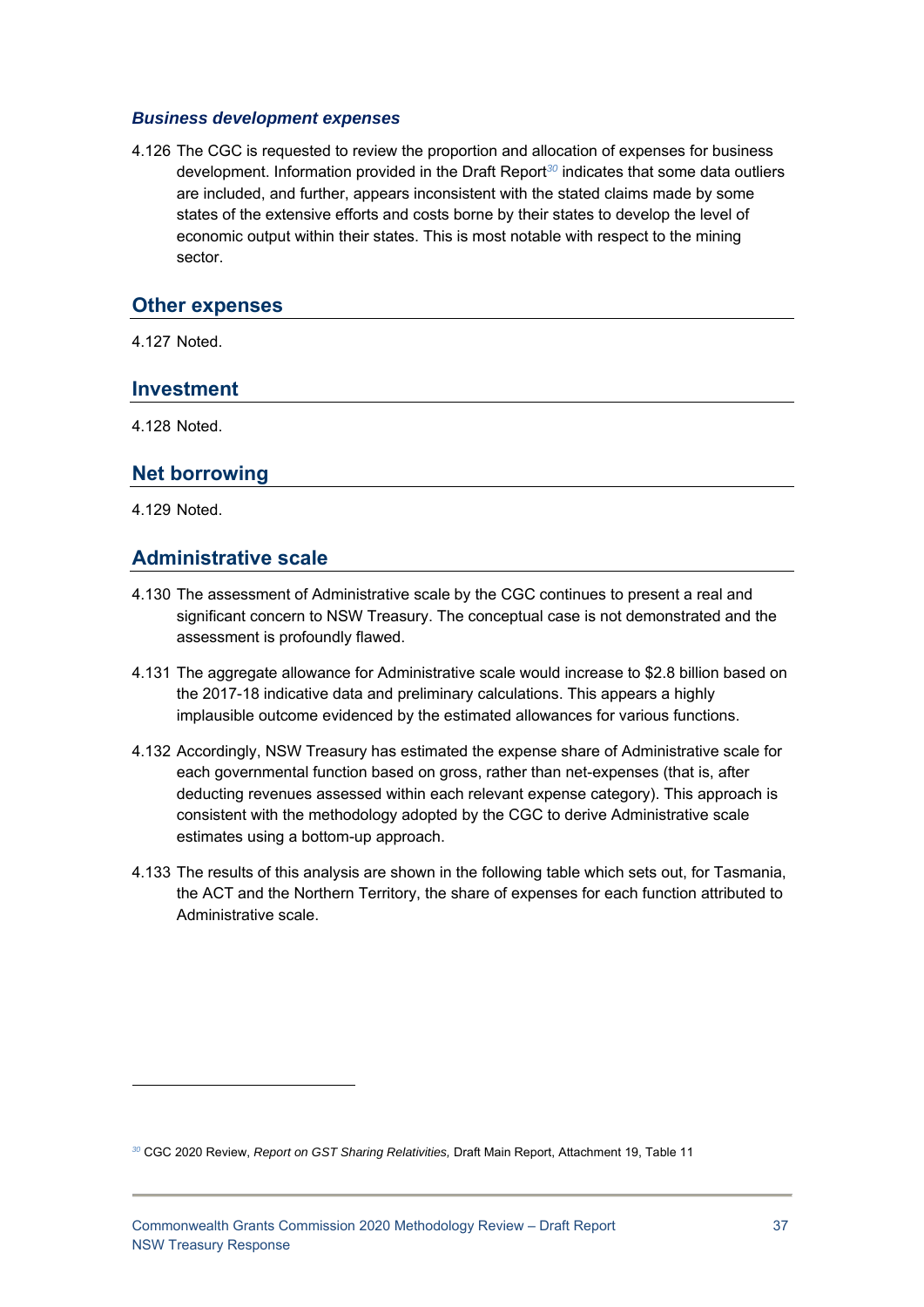|                          | <b>TAS (%)</b> | <b>ACT (%)</b> | NT (%) |
|--------------------------|----------------|----------------|--------|
| Schools education        | 2.3            | 3.6            | 2.8    |
| Post-secondary education | 6.5            | 8.3            | 8.4    |
| <b>Health</b>            | 2.0            | 3.7            | 2.7    |
| Welfare                  | 2.6            | 4.6            | 3.0    |
| Housing                  | 8.9            | 16.1           | 7.8    |
| Services to communities  | 16.2           | 22.0           | 8.0    |
| Justice                  | 9.1            | 14.7           | 7.3    |
| Roads                    | 7.0            | 17.1           | 6.3    |
| Transport                | 6.1            | 3.7            | 10.6   |
| Services to industry     | 17.5           | 18.6           | 25.1   |
| Other expenses           | 15.6           | 18.7           | 25.3   |

*Table 7: Assessed Administrative scale as a proportion of total assessed gross expenditure – 2017-1831*

4.134 Some of the above results highlight real flaws in the nature of the CGC's approach to assessing Administrative scale as it gives rise to some extremely unlikely and highly questionable results.

- 4.135 For example, it is implausible to ascribe 22 per cent of the ACT's expenses on Services to communities as a fixed cost – many of the costs associated with this assessment are readily scalable, such as electricity and water subsidies and Indigenous development expenses.
- 4.136 A similar question arises with respect to the assumption that 25 per cent of the Northern Territory's Services to industry expenses are fixed. If such estimates were in fact true, average policy across states would be to put in place mechanisms between agencies, or across state borders, to address such high levels of fixed costs.
- 4.137 In addition, the CGC's approach to Administrative scale continues to wholly ignore many of the opportunities presented by technology, greater harmonisation and information sharing between and across states in areas such as education (such as in curriculum development and teaching standards) and health for small states to reduce costs and achieve cost savings. Indeed, noting the increase in costs associated with health and other assessments, the CGC has adopted the reverse assumption that technology is increasing the cost of delivering government services across the board.

-

*<sup>31</sup>* CGC 2020 Review, *Report on GST Sharing Relativities*, Draft Main Report, Attachment 17, Table 1 and Attachments 10 to 20, various tables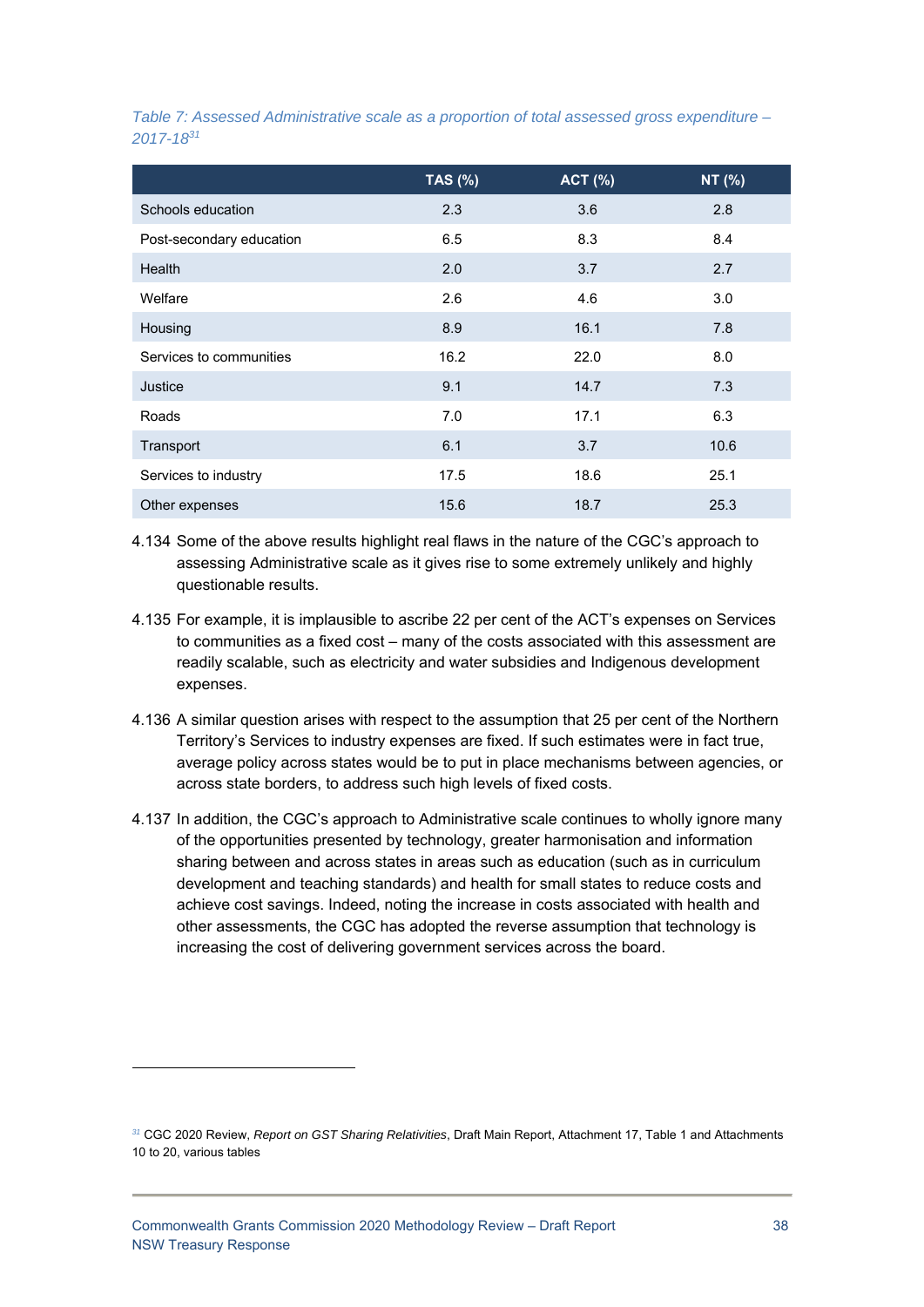4.138 Finally, the risk of double counting costs linked to Service Delivery Scale, remoteness and Socio-Demographic Composition appears overwhelming and remains unaddressed by the CGC.

# **Wage costs**

4.139 The CGC's proposed Wage costs assessment does not differ from that adopted in the 2016 Update and finalised in the 2017 Update. The methodology for assessing Wage costs is well developed, and the data robust. On this basis, the application of a 12.5 per discount is unwarranted, does not conform with CGC guidance on the use of discounts, and should be removed.

# **Geography**

- 4.140 In general, the CGC assesses regional costs directly as part of a broad range of categories. However, the reliance on a mixed approach using an average of the regional cost gradients for Admitted Patients and Schools education appears to rely on judgment. The use of these two cost measures appears based on the availability of data, rather than any assessment of the appropriateness of applying these cost gradients for other expenditure assessments. Accordingly, where a general regional cost gradient is used, a discount of 12.5 per cent is warranted.
	- The general regional cost gradient is used for child protection and family services, Services to communities (excluding water and electricity subsidies), rural roads, Services to industry (relating to regulation), and Other expenses.
- 4.141 The CGC also notes allowance is made, where possible, for differences between where a service is delivered and where recipients reside. The widespread application of this assumption for all state-like services is questionable.
- 4.142 On the one hand, SES can act as a proxy for remoteness, resulting in double counting. Alternatively, there are also a number of instances where the location of recipients is not relevant to the cost of delivering the relevant services, such as a number of justicerelated services (Justice – Prisons and Criminal courts) and Health. NSW Treasury has also previously provided evidence to the CGC, in the Welfare assessment (Out of Home Care, Child Protection and Housing), where the concentration of these services in regional centres does result in lower unit costs, thus helping counter Service Delivery Scale effects.

### **National capital**

#### 4.143 Noted.

# **Cross-border**

4.144 Proposed changes to this assessment are noted and supported.

### **Native title**

4.145 NSW Treasury supports the use of actual per capita as the appropriate method to assess land rights expenses for all states.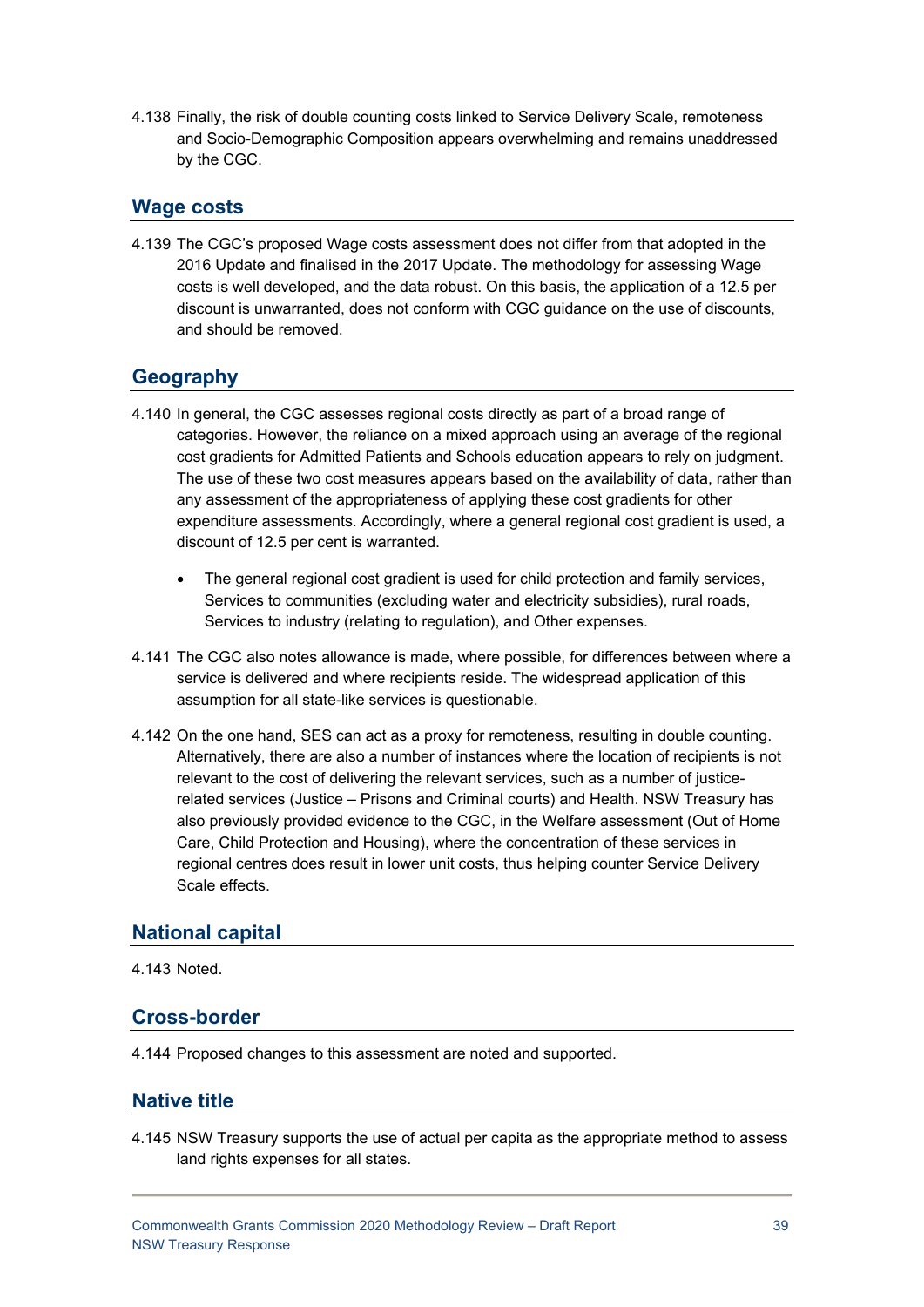# **ATTACHMENT A – Fastest mode to Sydney CBD and Parramatta CBD**

# **Fastest mode to Sydney CBD – 2016 and 2056***<sup>32</sup>*





**Fastest mode to Sydney CBD** 



AM Peak, in vehicle time

*<sup>32</sup>* Transport for NSW, *Transport Planning*, 2016

Commonwealth Grants Commission 2020 Methodology Review – Draft Report 40 NSW Treasury Response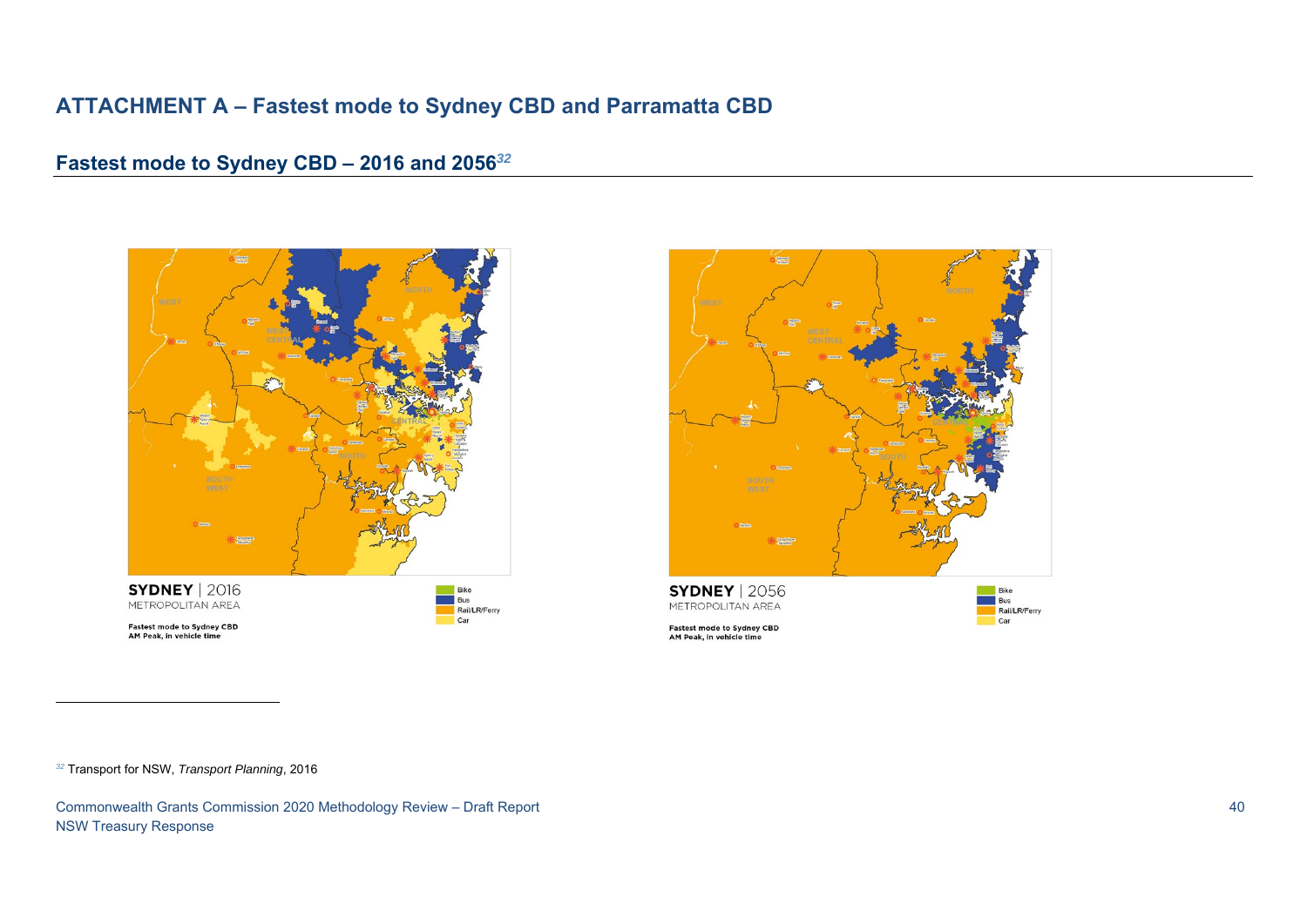# **ATTACHMENT A**

# **Fastest mode to Parramatta CBD – 2016 and 2056***<sup>33</sup>*



PARRAMATTA | 2016 CENTRE

Fastest mode to Parramatta<br>AM Peak, in vehicle time

Bike Bus Rail/LR/Ferry Car



**PARRAMATTA | 2056** CENTRE

Fastest mode to Parramatta<br>AM Peak, in vehicle time



*<sup>33</sup>* Transport for NSW, *Transport Planning*, 2016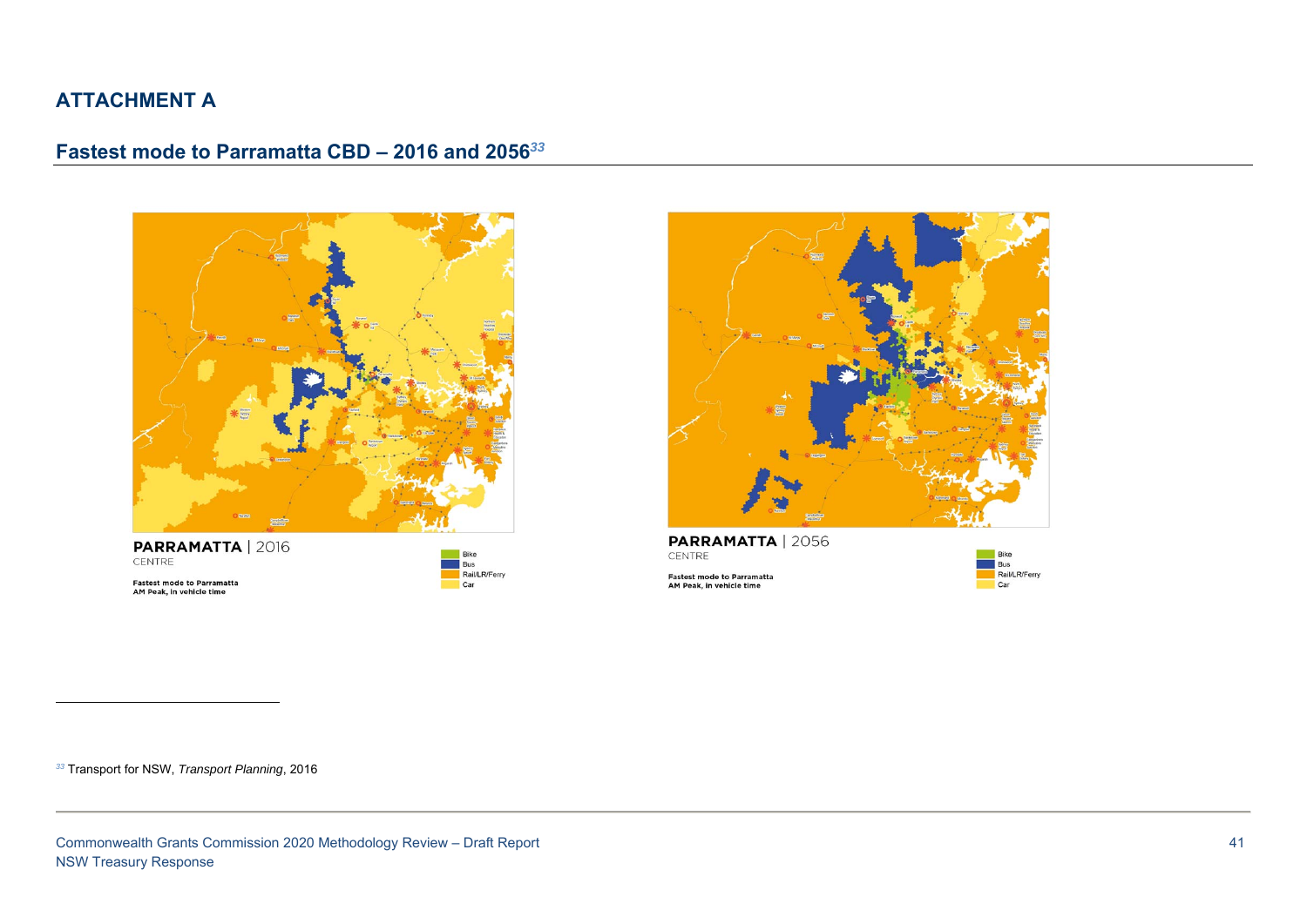# **ATTACHMENT B – Urban consolidation**

# **Urban consolidation**

Urban consolidation policy is not a unique policy response of the NSW Government and, in fact, is widespread policy across both Australia and other developed nations, as noted in a 2018 review of urban consolidation in Australia:

*The desire to manage growth and curtail urban sprawl is neither new nor endemic to Australia. Growth management strategies have formed a key aspect of planning policy in the UK, US, New Zealand, Australia and parts of Western Europe since World War II.34*

Urban consolidation has been and continues to be both an implicit and explicit policy directive of the governments of the five main metropolitan areas of Australia – Sydney, Melbourne, Brisbane, Adelaide and Perth – when faced with challenges around servicing a growing population.

Various urban planning reviews cited in this Report, and the relevant planning policies across states, provide ample evidence to support the claim that all states have attempted to shoe-horn development into manageable pockets – "compacts" – along existing or soon to be provided transport nodes and corridors, and close to employment and amenities across the major metropolitan areas/cities across Australia.

Ruming states:

1

*Australian cities are facing a number of challenges including significant growth in population, a growing housing affordability crisis, greater concern for environmental issues and shortfalls in transport and other urban infrastructure. In response to these challenges the promotion of a higher-density built form has come to represent an urban planning orthodoxy promoted via metropolitan strategies across the country.35*

Further, Forster noted in 2006 that the strategic plans of Melbourne, Adelaide and Perth incorporated formal urban growth boundaries, which set limits to further development at the urban fringe. The plans all envisaged that new housing developments on the fringe would make up less than half the needed net growth in dwelling numbers, with infill development making up the majority of new dwellings.*<sup>36</sup>*

*<sup>34</sup>* Raynor, K; Mayere, S; Matthews, T, (2018) Do "city shapers" really support urban consolidation? The case of Brisbane, Australia. Urban Studies 55 (5), pp. 1056 - 1075

*<sup>35</sup>* Ruming, K (2014), Urban Consolidation, Strategic Planning and Community Opposition in Sydney, Australia: Unpacking policy knowledge and public perception, Land Use Policy (Journal) Vol 39

*<sup>36</sup>* Forster, C (2006), The Challenge of Change: Australian Cities and Urban Planning in the New Millennium, Geographic Research 44(2):173-182.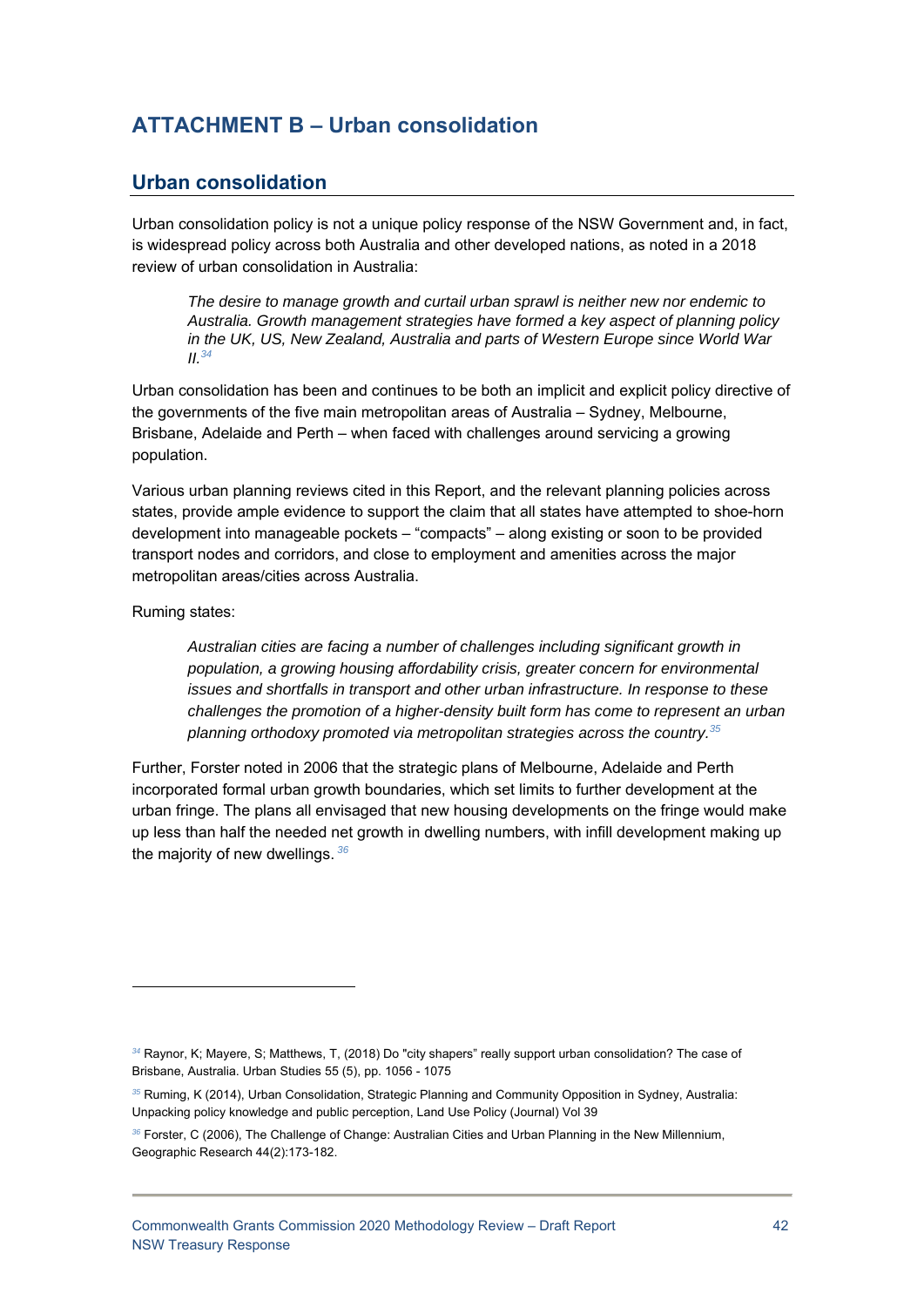The rationale for urban consolidation is threefold:

- **Economic:** Providing for additional development around existing transport nodes, utility lines and closer to employment reduces the marginal cost of an additional unit of capital.
- **Environmental:** The larger the urban sprawl, the more reliance on car trips per person per year.*<sup>37</sup>* Moreover, if left unmitigated, urban sprawl has the potential to place residential developments closer to either undesirable industrial activity – exposing residents to health risks – or close to ecologically protected habitats which could threaten natural ecosystems.
- **Social:** A greater mix of people in existing suburbs reduces social enclaves and gives more people access to better services and amenities.*<sup>38</sup>*

Indeed, urban consolidation has been a central policy of comparable governments in dealing with population growth since the latter half of the twentieth century, including the United Kingdom, United States, New Zealand, Australia and parts of Western Europe.*<sup>39</sup>*

These policies have generally fallen under the three principles of: containment (reducing urban sprawl), consolidation (building on existing infrastructure) and centres (designating growth in particular locations, usually around existing transport, utility and employment districts).*<sup>40</sup>*

The ultimate goals of improving liveability, ensuring equitable access to utility, transport, education and social services, and reducing the cost of delivering those services via leveraging existing capital (land or infrastructure) assets have been pursued by metropolitan jurisdictions in successive strategic planning documents.

Forster notes that while the approaches taken are by no means identical, they are similar enough across the five metropolitan areas to suggest a consensus view on planning policy.*<sup>41</sup>* Indeed, this view is supported by the successive strategic planning documents of Brisbane, Melbourne, Perth and Sydney.

*<sup>37</sup>* This was a key driver behind the push for urban consolidation in Perth specifically (see the Perth and Peel Strategic Plan. In 2014, *The West Australian* called Perth's urban sprawl 'the biggest economic problem it had.'

*<sup>38</sup>* NSW Parliamentary Library Research Service (1997), *Urban Consolidation: Current Developments*, Briefing Paper No 23/97.

*<sup>39</sup>* Raynor, K; Mayere, S; Matthews, T, (2018), Do "city shapers" really support urban consolidation? The case of Brisbane, Australia, Urban Studies 55 (5), pp. 1056 - 1075

*<sup>40</sup>* Forster, C (2006), The Challenge of Change: Australian Cities and Urban Planning in the New Millennium, Geographic Research 44(2):173-182

*<sup>41</sup>* Forster, C (2006), The Challenge of Change: Australian Cities and Urban Planning in the New Millennium, Geographic Research 44(2):173-182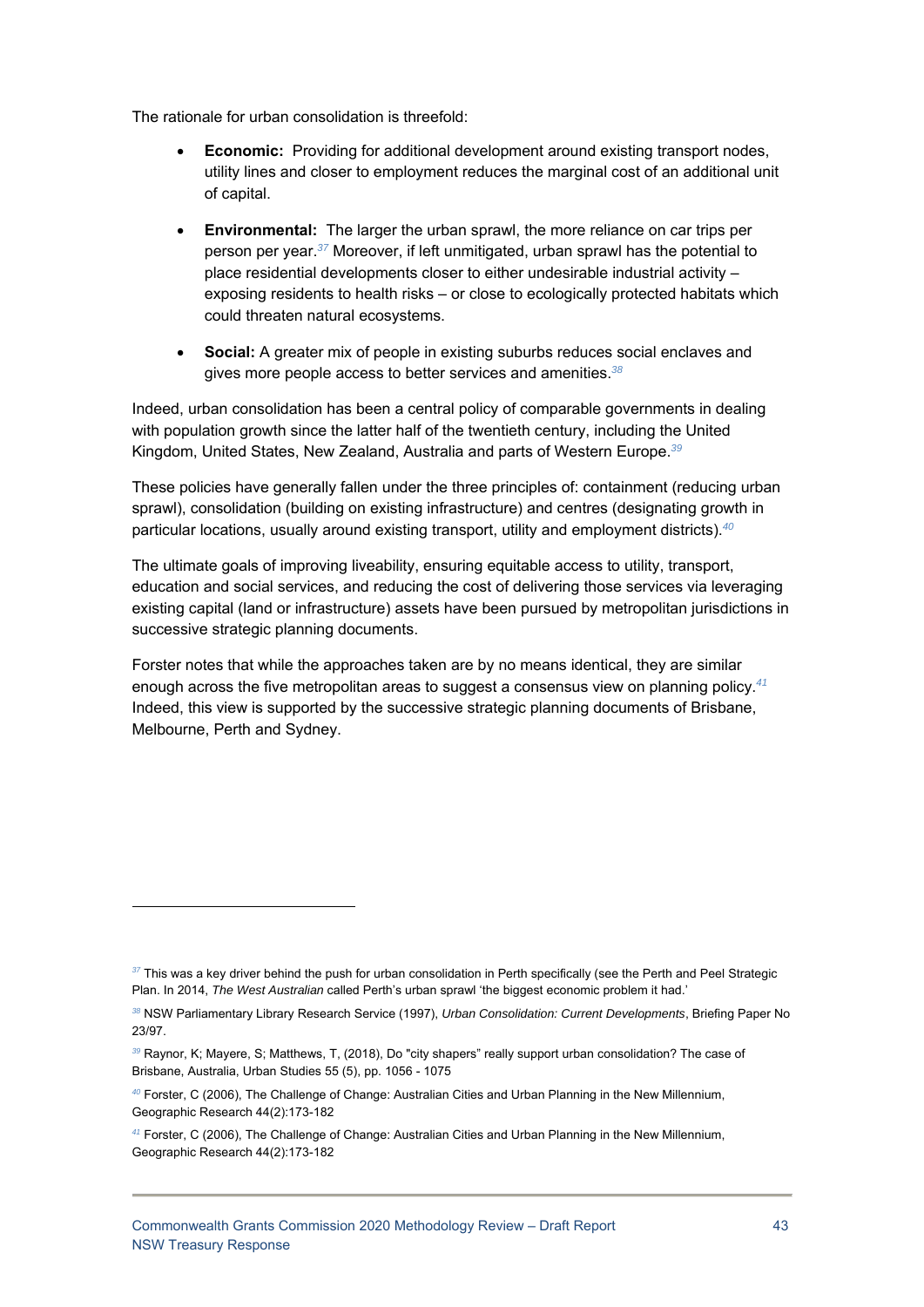For example, SEQ 2009 outlines that to manage growth within South East Queensland, the South East Queensland Regional Plan 2005-2026 included*<sup>42</sup>*:

- promoting a compact urban form, and
- identifying an Urban Footprint as a means to control unplanned urban expansion.

Successive plans for Melbourne have generally included an urban growth boundary for Melbourne, dictating how far urban sprawl can spread. As Plan Melbourne outlines, it is a vision for a 'more consolidated, sustainable city.'*<sup>43</sup>* These plans have set a vision of Melbourne as a 20-minute city, based on shoehorning density around transport nodes – Transport Oriented Development (TOD).

In the case of Sydney, City of Cities and a metropolitan plan for Sydney 2036 have focused on a hierarchy of activity centres and more recently a vision of a Metropolis of three Cities*<sup>44</sup>*.

The various strategic planning frameworks across the country have included a range of policy directives which target urban consolidation, such as:

- Transport Oriented Development targeting development near existing or future transport nodes. Examples include the Monash employment precinct in Victoria or Fremantle in Perth.
- Activity Centres and Precincts/"Place-based Planning". Examples include Freemantle and Subiaco in Perth,*<sup>45</sup>* Dandenong, Footscray and Epping in Victoria,*<sup>46</sup>* Greater Parramatta in Sydney,*<sup>47</sup>* and Brisbane City in Brisbane.*<sup>48</sup>*
- Infill and Urban Renewal Strategies and Targets generally outlined in the overarching strategic planning documents and targeting brownfield or greyfield sites. Examples include renewable precincts such as Docklands in Melbourne, Redfern in Sydney, East Perth, and Queens Wharf in Brisbane.

The specifics of these strategic plans and urban consolidation strategies are outlined in Table 8.

*<sup>42</sup>* South East Queensland Regional Plan 2009 http://www.dlgrma.qld.gov.au/resources/plan/seq/regional-plan-2009/seq-regional-plan-2009.pdf

*<sup>43</sup>* Plan Melbourne 2017-2050

https://www.planmelbourne.vic.gov.au/\_\_data/assets/pdf\_file/0009/377127/Plan\_Melbourne\_2017-2050\_Summary.pdf *<sup>44</sup>* Metropolis of Sydney 2036 https://apo.org.au/sites/default/files/resource-files/2010/12/apo-nid93911-1190141.pdf ;

City of Cities https://apo.org.au/sites/default/files/resource-files/2005/01/apo-nid93871-1178911.pdf ; Metropolis of three Cities

*<sup>45</sup>* Central Sub-regional Planning Framework, Perth and Peel https://www.dplh.wa.gov.au/getmedia/f19bb69d-e250- 4674-9313-3ca70a7db7c3/FUT\_PP-Central\_Sub\_Region\_March2018\_v2\_part1

*<sup>46</sup>* Plan Melbourne 2017-2050 https://www.planning.vic.gov.au/\_\_data/assets/image/0017/110591/Plan-Melbourne-Map-14-Metropolitan-and-maajor-activity-centres.jpg

*<sup>47</sup>* Sydney Metropolitan Strategy 2010: City of Cities https://apo.org.au/sites/default/files/resource-files/2005/01/aponid93871-1178911.pdf

*<sup>48</sup>* Shaping South East Queensland 2016-2041 https://dilgpprd.blob.core.windows.net/general/shapingseq.pdf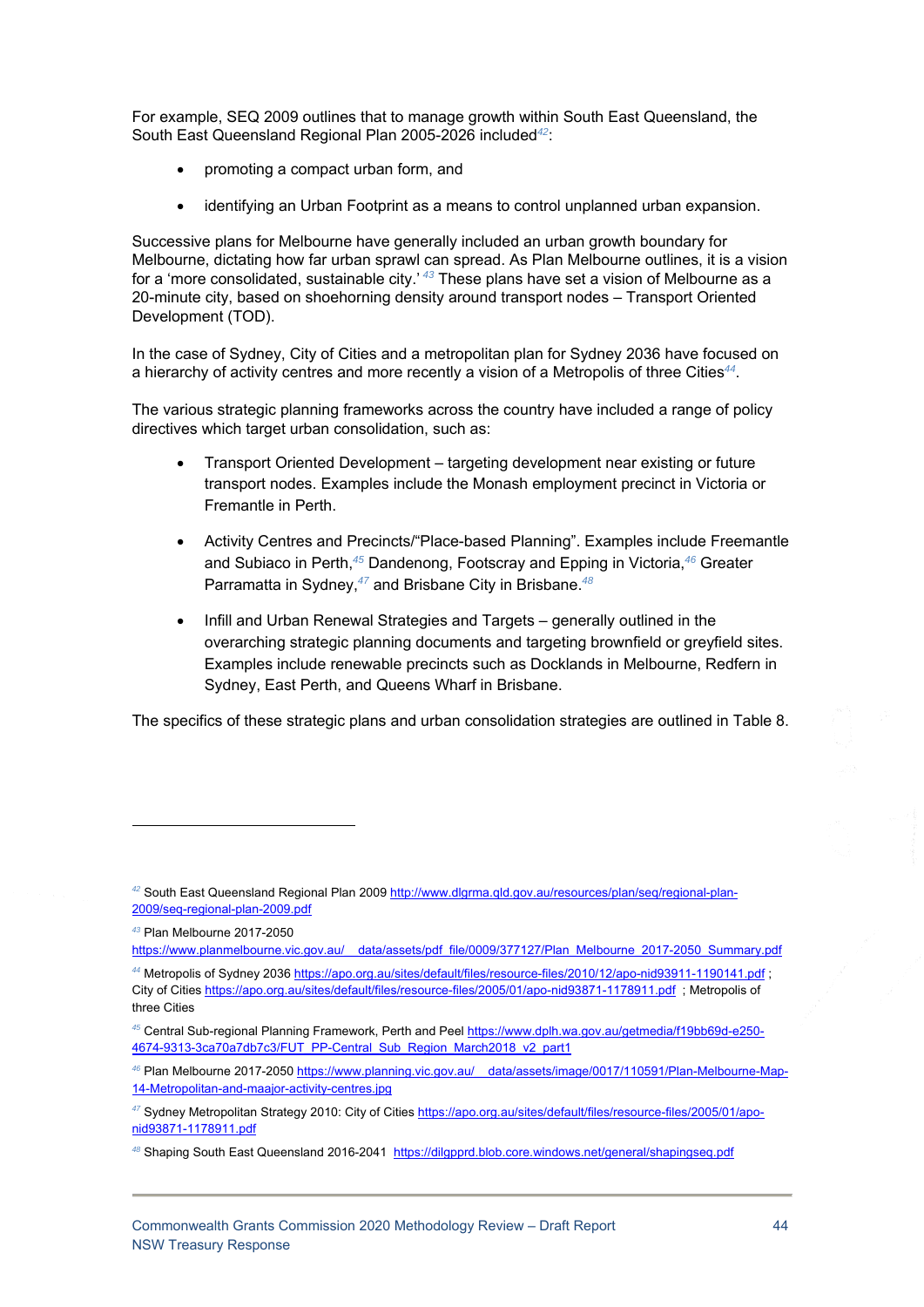| <b>City</b>             | <b>Strategic plan and commentary</b>                                                                               |
|-------------------------|--------------------------------------------------------------------------------------------------------------------|
| Melbourne <sup>49</sup> | Melbourne 2030 (2002)                                                                                              |
|                         | 50 per cent infill targets<br>$\bullet$                                                                            |
|                         | Hierarchy of centres                                                                                               |
|                         | Melbourne 2030: a planning update - Melbourne at 5 million (2008)                                                  |
|                         | Hierarchy of activity centres<br>$\bullet$                                                                         |
|                         | Designated growth areas<br>$\bullet$                                                                               |
|                         | Greenfield target of 15 dwellings per hectare                                                                      |
|                         | Urban growth boundary<br>$\bullet$                                                                                 |
| Brisbane $50$           | South East Queensland Regional Plan (2009)                                                                         |
|                         | Infill target of 95 per cent (Brisbane City)<br>$\bullet$                                                          |
|                         | Shaping South East Queensland 2017 (2014)                                                                          |
|                         | Implementation of Cross River Rail highlighted as catalytic to achieving consolidation<br>$\bullet$<br>development |
| Sydney <sup>51</sup>    | City of Cities (2005)                                                                                              |
|                         | Infill target of 60-70 per cent<br>$\bullet$                                                                       |
|                         | <b>Hierarchy of Centres</b>                                                                                        |
|                         | Metropolis of Sydney 2036 (2010)                                                                                   |
|                         | <b>Hierarchy of Centres</b><br>$\bullet$                                                                           |
|                         | Higher density corridors<br>$\bullet$                                                                              |
|                         |                                                                                                                    |
| Perth $52$              | Network City (2003)                                                                                                |
|                         | 55 per cent infill target<br>$\bullet$                                                                             |
|                         | Employment into a hierarchical structure of activity centres                                                       |
|                         | Reduce car dependency                                                                                              |

#### *Table 8: Urban consolidation policies within jurisdictions' strategic plans*

<sup>49</sup> Melbourne 2030: a planning update – Melbourne at 5 million https://www.planning.vic.gov.au/policy-andstrategy/planning-for-melbourne/melbournes-strategic-planning-history/melbourne-2030-a-planning-update-melbourne- @-5-million/docs/DPC051\_M5M\_A4Bro\_FA\_WEB-1.pdf

*50* South East Queensland Regional Plan 2009 http://www.dlgrma.qld.gov.au/resources/plan/seq/regional-plan-2009/seq-regional-plan-2009.pdf

*<sup>51</sup> <sup>51</sup>* Metropolis of Sydney 2036 https://apo.org.au/sites/default/files/resource-files/2010/12/apo-nid93911-1190141.pdf ; City of Cities https://apo.org.au/sites/default/files/resource-files/2005/01/apo-nid93871-1178911.pdf

*<sup>52</sup>* Committee for Perth https://www.committeeforperth.com.au/assets/documents/FACTBase-Bulletin-50-Examining-60- Years-of-Strategic-Planning-in-Metropolitan-Perth-and-Peel-June-2016.pdf

-